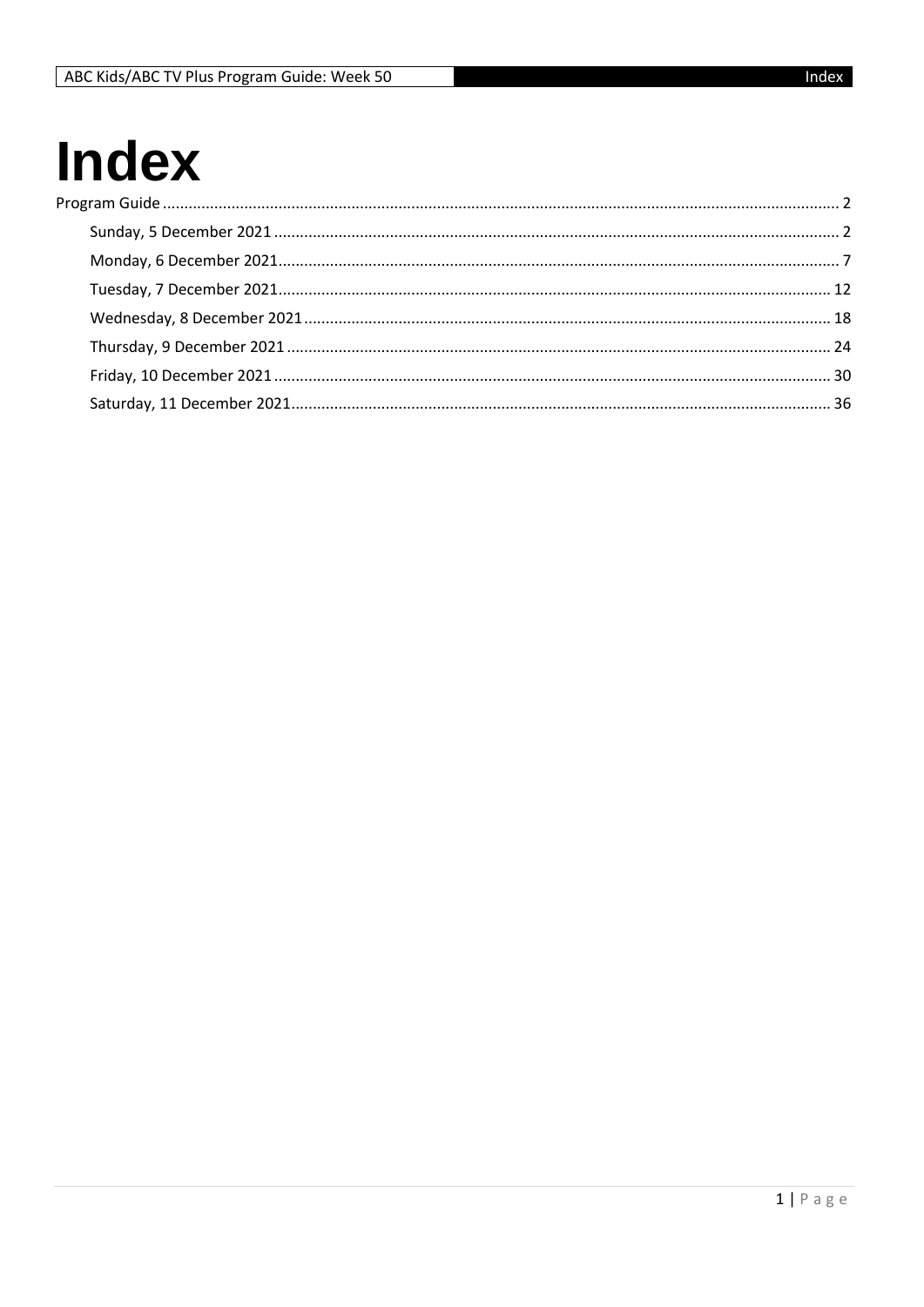# <span id="page-1-0"></span>**Program Guide**

## <span id="page-1-1"></span>**Sunday, 5 December 2021**

| 5:05am | <b>Five Minutes More</b>            |
|--------|-------------------------------------|
|        | (CC, Repeat, G)                     |
| 5:10am | <b>Sarah And Duck</b>               |
|        | (Repeat, G)                         |
| 5:20am | <b>The Hive</b>                     |
|        | (Repeat, G)                         |
| 5:30am | <b>Digby Dragon</b>                 |
|        | (Repeat, G)                         |
| 5:40am | Ready, Jet, Go!                     |
|        | (CC, Repeat, G)                     |
| 5:55am | <b>Little Ted's Big Adventure</b>   |
|        | (CC, Repeat, G)                     |
| 6:00am | <b>Sesame Street</b>                |
|        | (CC, Repeat, G)                     |
| 6:25am | <b>Pingu In The City</b>            |
|        | (Repeat, G)                         |
| 6:35am | <b>Dinosaur Train</b>               |
|        | (Repeat, G)                         |
| 6:45am | <b>Peter Rabbit</b>                 |
|        | (CC,AD, Repeat, G)                  |
| 7:00am | <b>Charlie And Lola</b>             |
|        | (CC, Repeat, G)                     |
| 7:10am | <b>Go Jetters</b>                   |
|        | (CC, Repeat, G)                     |
| 7:25am | <b>Love Monster</b>                 |
|        | (Repeat, G)                         |
| 7:35am | <b>Tish Tash</b>                    |
|        | (CC, AD, G)                         |
| 7:40am | <b>The Wonder Gang</b>              |
|        | (Repeat, G)                         |
| 7:55am | Peppa Pig                           |
|        | (CC, Repeat, G)                     |
| 8:00am | <b>Bluey</b>                        |
|        | (CC,AD,G)                           |
| 8:10am | <b>Milo</b>                         |
|        | (CC, AD, G)                         |
| 8:20am | <b>The Adventures Of Paddington</b> |
|        | (CC,AD, Repeat, G)                  |
| 8:35am | <b>Kiddets</b>                      |
|        | (CC, Repeat, G)                     |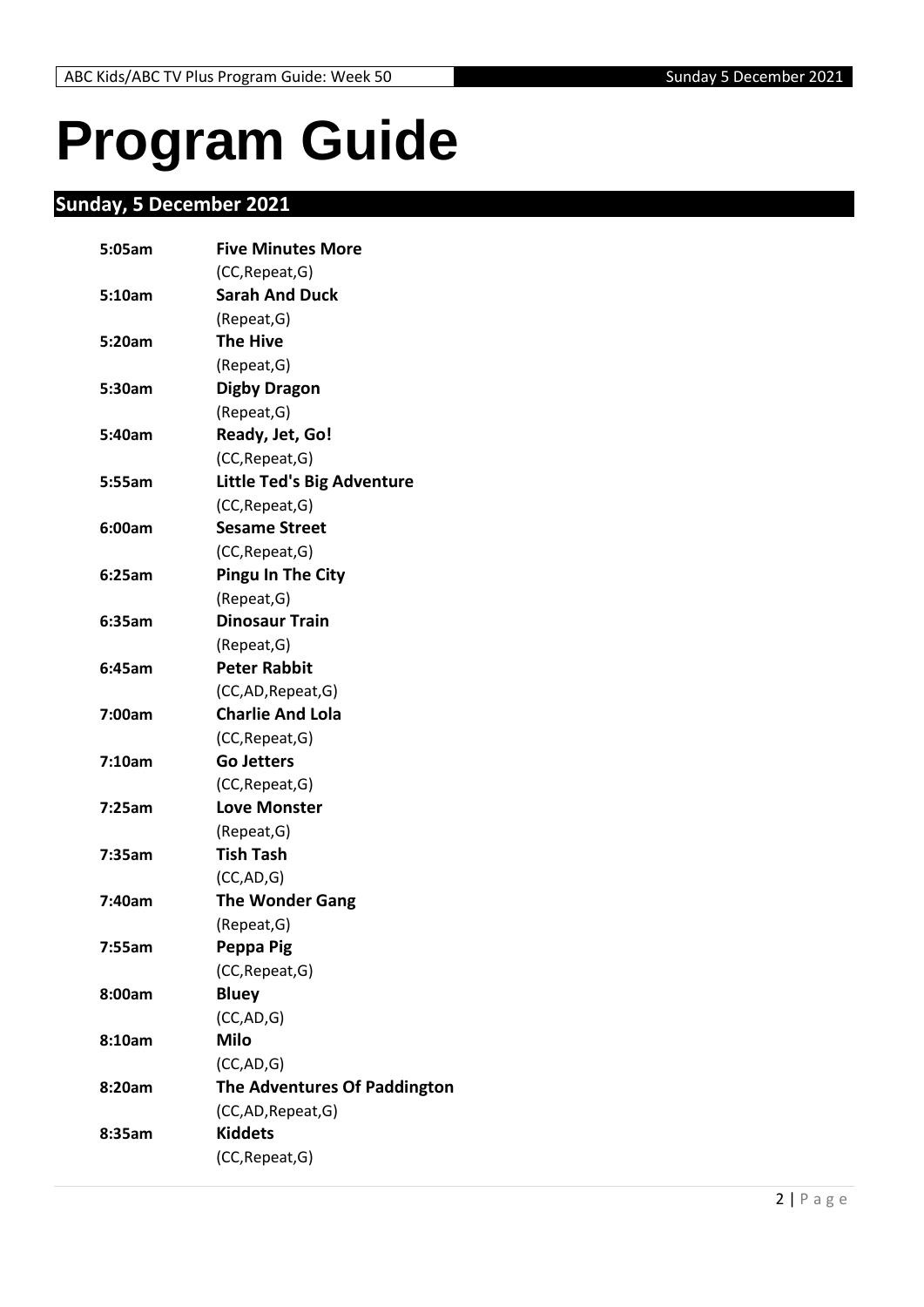| 8:45am             | <b>Bananas In Pyjamas</b>               |
|--------------------|-----------------------------------------|
|                    | (CC, Repeat, G)                         |
| 9:00am             | <b>Play School</b>                      |
|                    | (CC,AD, Repeat, G)                      |
| 9:30am             | <b>Sesame Street</b>                    |
|                    | (CC, Repeat, G)                         |
| 10:00am            | Ready, Steady, Wiggle!                  |
|                    | (CC, Repeat, G)                         |
| 10:15am            | <b>Pablo</b>                            |
|                    | (Repeat, G)                             |
| 10:30am            | <b>Becca's Bunch</b>                    |
|                    | (CC, Repeat, G)                         |
| 10:40am            | hoopla doopla!                          |
|                    | (CC, Repeat, G)                         |
| 10:55am            | <b>Daniel Tiger's Neighbourhood</b>     |
|                    | (Repeat, G)                             |
| 11:05am            | <b>Baby Jake</b>                        |
|                    | (CC, Repeat, G)                         |
| 11:20am            | <b>Twirlywoos</b>                       |
|                    | (Repeat, G)                             |
| 11:30am            | <b>Big Words Small Stories</b>          |
|                    | (Repeat, G)                             |
| 11:40am            | <b>Sally &amp; Possum</b>               |
|                    | (CC, Repeat, G)                         |
| 12:00pm            | <b>Teletubbies</b>                      |
|                    | (CC, Repeat, G)                         |
| 12:10pm            | In The Night Garden                     |
|                    | (CC, Repeat, G)                         |
| 12:40pm            | <b>Tik Tak</b>                          |
|                    | (Repeat, G)                             |
| 12:45pm            | <b>Guess How Much I Love You</b>        |
|                    | (CC, Repeat, G)                         |
| 1:05pm             | <b>Buddi</b>                            |
|                    | (AD, Repeat, G)                         |
| 1:10 <sub>pm</sub> | <b>Hoot Hoot Go!</b>                    |
|                    | (CC, Repeat, G)                         |
| 1:15pm             | <b>Bing</b>                             |
|                    | (Repeat, G)                             |
| 1:25pm             | <b>Miffy's Adventures Big and Small</b> |
|                    | (Repeat, G)                             |
| 1:40pm             | <b>Noddy Toyland Detective</b>          |
|                    | (CC, Repeat, G)                         |
| 1:55pm             | <b>Rusty Rivets</b>                     |
|                    | (CC, Repeat, G)                         |
| 2:05pm             | <b>Bob The Builder</b>                  |
|                    | (CC, Repeat, G)                         |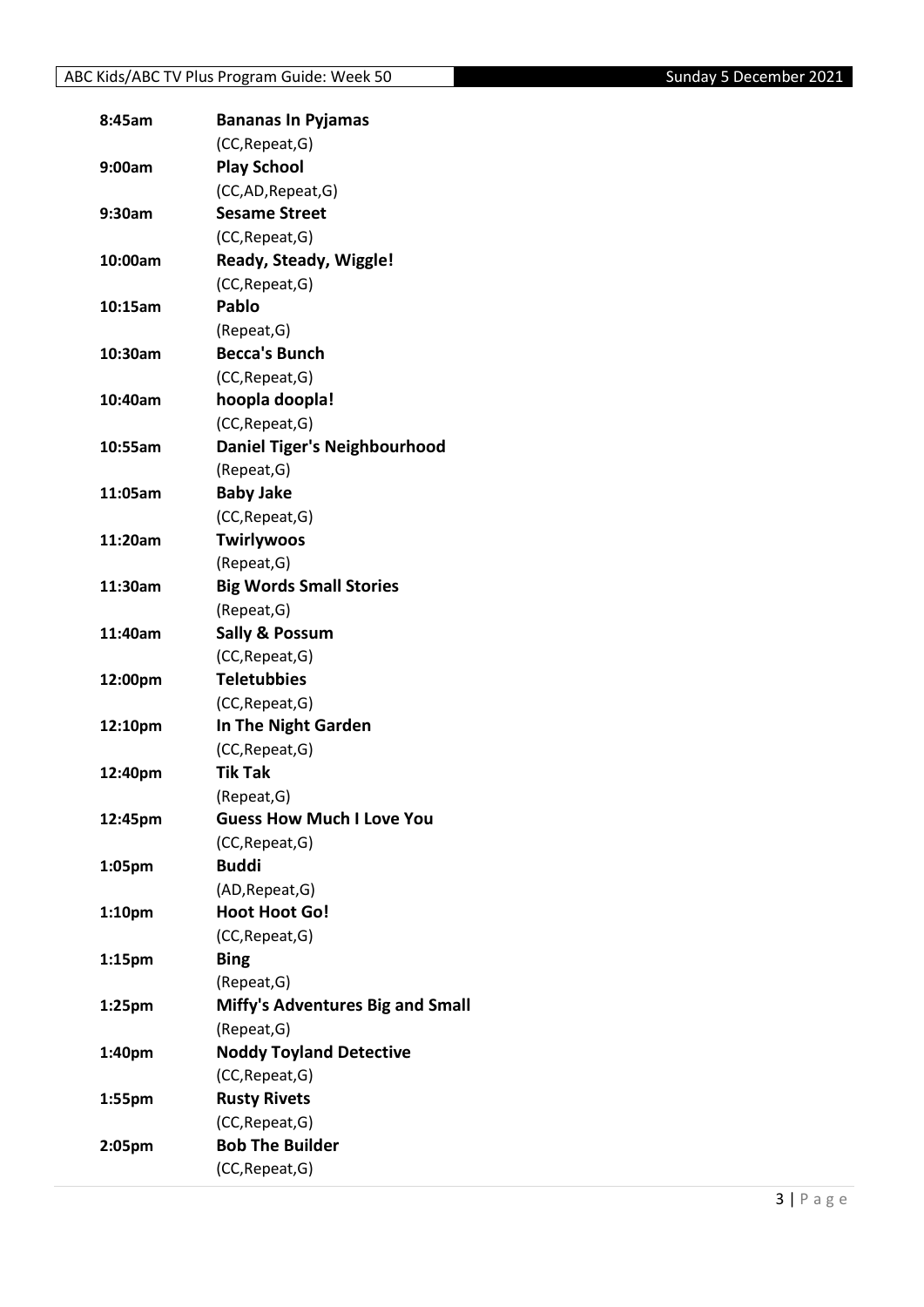| 2:20pm | <b>Get Grubby TV</b>                                                                      |
|--------|-------------------------------------------------------------------------------------------|
|        | (CC, Repeat, G)                                                                           |
| 2:30pm | Wallykazam!                                                                               |
|        | (Repeat, G)                                                                               |
| 2:55pm | <b>Numberblocks</b>                                                                       |
|        | (CC, Repeat, G)                                                                           |
| 3:00pm | <b>Arthur</b>                                                                             |
|        | (Repeat, G)                                                                               |
| 3:30pm | <b>Play School</b>                                                                        |
|        | (CC,AD,Repeat,G)                                                                          |
| 4:00pm | <b>Bananas In Pyjamas</b>                                                                 |
|        | (CC, Repeat, G)                                                                           |
| 4:10pm | <b>The Wiggles World</b>                                                                  |
|        | (Repeat, G)                                                                               |
| 4:25pm | <b>Thomas And Friends</b>                                                                 |
|        | (CC, Repeat, G)                                                                           |
| 4:35pm | <b>Book Hungry Bears</b>                                                                  |
|        | (Repeat, G)                                                                               |
| 4:45pm | <b>Big Words Small Stories</b>                                                            |
|        | (Repeat, G)                                                                               |
| 4:50pm | <b>Play School Story Time</b>                                                             |
|        | (CC, Repeat, G)                                                                           |
| 5:05pm | Remy & Boo                                                                                |
|        | (CC,AD,Repeat,G)                                                                          |
| 5:15pm | Dog Loves Books                                                                           |
|        | (CC, Repeat, G)                                                                           |
| 5:20pm | <b>PJ Masks</b>                                                                           |
|        | (CC, Repeat, G)                                                                           |
| 5:35pm | <b>Nella the Princess Knight</b>                                                          |
|        | (Repeat, G)                                                                               |
| 5:50pm | Peppa Pig                                                                                 |
|        | (CC, Repeat, G)                                                                           |
| 5:55pm | <b>Shaun The Sheep</b>                                                                    |
|        | (CC, Repeat, G)                                                                           |
| 6:10pm | <b>Hey Duggee: The Tinsel Badge</b>                                                       |
|        | (CC, Repeat, G)                                                                           |
|        | It's nearly Christmas, so while Duggee wraps presents to go under the tree he asks the    |
|        | Squirrels if they want to decorate the clubhouse.                                         |
| 6:20pm | <b>Bluey</b>                                                                              |
|        | (CC,AD,Repeat,G)                                                                          |
|        | Bluey is an inexhaustible six year-old Blue Heeler dog, who loves to play and turns       |
|        | everyday family life into extraordinary adventures, developing her imagination as well as |
|        | her mental, physical and emotional resilience.                                            |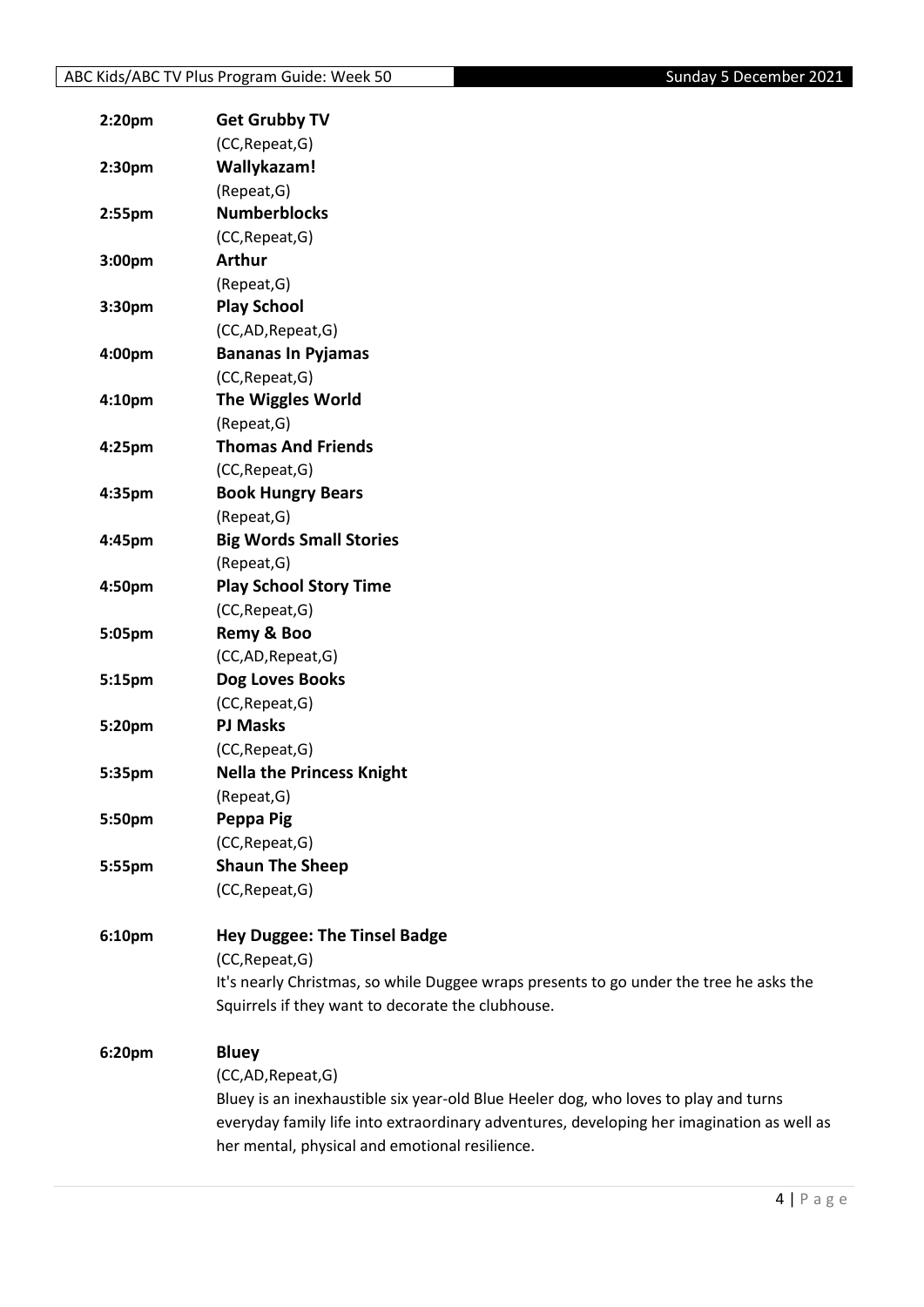| 6:25pm                                    | <b>Shaun The Sheep: Saturday Night Shaun</b><br>(CC, Repeat, G)                                                                                                                                                                                                                                              |
|-------------------------------------------|--------------------------------------------------------------------------------------------------------------------------------------------------------------------------------------------------------------------------------------------------------------------------------------------------------------|
|                                           | Shaun finds the Farmer's old record player on the dump and organises a rave in the barn.<br>But trouble looms when the Naughty Pigs gatecrash the party.                                                                                                                                                     |
| 6:40pm                                    | Andy's Prehistoric Adventures: Woolly Rhino And Flowers<br>(CC, Repeat, G)                                                                                                                                                                                                                                   |
|                                           | Andy goes in search of a Woolly Rhino, travelling back 50 thousand years to a snowy,<br>prehistoric mountain range. Can he find the rhino's favourite food & get back to his time-<br>travelling clock before it returns to the museum?                                                                      |
| 7:00pm                                    | <b>Grace's Amazing Machines: Grace's Favourite Machines</b><br>(CC,AD, Repeat, G)                                                                                                                                                                                                                            |
|                                           | Motorbike rider Grace looks back at her favourite machines of the series.                                                                                                                                                                                                                                    |
| 7:15pm                                    | <b>Sir Mouse: Cat and Mouse</b>                                                                                                                                                                                                                                                                              |
|                                           | (CC,AD,Repeat,G)<br>Dragon takes care of a lost kitten. Mouse finds the animal annoying, until she trains it to                                                                                                                                                                                              |
|                                           | become a knight, and a beautiful bond develops.                                                                                                                                                                                                                                                              |
| 7:30pm                                    | Spicks And Specks: Anne Kirkpatrick, Ohad Rein, Hamish Blake & Fiona<br>O'Loughlin<br>(CC, Repeat, G)                                                                                                                                                                                                        |
|                                           | Joining Adam Hills are Anne Kirkpatrick, Ohad Rein, Hamish Blake, Fiona O'Loughlin,                                                                                                                                                                                                                          |
|                                           | Headbelly Buzzard and Ray Crowe.                                                                                                                                                                                                                                                                             |
| 8:00pm                                    | <b>Compass: Instagram Utopia?</b><br>(CC,AD,Repeat,PG)                                                                                                                                                                                                                                                       |
|                                           | Kumi Taguchi explores the world of Byron Bay influencers, including Ella Noah Bancroft a<br>Bundjalung storyteller, mentor and activist. Plus micro influencers and parenting gurus<br>Jayde Couldwell and Sophie Pearce.                                                                                    |
| 8:30pm                                    | Louis Theroux: Life On The Edge: The Dark Side of Pleasure                                                                                                                                                                                                                                                   |
|                                           | (CC,AD, Repeat, M, Adult Themes, Coarse Language, Sexual References)<br>The film-maker revisits documentaries exploring the commodification of forbidden<br>desires, taking in subjects ranging from the porn industry to the US opioid crisis. He is<br>reunited with porn star JJ and drug addict Katilia. |
| 9:25pm                                    | <b>Pilgrimage: The Road To Istanbul</b>                                                                                                                                                                                                                                                                      |
| *Australian<br><b>Series</b><br>Premiere* | (PG)<br>With only 15 days to complete their pilgrimage, the group begin their adventure in the<br>capital of Serbia, Belgrade. They make their way to Bulgaria, travelling over the<br>mountainous Balkans before arriving in Istanbul.                                                                      |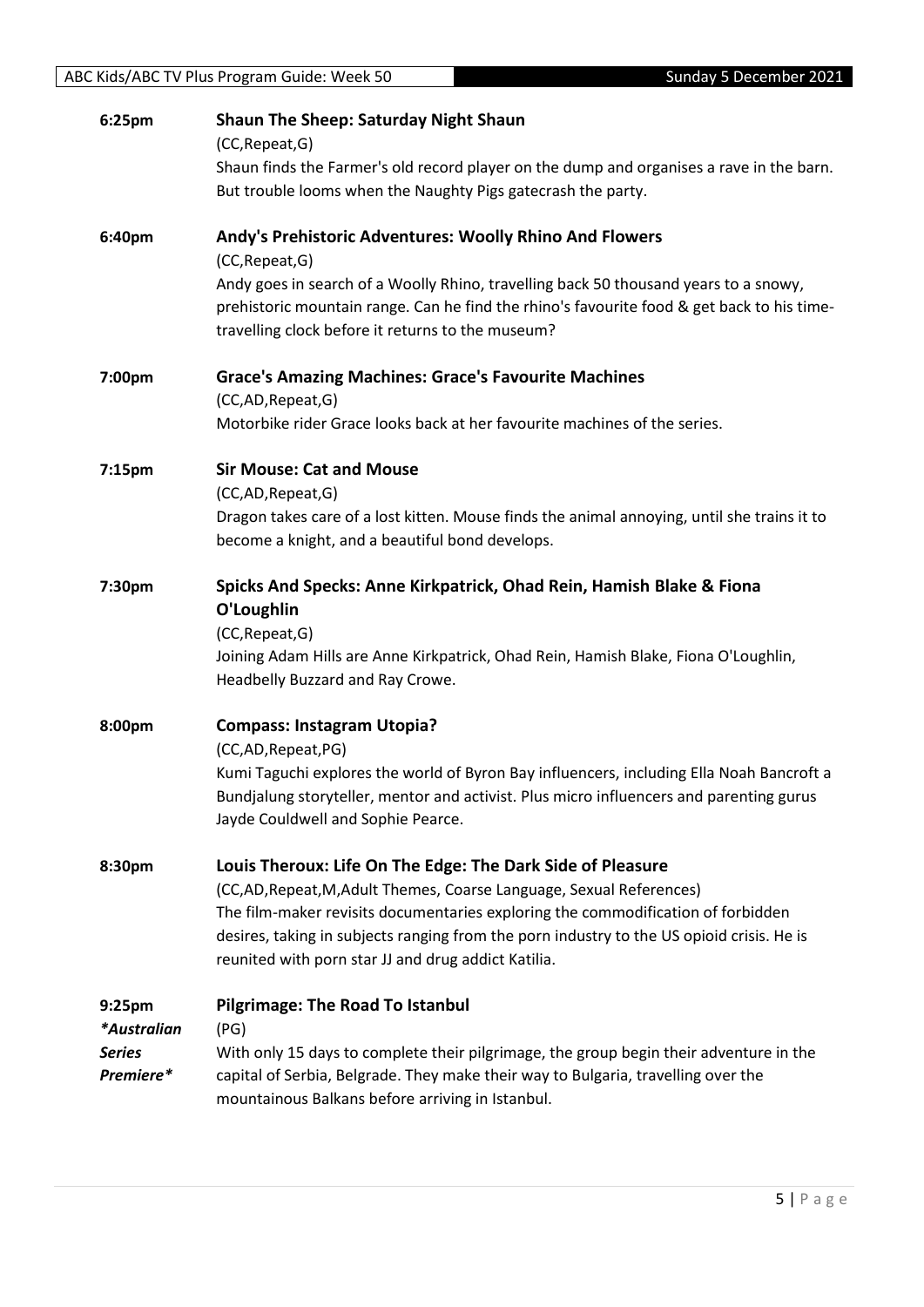| 10:25pm | The Misadventures of Romesh Ranganathan<br>(CC,AD, Repeat, M, Drug Use)<br>Romesh investigates if the persisting stereotypes about Ethiopia being a third world<br>country plagued by dust bowls and famine are exaggerated.                                                                                                                                                                                                                 |
|---------|----------------------------------------------------------------------------------------------------------------------------------------------------------------------------------------------------------------------------------------------------------------------------------------------------------------------------------------------------------------------------------------------------------------------------------------------|
| 11:25pm | Brian Johnson's A Life On The Road: Roger Daltrey<br>(Repeat, M, Coarse Language, Drug Use, Nudity)<br>Brian Johnson has known The Who's Roger Daltrey for 40 years and their lives have<br>followed a similar trajectory, from humble origins to global stardom. Brian meets Roger<br>outside the house he grew up in, in London.                                                                                                           |
| 12:10am | <b>George Clarke's Amazing Spaces: The Big Build - Caravan</b><br>(Repeat, G)<br>George looks back at his first ever big build, converting a dilapidated caravan into a<br>stylish holiday hideout for him and his kids. Along the way, he takes inspiration from<br>other ingenious caravan and self-build conversions.                                                                                                                     |
| 1:00am  | <b>Getting Their Acts Together</b><br>(CC, Repeat, M, Coarse Language, Aboriginal and Torres Strait Islander viewers are advised<br>that the following program contains images and voices of people who have died)<br>Follow joint artistic directors Neil Armfield and Rachel Healy in their most challenging<br>year as they scour the globe and battle the clock to deliver the 2020 Adelaide Festival in<br>its all-important 60th year. |
| 2:00am  | <b>Unprotected Sets: Jessa Reed</b><br>(CC, Repeat, M, Adult Themes, Coarse Language, Drug References, Sexual References)<br>Jessa's life took a turn when she became addicted to crystal meth. Through her recovery<br>from her addiction, she found her way to her passion of stand-up comedy.                                                                                                                                             |
| 2:20am  | In The Long Run<br>(CC, Repeat, PG)<br>Bagpipes makes a bold attempt to run Leon out of town. Agnes and Kobna step in to help<br>when Valentine gets ripped off by a garage owner. The strike at the factory causes<br>difficulties for everyone.                                                                                                                                                                                            |
| 2:45am  | <b>ABC News Update</b><br>(Repeat)<br>The headlines from ABC News, updating you on the day's top stories from across<br>Australia and around the world.                                                                                                                                                                                                                                                                                      |
| 2:50am  | <b>ABC TV Plus Programs Resume At 7.30pm</b><br>ABC TV Plus programs resume at 7.30pm, offering an unrivalled mix of scripted and non-<br>scripted comedy and entertainment shows every night. (Soundtrack provided by ABC<br>Jazz. Playlist details at abc.net.au/jazz).                                                                                                                                                                    |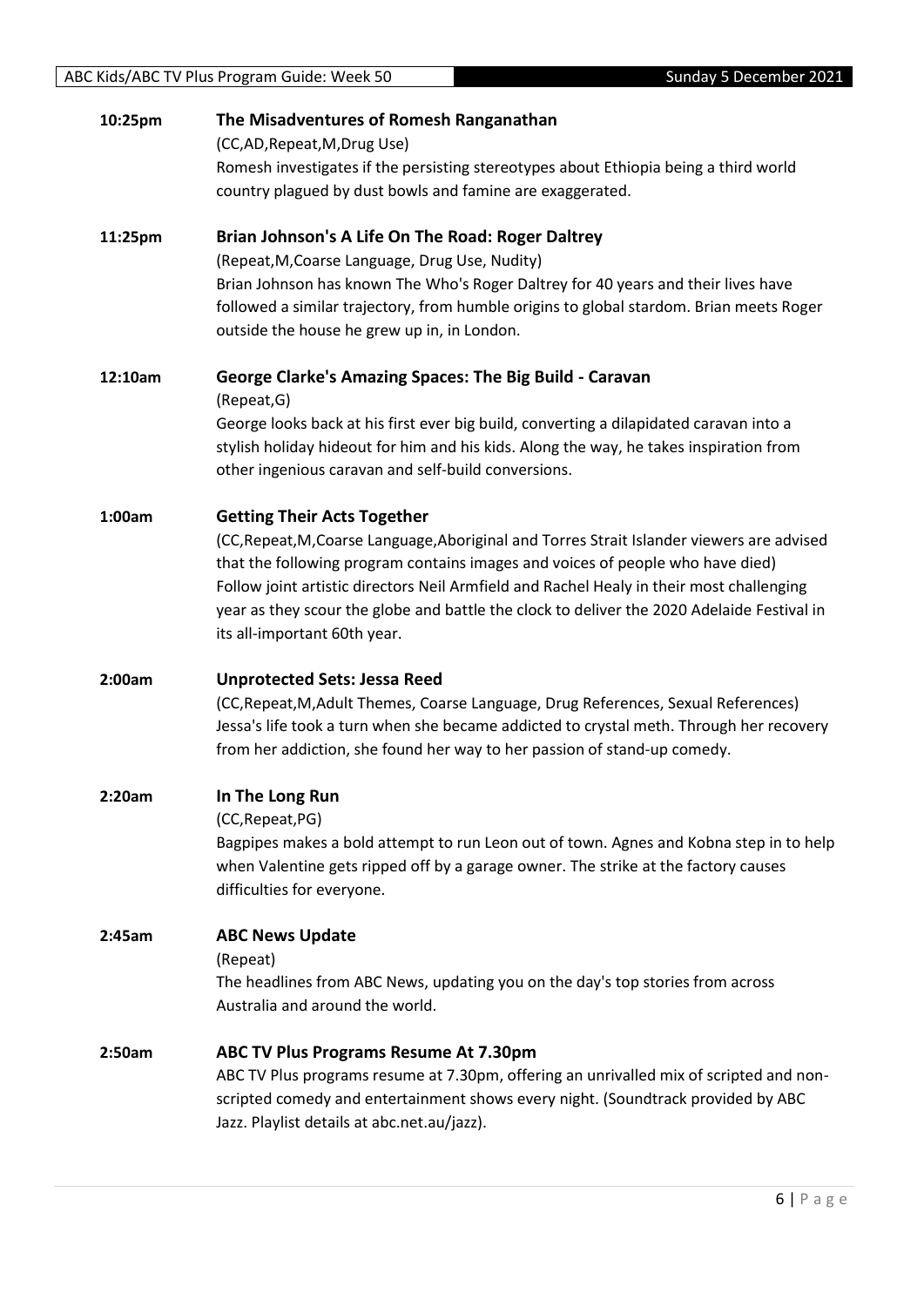## <span id="page-6-0"></span>**Monday, 6 December 2021**

| 5:05am | <b>Five Minutes More</b>            |
|--------|-------------------------------------|
|        | (CC, Repeat, G)                     |
| 5:10am | <b>Sarah And Duck</b>               |
|        | (Repeat, G)                         |
| 5:20am | <b>The Hive</b>                     |
|        | (Repeat, G)                         |
| 5:30am | <b>Digby Dragon</b>                 |
|        | (Repeat, G)                         |
| 5:40am | Ready, Jet, Go!                     |
|        | (CC, Repeat, G)                     |
| 5:55am | <b>Little Ted's Big Adventure</b>   |
|        | (CC, Repeat, G)                     |
| 6:00am | <b>Sesame Street</b>                |
|        | (CC, Repeat, G)                     |
| 6:25am | <b>Pingu In The City</b>            |
|        | (Repeat, G)                         |
| 6:35am | <b>Dinosaur Train</b>               |
|        | (Repeat, G)                         |
| 6:45am | <b>Peter Rabbit</b>                 |
|        | (CC, Repeat, G)                     |
| 7:00am | <b>Charlie And Lola</b>             |
|        | (CC, Repeat, G)                     |
| 7:10am | <b>Go Jetters</b>                   |
|        | (CC, Repeat, G)                     |
| 7:25am | <b>Love Monster</b>                 |
|        | (Repeat, G)                         |
| 7:35am | <b>Tish Tash</b>                    |
|        | (CC, AD, G)                         |
| 7:40am | <b>Alva's World</b>                 |
|        | (G)                                 |
| 7:55am | Peppa Pig                           |
|        | (CC, Repeat, G)                     |
| 8:00am | <b>Bluey</b>                        |
|        | (CC,AD,G)                           |
| 8:10am | <b>Milo</b>                         |
|        | (CC, AD, G)                         |
| 8:20am | <b>The Adventures Of Paddington</b> |
|        | (CC,AD,Repeat,G)                    |
| 8:35am | <b>Kiddets</b>                      |
|        | (CC, Repeat, G)                     |
| 8:45am | <b>Bananas In Pyjamas</b>           |
|        | (CC, Repeat, G)                     |
|        |                                     |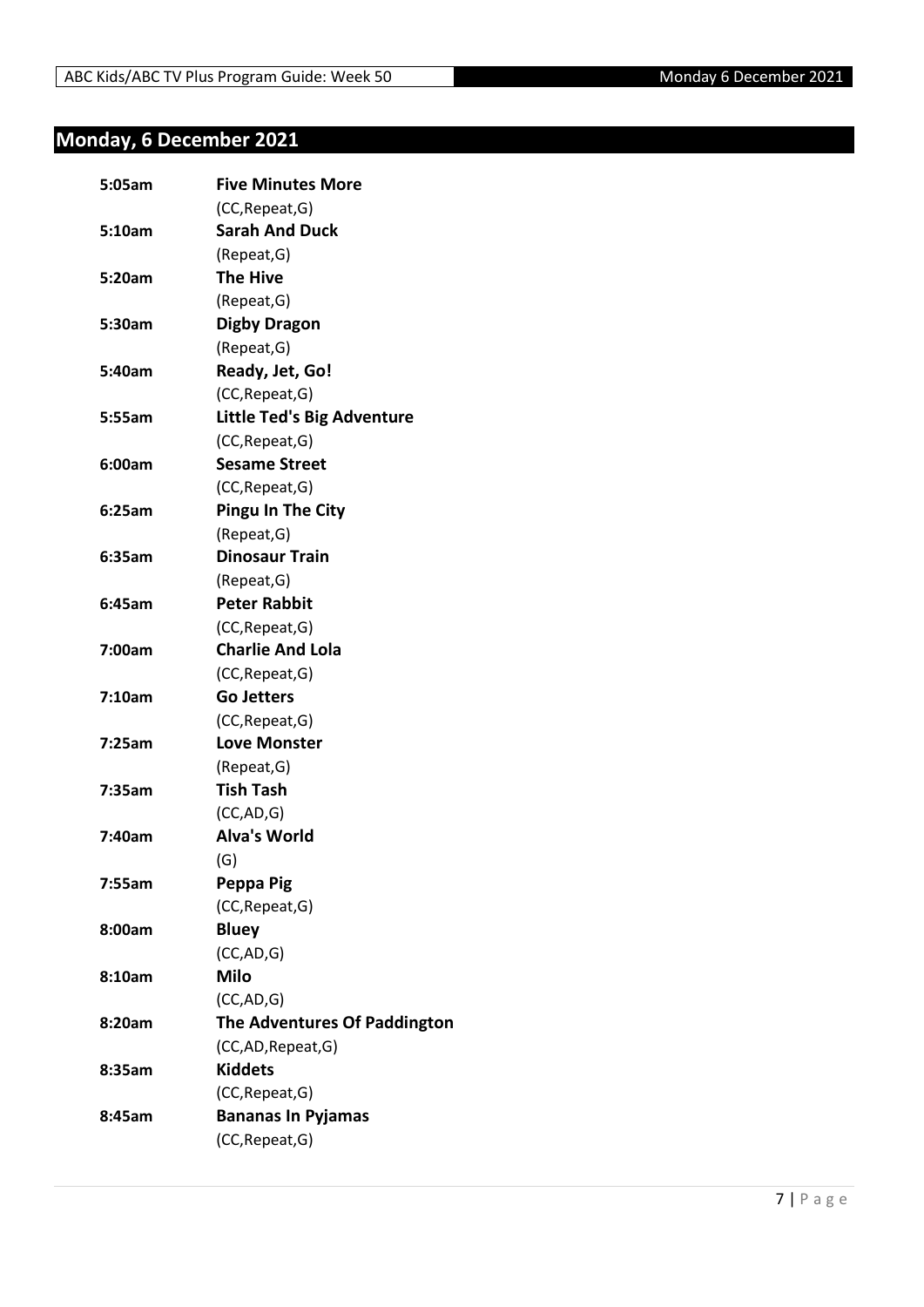| 9:00am             | <b>Play School</b>                  |
|--------------------|-------------------------------------|
|                    | (CC,AD, Repeat, G)                  |
| 9:30am             | <b>Sesame Street</b>                |
|                    | (CC, Repeat, G)                     |
| 10:00am            | Ready, Steady, Wiggle!              |
|                    | (CC, Repeat, G)                     |
| 10:15am            | Pablo                               |
|                    | (Repeat, G)                         |
| 10:30am            | <b>Becca's Bunch</b>                |
|                    | (CC, Repeat, G)                     |
| 10:40am            | hoopla doopla!                      |
|                    | (CC,AD, Repeat, G)                  |
| 10:55am            | <b>Daniel Tiger's Neighbourhood</b> |
|                    | (Repeat, G)                         |
| 11:05am            | <b>Baby Jake</b>                    |
|                    | (CC, Repeat, G)                     |
| 11:20am            | <b>Twirlywoos</b>                   |
|                    | (Repeat, G)                         |
| 11:30am            | <b>Play School</b>                  |
|                    | (CC,AD,Repeat,G)                    |
| 12:00pm            | <b>Teletubbies</b>                  |
|                    | (CC, Repeat, G)                     |
| 12:10pm            | <b>Pins And Nettie</b>              |
|                    | (CC, Repeat, G)                     |
| 12:20pm            | <b>Moon and Me</b>                  |
|                    | (AD, Repeat, G)                     |
| 12:40pm            | <b>Tik Tak</b>                      |
|                    | (Repeat, G)                         |
| 12:45pm            | <b>Guess How Much I Love You</b>    |
|                    | (CC, Repeat, G)                     |
| 1:05pm             | <b>Buddi</b>                        |
|                    | (AD, Repeat, G)                     |
| 1:10 <sub>pm</sub> | <b>Hoot Hoot Go!</b>                |
|                    | (CC, Repeat, G)                     |
| 1:15 <sub>pm</sub> | <b>Bing</b>                         |
|                    | (Repeat, G)                         |
| $1:25$ pm          | Miffy's Adventures Big and Small    |
|                    | (Repeat, G)                         |
| 1:35pm             | <b>Mister Maker</b>                 |
|                    | (CC, Repeat, G)                     |
| 1:55pm             | <b>Rusty Rivets</b>                 |
|                    | (CC, Repeat, G)                     |
| 2:05pm             | <b>Bob The Builder</b>              |
|                    | (CC, Repeat, G)                     |
| 2:20pm             | dirtgirlworld                       |
|                    | (CC, Repeat, G)                     |
|                    |                                     |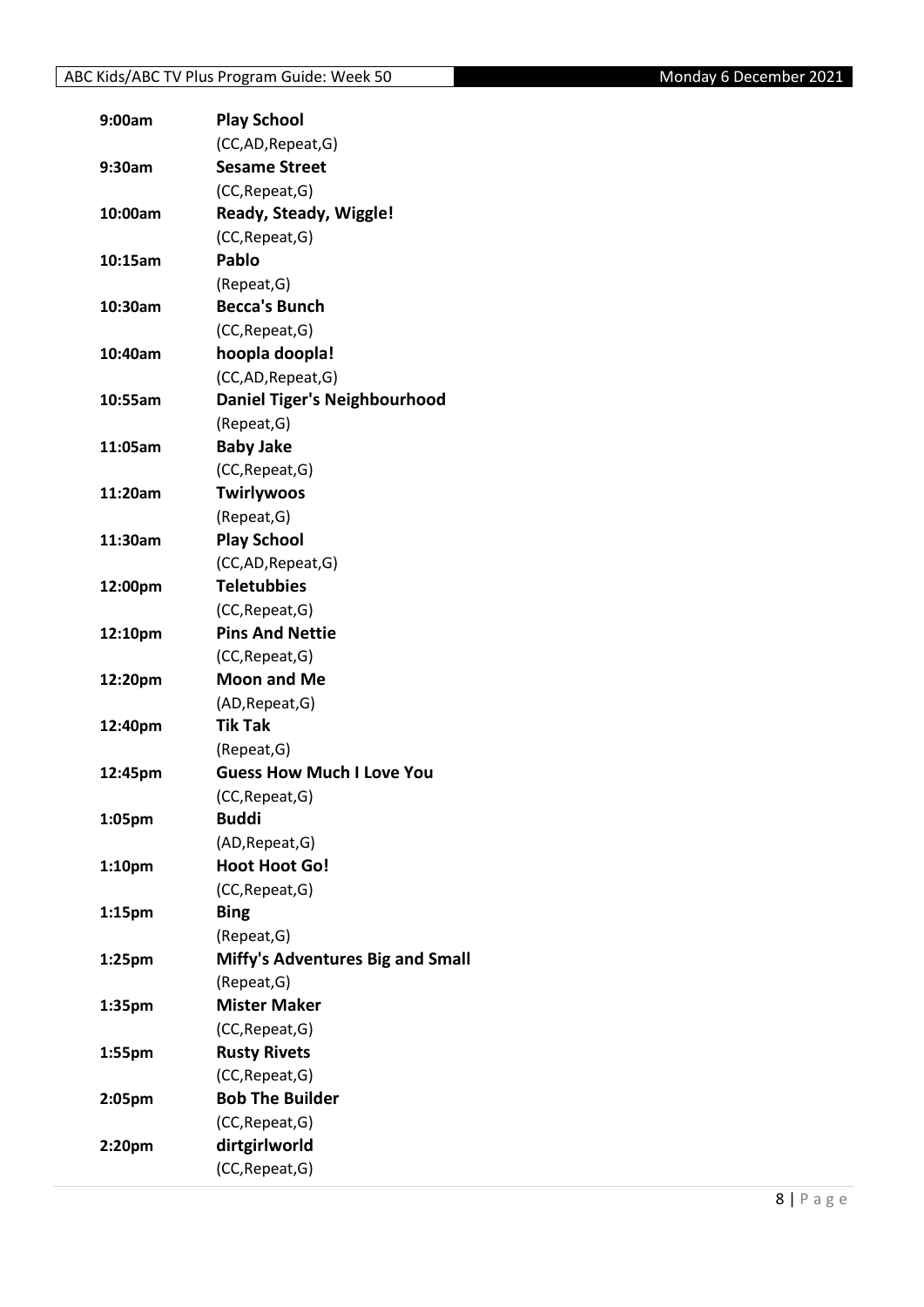| 2:30 <sub>pm</sub> | Wallykazam!                                                                               |
|--------------------|-------------------------------------------------------------------------------------------|
|                    | (Repeat, G)                                                                               |
| 2:55pm             | <b>Numberblocks</b>                                                                       |
|                    | (CC, Repeat, G)                                                                           |
| 3:05pm             | <b>Curious George</b>                                                                     |
|                    | (Repeat, G)                                                                               |
| 3:30pm             | <b>Play School</b>                                                                        |
|                    | (CC, Repeat, G)                                                                           |
| 4:00pm             | <b>Bananas In Pyjamas</b>                                                                 |
|                    | (CC, Repeat, G)                                                                           |
| 4:10 <sub>pm</sub> | <b>The Wiggles World</b>                                                                  |
|                    | (Repeat, G)                                                                               |
| 4:25pm             | <b>Brave Bunnies</b>                                                                      |
|                    | (CC, Repeat, G)                                                                           |
| 4:30pm             | <b>Pip And Posy</b>                                                                       |
|                    | (CC,AD,Repeat,G)                                                                          |
| 4:40pm             | <b>Hey Duggee</b>                                                                         |
|                    | (CC, Repeat, G)                                                                           |
| 4:45pm             | <b>Big Words Small Stories</b>                                                            |
|                    | (Repeat, G)                                                                               |
| 4:50pm             | <b>Play School Art Time</b>                                                               |
|                    | (CC, Repeat, G)                                                                           |
| 5:05pm             | Luo Bao Bei                                                                               |
|                    | (CC, Repeat, G)                                                                           |
| 5:15pm             | <b>School Of Roars</b>                                                                    |
|                    | (CC, Repeat, G)                                                                           |
| 5:20pm             | <b>PJ Masks</b>                                                                           |
|                    | (CC, Repeat, G)                                                                           |
| 5:35pm             | <b>The Wonder Gang</b>                                                                    |
|                    | (Repeat, G)                                                                               |
| 5:50pm             | Peppa Pig                                                                                 |
|                    | (CC, Repeat, G)                                                                           |
| 5:55pm             | <b>Tish Tash</b>                                                                          |
|                    | (CC, AD, G)                                                                               |
|                    |                                                                                           |
| 6:05pm             | Ben And Holly's Little Kingdom: Snow                                                      |
|                    | (CC, Repeat, G)                                                                           |
|                    | It's Christmas Eve and the presents have just been delivered to Father Christmas at the   |
|                    | North Pole. Back at the elf tree, Mr Elf is sitting down to a nice cup of tea as Father   |
|                    | Christmas rings up to say the toys are missing.                                           |
| 6:20pm             | <b>Bluey: Phones</b>                                                                      |
|                    | (CC,AD,Repeat,G)                                                                          |
|                    | Bluey is an inexhaustible six year-old Blue Heeler dog, who loves to play and turns       |
|                    | everyday family life into extraordinary adventures, developing her imagination as well as |
|                    | her mental, physical and emotional resilience.                                            |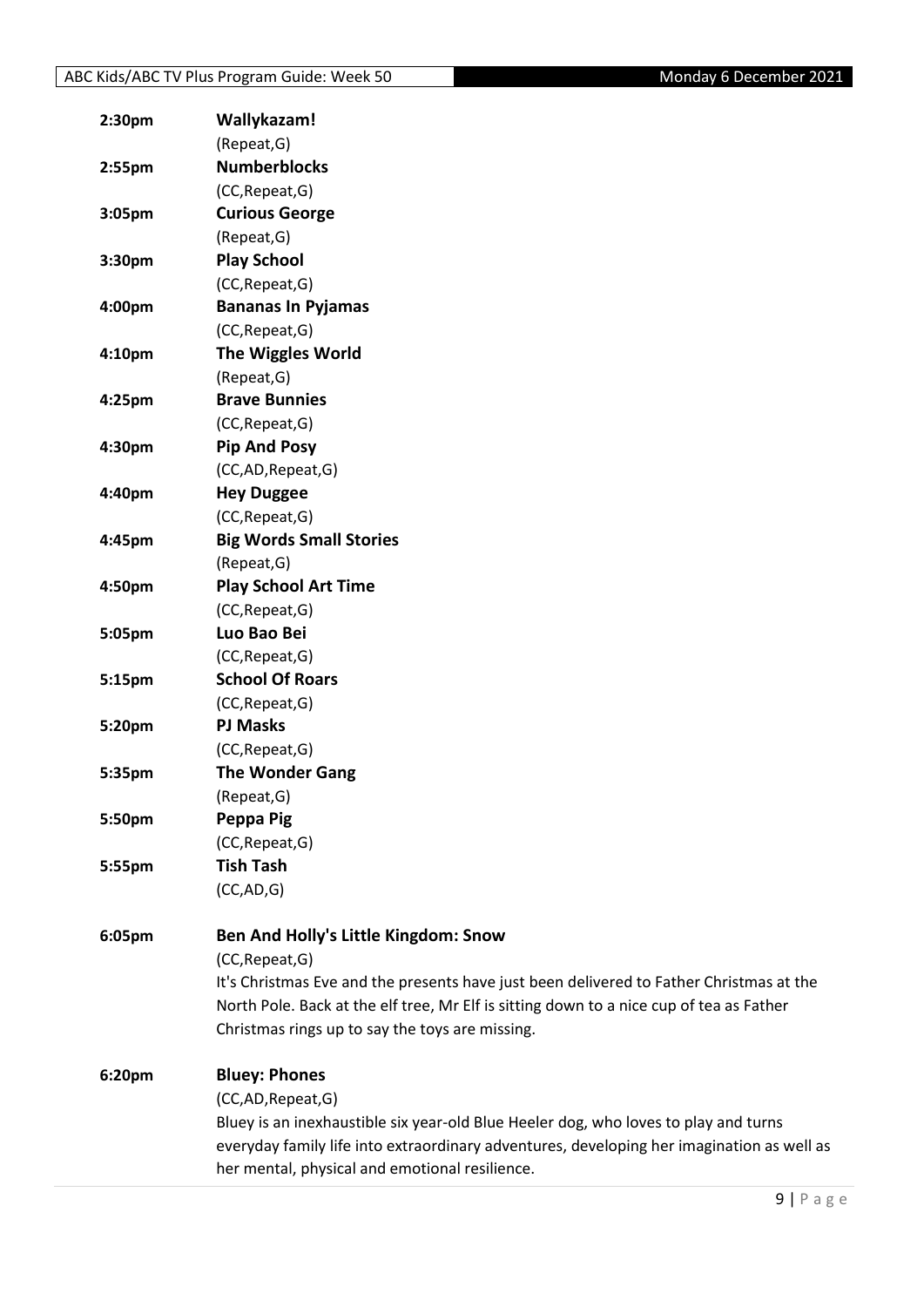| 6:25pm                                         | <b>Shaun The Sheep: Still Life</b><br>(CC, Repeat, G)<br>The Farmer takes up oil painting and is determined to paint a masterpiece. But when his<br>back is turned, Shaun and co decide to have a go.                                                                                                                                         |
|------------------------------------------------|-----------------------------------------------------------------------------------------------------------------------------------------------------------------------------------------------------------------------------------------------------------------------------------------------------------------------------------------------|
| 6:40pm                                         | Andy's Prehistoric Adventures: Camptosaurus And Call<br>(CC, Repeat, G)<br>When an accident at the museum ruins his new prehistoric exhibit, Andy travels 150<br>million years back in time! He tracks down the peculiar Camptosaurus and plays hide-<br>and-seek with a fierce Allosaurus.                                                   |
| 7:00pm                                         | <b>Dino Dana</b><br>(CC, Repeat, G)<br>Dana imagines herself and Cai as cave-people trying to domesticate a Smilodon while Cai<br>deals with her new foster cat in real life.                                                                                                                                                                 |
| 7:15pm                                         | <b>Odd Squad: Running on Empty Part Two</b><br>(Repeat, G)<br>On the way to deliver a baby blob to The Big O in London, the Mobile Unit van runs out<br>of fuel. The team must refuel quickly, before the baby blob's big brother completely<br>blobs London as it searches for its little brother.                                           |
| 7:30pm                                         | TBA                                                                                                                                                                                                                                                                                                                                           |
| 8:35pm                                         | <b>Countdown To Disaster</b><br>(CC, Repeat, PG)<br>Experience the days, minutes, and seconds leading up to the 2019 White Island Eruption<br>that killed 21 people through the eyes of survivors, rescue workers and the scientists<br>who have been studying the volcano for years.                                                         |
| 9:25 <sub>pm</sub><br>*Australian<br>Premiere* | <b>George Clarke's Amazing Spaces: The Big Build - Rotating House</b><br>George looks back at his most ambitious big build, creating a 360-degree, gravity defying<br>rotating house! In search of inspiration, George goes to Holland, Germany and the local<br>fairground!                                                                  |
| 10:10pm                                        | Doctor Who: Deep Breath<br>(CC, Repeat, PG, This program is rated PG, parental guidance is recommended for viewers<br>under fifteen years.)<br>Clara is alone in Victorian London with a man she doesn't know, a dinosaur in the<br>Thames, and a spate of deadly spontaneous combustions. The Doctor has changed. It's<br>time you knew him. |
| 11:30pm                                        | <b>TBA</b>                                                                                                                                                                                                                                                                                                                                    |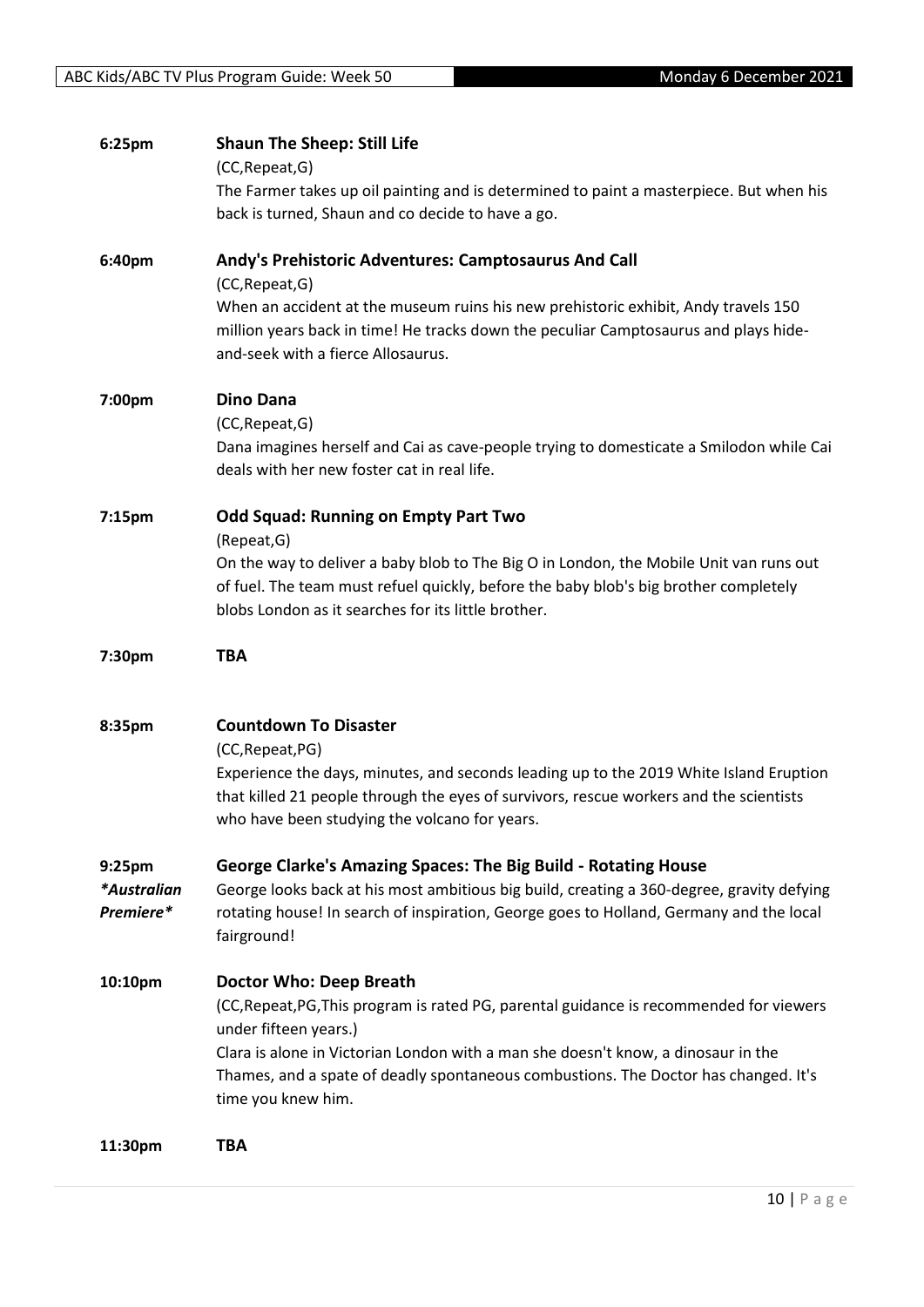| 12:10am | <b>Escape From The City: Broome WA: The Schneiders</b><br>(CC,AD,Repeat,G)<br>During the property search, a mystery house has house hunters Adam and Helen in a<br>quandary. Does the Broome home meet their expectations or will it take them in a<br>direction they hadn't even considered?   |
|---------|-------------------------------------------------------------------------------------------------------------------------------------------------------------------------------------------------------------------------------------------------------------------------------------------------|
| 1:10am  | <b>Red Dwarf: Cured</b><br>(CC, Repeat, PG)<br>The long-running sci-fi comedy returns, as Lister and his crew dock at a research station<br>where scientists claim to have manufactured a 'cure' for evil.                                                                                      |
| 1:40am  | <b>Community: Anthropology 101</b><br>(CC, Repeat, PG)<br>Upon returning for a new semester, Jeff is stunned to discover that his rejection of Britta<br>has made her a star on campus. Chang begins his life as a student by looking to be<br>accepted into the study group.                   |
| 2:05am  | The Letdown<br>(CC, Repeat, M, Coarse Language) Final<br>Inspired by Georgia, Audrey decides to go back to university and finish her masters.<br>Audrey makes a big confession to the parents' group. They all finally get together for a<br>night of dancing they'll never forget.             |
| 2:35am  | Parks and Recreation: Go Big Or Go Home<br>(Repeat, PG)<br>Leslie tries to convince Chris & Ben to give the parks department more money. When she<br>fails to persuade them, she enlists Ann's help. Meanwhile, Ron and Andy coach youth<br>basketball, and April returns with surprising news. |
| 2:55am  | <b>ABC News Update</b><br>(Repeat)<br>The headlines from ABC News, updating you on the day's top stories from across<br>Australia and around the world.                                                                                                                                         |
| 3:00am  | <b>ABC TV Plus Programs Resume At 7.30pm</b><br>ABC TV Plus programs resume at 7.30pm, offering an unrivalled mix of scripted and non-<br>scripted comedy and entertainment shows every night. (Soundtrack provided by ABC<br>Jazz. Playlist details at abc.net.au/jazz).                       |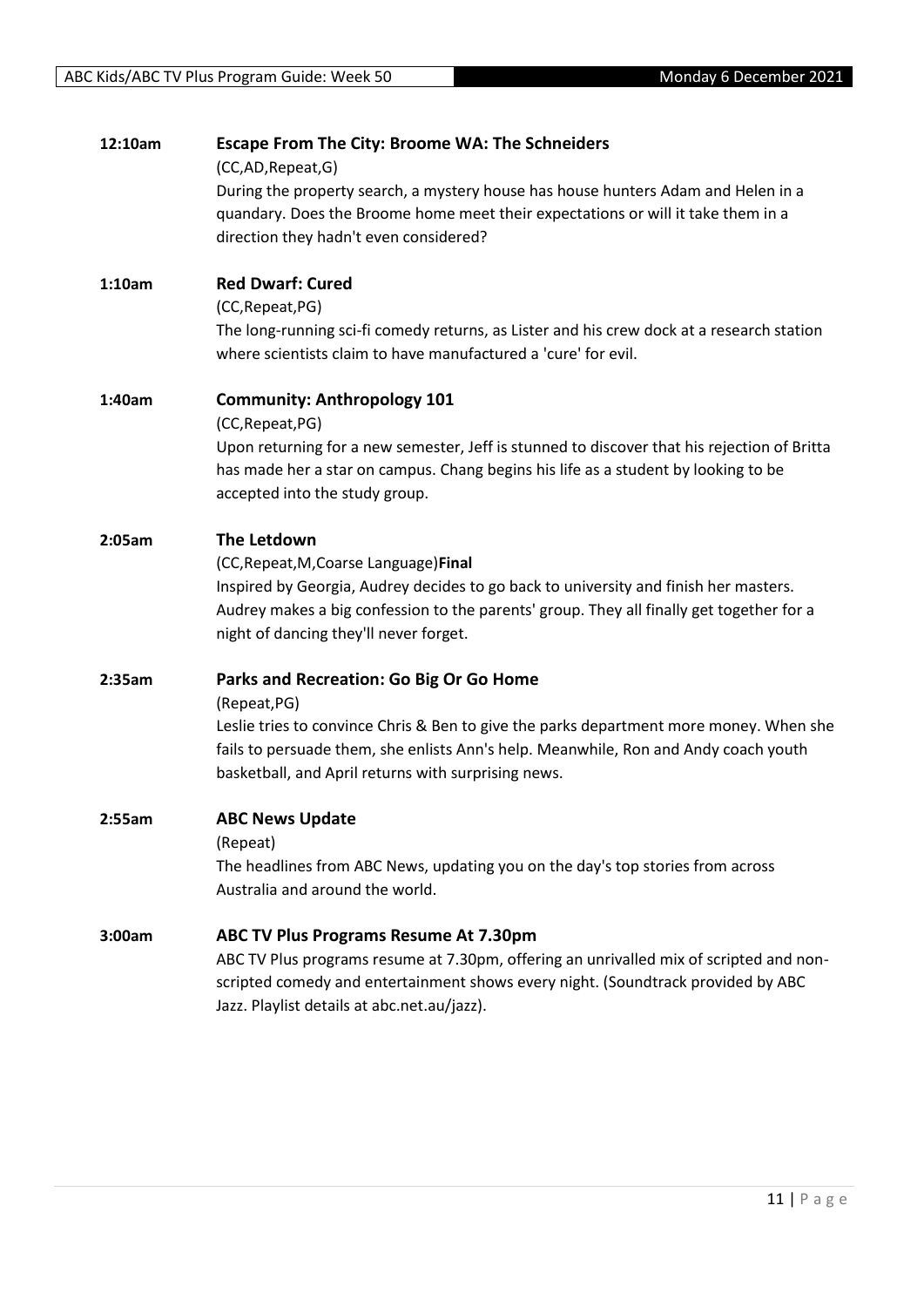## <span id="page-11-0"></span>**Tuesday, 7 December 2021**

| 5:05am | <b>Five Minutes More</b>          |
|--------|-----------------------------------|
|        | (CC, Repeat, G)                   |
| 5:10am | <b>Sarah And Duck</b>             |
|        | (Repeat, G)                       |
| 5:20am | <b>The Hive</b>                   |
|        | (Repeat, G)                       |
| 5:30am | <b>Digby Dragon</b>               |
|        | (Repeat, G)                       |
| 5:40am | Ready, Jet, Go!                   |
|        | (CC, Repeat, G)                   |
| 5:55am | <b>Little Ted's Big Adventure</b> |
|        | (CC, Repeat, G)                   |
| 6:00am | <b>Sesame Street</b>              |
|        | (CC, Repeat, G)                   |
| 6:25am | <b>Pingu In The City</b>          |
|        | (Repeat, G)                       |
| 6:35am | <b>Dinosaur Train</b>             |
|        | (Repeat, G)                       |
| 6:45am | <b>Peter Rabbit</b>               |
|        | (CC,AD, Repeat, G)                |
| 7:00am | <b>Charlie And Lola</b>           |
|        | (CC, Repeat, G)                   |
| 7:10am | <b>Go Jetters</b>                 |
|        | (CC, Repeat, G)                   |
| 7:25am | <b>Love Monster</b>               |
|        | (Repeat, G)                       |
| 7:35am | <b>Tish Tash</b>                  |
|        | (CC, AD, G)                       |
| 7:40am | <b>Alva's World</b>               |
|        | (G)                               |
| 7:55am | Peppa Pig                         |
|        | (CC, Repeat, G)                   |
| 8:00am | <b>Bluey</b>                      |
|        | (CC,AD,G)                         |
| 8:10am | <b>Milo</b>                       |
|        | (CC, AD, G)                       |
| 8:20am | The Adventures Of Paddington      |
|        | (CC,AD,Repeat,G)                  |
| 8:35am | <b>Kiddets</b>                    |
|        | (CC, Repeat, G)                   |
| 8:45am | <b>Bananas In Pyjamas</b>         |
|        | (CC, Repeat, G)                   |
|        |                                   |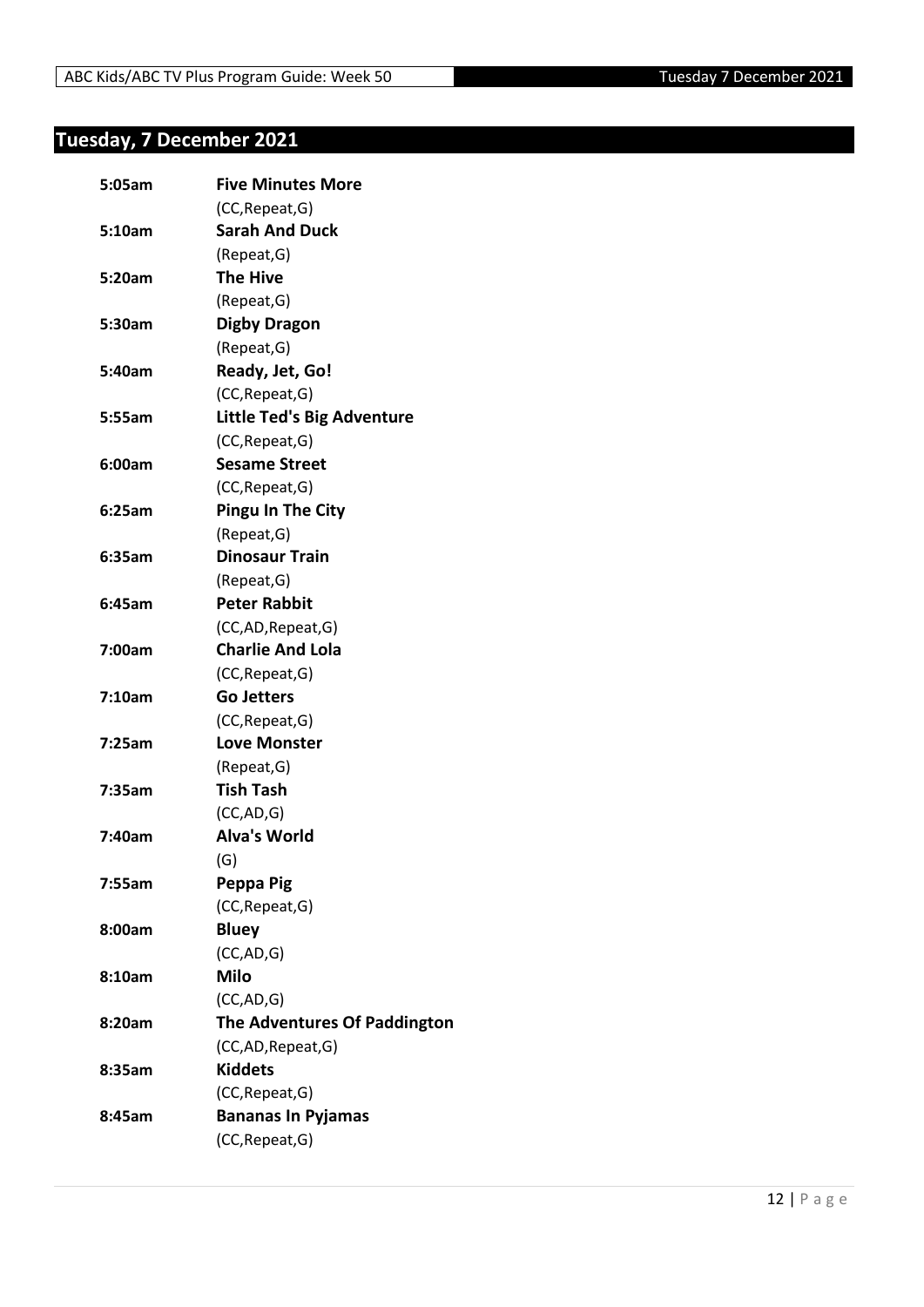| 9:00am             | <b>Play School</b>                  |
|--------------------|-------------------------------------|
|                    | (CC,AD, Repeat, G)                  |
| 9:30am             | <b>Sesame Street</b>                |
|                    | (CC, Repeat, G)                     |
| 10:00am            | Ready, Steady, Wiggle!              |
|                    | (CC, Repeat, G)                     |
| 10:15am            | <b>Pablo</b>                        |
|                    | (Repeat, G)                         |
| 10:30am            | <b>Becca's Bunch</b>                |
|                    | (CC, Repeat, G)                     |
| 10:40am            | hoopla doopla!                      |
|                    | (CC,AD, Repeat, G)                  |
| 10:55am            | <b>Daniel Tiger's Neighbourhood</b> |
|                    | (Repeat, G)                         |
| 11:05am            | <b>Baby Jake</b>                    |
|                    | (CC, Repeat, G)                     |
| 11:20am            | <b>Twirlywoos</b>                   |
|                    | (Repeat, G)                         |
| 11:30am            | <b>Play School</b>                  |
|                    | (CC,AD, Repeat, G)                  |
| 12:00pm            | <b>Teletubbies</b>                  |
|                    | (CC, Repeat, G)                     |
| 12:10pm            | <b>Pins And Nettie</b>              |
|                    | (CC, Repeat, G)                     |
| 12:20pm            | <b>Moon and Me</b>                  |
|                    | (AD, Repeat, G)                     |
| 12:40pm            | <b>Tik Tak</b>                      |
|                    | (Repeat, G)                         |
| 12:45pm            | <b>Guess How Much I Love You</b>    |
|                    | (CC, Repeat, G)                     |
| 1:05pm             | <b>Buddi</b>                        |
|                    | (AD, Repeat, G)                     |
| 1:10 <sub>pm</sub> | <b>Hoot Hoot Go!</b>                |
|                    | (CC, Repeat, G)                     |
| 1:15 <sub>pm</sub> | <b>Bing</b>                         |
|                    | (Repeat, G)                         |
| $1:25$ pm          | Miffy's Adventures Big and Small    |
|                    | (Repeat, G)                         |
| 1:35pm             | <b>Mister Maker</b>                 |
|                    | (CC, Repeat, G)                     |
| 1:55pm             | <b>Rusty Rivets</b>                 |
|                    | (CC, Repeat, G)                     |
| 2:05pm             | <b>Bob The Builder</b>              |
|                    | (CC, Repeat, G)                     |
| 2:20pm             | dirtgirlworld                       |
|                    | (CC, Repeat, G)                     |
|                    |                                     |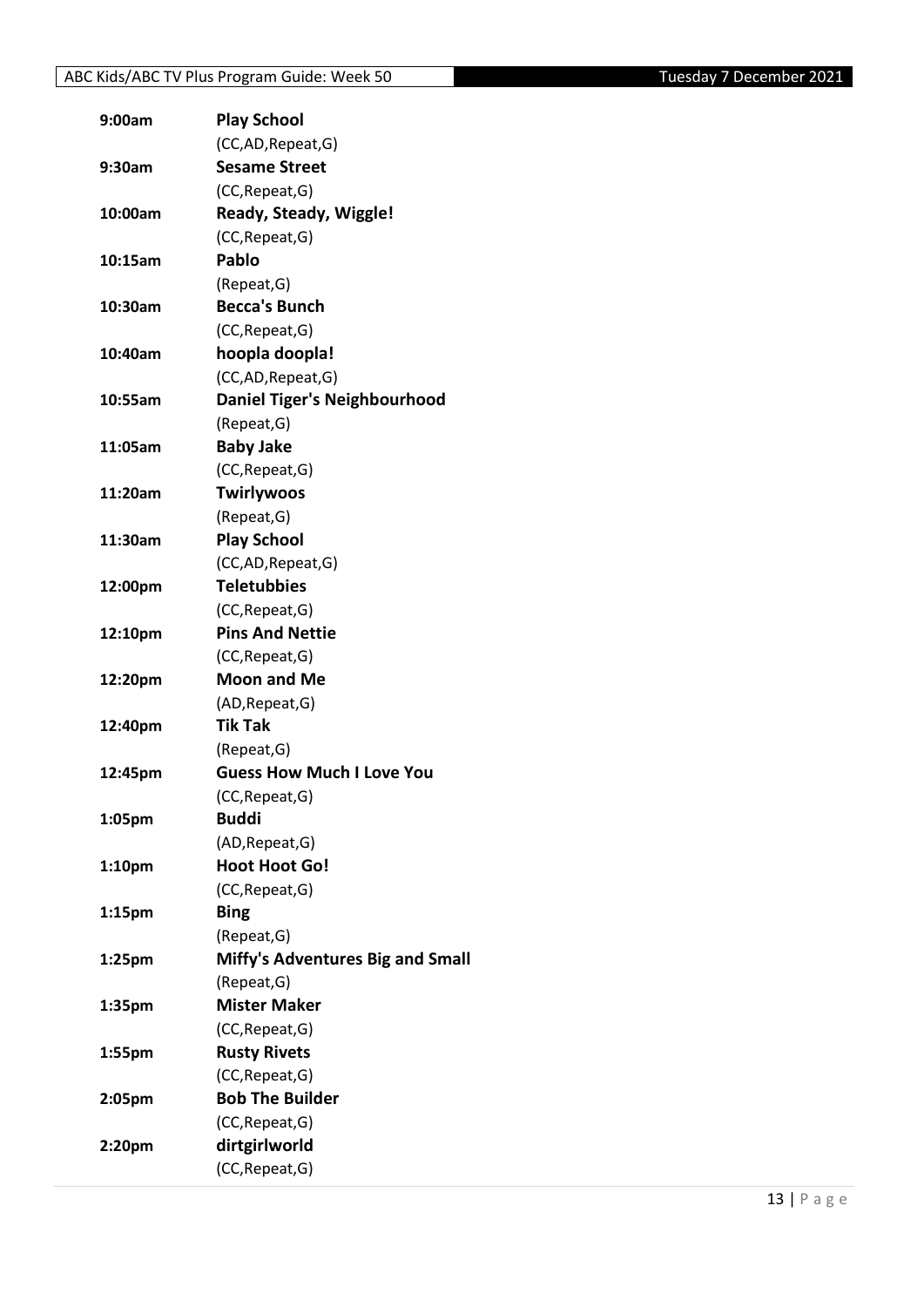| 2:30pm | Wallykazam!                                                                               |
|--------|-------------------------------------------------------------------------------------------|
|        | (Repeat, G)                                                                               |
| 2:55pm | <b>Numberblocks</b>                                                                       |
|        | (CC, Repeat, G)                                                                           |
| 3:05pm | <b>Curious George</b>                                                                     |
|        | (Repeat, G)                                                                               |
| 3:30pm | <b>Play School</b>                                                                        |
|        | (CC, Repeat, G)                                                                           |
| 4:00pm | <b>Bananas In Pyjamas</b>                                                                 |
|        | (CC, Repeat, G)                                                                           |
| 4:10pm | <b>The Wiggles World</b>                                                                  |
|        | (Repeat, G)                                                                               |
| 4:25pm | <b>Brave Bunnies</b>                                                                      |
|        | (CC, Repeat, G)                                                                           |
| 4:30pm | <b>Pip And Posy</b>                                                                       |
|        | (CC,AD,Repeat,G)                                                                          |
| 4:40pm | <b>Hey Duggee</b>                                                                         |
|        | (CC, Repeat, G)                                                                           |
| 4:45pm | <b>Big Words Small Stories</b>                                                            |
|        | (Repeat, G)                                                                               |
| 4:50pm | <b>Play School Art Time</b>                                                               |
|        | (CC, Repeat, G)                                                                           |
| 5:05pm | Luo Bao Bei                                                                               |
|        | (CC, Repeat, G)                                                                           |
| 5:15pm | <b>School Of Roars</b>                                                                    |
|        | (CC, Repeat, G)                                                                           |
| 5:20pm | <b>PJ Masks</b>                                                                           |
|        | (CC, Repeat, G)                                                                           |
| 5:35pm | <b>The Wonder Gang</b>                                                                    |
|        | (Repeat, G)                                                                               |
| 5:50pm | Peppa Pig                                                                                 |
|        | (CC, Repeat, G)                                                                           |
| 5:55pm | <b>Fireman Sam</b>                                                                        |
|        | (CC, Repeat, G)                                                                           |
|        |                                                                                           |
| 6:05pm | Ben And Holly's Little Kingdom: The Elf Factory                                           |
|        | (CC, Repeat, G)                                                                           |
|        | The Elf Factory is deep down in the roots of The Great Elf Tree. It is almost Christmas   |
|        | time and the elves are busy making toys. When there is a problem with the toys a little   |
|        | bit of magic saves the day.                                                               |
| 6:20pm | <b>Bluey: Pavlova</b>                                                                     |
|        | (CC,AD,Repeat,G)                                                                          |
|        | Bluey is an inexhaustible six year-old Blue Heeler dog, who loves to play and turns       |
|        | everyday family life into extraordinary adventures, developing her imagination as well as |
|        | her mental, physical and emotional resilience.                                            |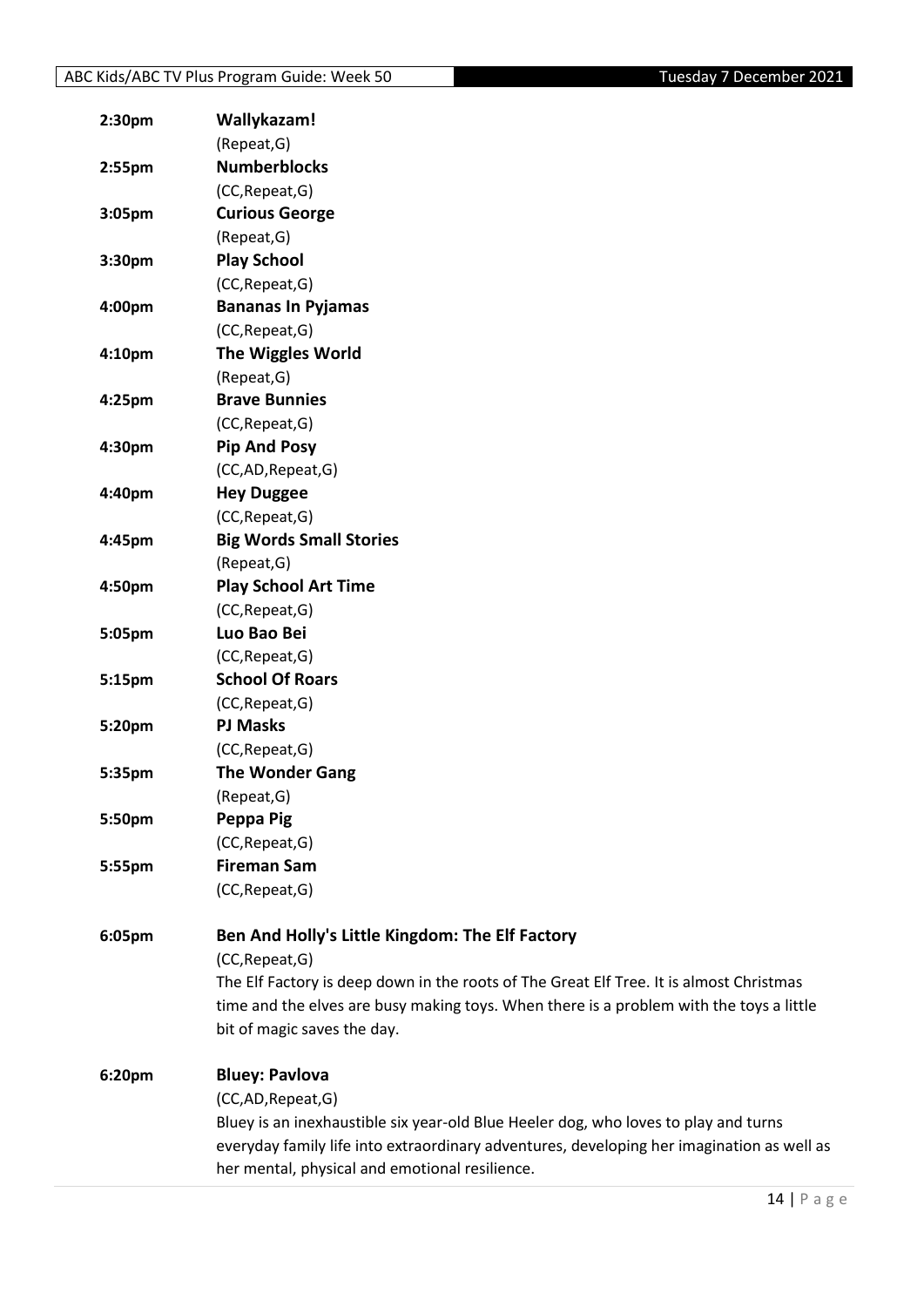| 6:25pm             | <b>Shaun The Sheep: Things That Go Bump</b>                                                  |
|--------------------|----------------------------------------------------------------------------------------------|
|                    | (CC, Repeat, G)                                                                              |
|                    | One dark and stormy night the flock are unable to sleep. Shaun investigates a series of      |
|                    | sinister events only to discover who is really scaring the sheep.                            |
| 6:40pm             | Andy's Prehistoric Adventures: Sabre-toothed Cat And Roar                                    |
|                    | (CC, Repeat, G)                                                                              |
|                    | Andy leaps into his time-travelling clock to visit the fearsome sabretoothed cat, but        |
|                    | when his gizmo malfunctions, he is shrunk down to the size of an insect and must escape      |
|                    | from a marauding prehistoric dung beetle!                                                    |
| 7:00pm             | <b>Dino Dana</b>                                                                             |
|                    | (CC, Repeat, G)                                                                              |
|                    | When Grandma takes care of Dana because Dad has to work, Dana is a bit disappointed          |
|                    | because she and Dad had planned to transform her bike into a Dromaeosaurus.                  |
| 7:15pm             | <b>Odd Squad: Orla's Birthday</b>                                                            |
|                    | (Repeat, G)                                                                                  |
|                    | Omar has plans to surprise Orla with a 500th birthday party. But due to some intense         |
|                    | Odd Squad history, normal party gifts aren't going to fare well with her, so Oswald and      |
|                    | Omar must track down the ideal birthday presents.                                            |
| 7:30pm             | Spicks And Specks: Geraldine Turner, Frank Woodley, Lucky Oceans and Bill                    |
|                    | <b>Bailey</b>                                                                                |
|                    | (CC, Repeat, G)                                                                              |
|                    | Joining Adam, Myf and Alan tonight are Geraldine Turner, Frank Woodley, Lucky Oceans         |
|                    | (Reuben Gosfield) and Bill Bailey.                                                           |
| 8:00pm             | Spicks And Specks: Amanda Palmer, Joe Chindamo, Phil Nichol & Scott Edgar                    |
|                    | (CC, Repeat, PG)                                                                             |
|                    | Joining Adam, Myf and Alan tonight are Dresden Doll Amanda Palmer, pianist/composer          |
|                    | Joe Chindamo, and comedian/songwriters Phil Nichol and Scott Edgar.                          |
| 8:30pm             | <b>TBA</b>                                                                                   |
|                    |                                                                                              |
| 9:10 <sub>pm</sub> | <b>Schitt's Creek: The Barbecue</b>                                                          |
|                    | (CC, Repeat, PG)                                                                             |
|                    | As the Roses plan a family barbecue, David is forced to test the limits of his comfort level |
|                    | with Patrick, while Alexis investigates a mysterious text from Ted.                          |
| 9:35pm             | <b>Schitt's Creek: The Jazzaguy</b>                                                          |
|                    | (CC, Repeat, M, Coarse Language)                                                             |
|                    | As the Roses plan a family barbecue, David is forced to test the limits of his comfort level |
|                    | with Patrick, while Alexis investigates a mysterious text from Ted.                          |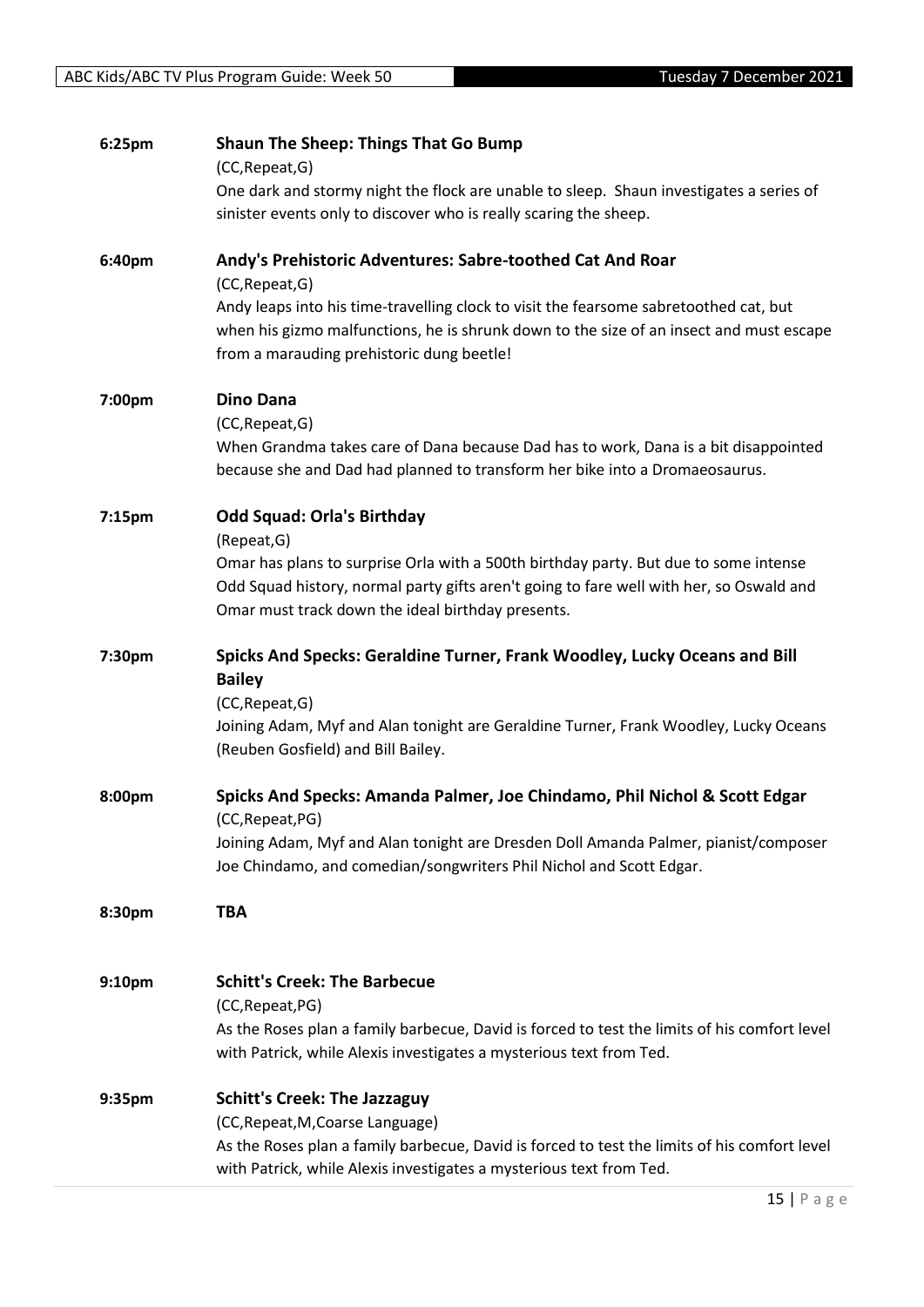| 9:55pm  | <b>Preppers: The Bunker</b>                                                                |
|---------|--------------------------------------------------------------------------------------------|
|         | (CC,AD, Repeat, M, Coarse Language, Sexual References)                                     |
|         | Charlie accidentally locks the preppers in the Eden 2 bunker and they must decide who      |
|         | should be sacrificed to ensure enough air remains for the group.                           |
|         |                                                                                            |
| 10:30pm | <b>Doctor Who: Into The Dalek</b>                                                          |
|         | (CC, Repeat, PG, This program is rated PG, parental guidance is recommended for viewers    |
|         | under fifteen years.)                                                                      |
|         | A Dalek fleet surrounds a lone rebel ship, and only the Doctor can help them now.          |
|         |                                                                                            |
|         | Confronted with a decision that could change the Daleks forever he is forced to examine    |
|         | his conscience.                                                                            |
| 11:20pm | Catastrophe                                                                                |
|         | (CC, Repeat, M, Coarse Language, Sexual References)                                        |
|         |                                                                                            |
|         | Can a visit from Rob's sister inspire a new approach to life? Sharon is unconvinced, but   |
|         | has her own worries at school.                                                             |
| 11:45pm | In The Long Run                                                                            |
|         | (CC, Repeat, PG)                                                                           |
|         | As the strike continues, money in the Easmon house is tight, so Agnes starts work for the  |
|         |                                                                                            |
|         | local council but her first job is an eye-opener. Bagpipes joins Valentine on a road trip. |
|         | Kobna gets a Saturday job at Don's garage.                                                 |
| 12:10am | <b>Sick of It: The Ensuite</b>                                                             |
|         | (CC, Repeat, M, Coarse Language)                                                           |
|         | Karl's fed up of playing second fiddle to Ruby. After being locked out the bathroom by     |
|         | Norma and Ruby, Karl decides to move into personal chauffeuring. The aim - to earn         |
|         | enough money to move into his own flat with en-suite.                                      |
|         |                                                                                            |
| 12:30am | <b>GameFace: Prank</b>                                                                     |
|         | (CC, Repeat, MA, Coarse Language)                                                          |
|         | Marcella takes her driving test and goes on a date with her driving instructor Jon.        |
|         | Marcella visits her Mum and finds her ex, Simon, in a compromising position. Neighbour     |
|         | Linda tells Marcella she's being followed.                                                 |
|         |                                                                                            |
| 12:55am | Whose Line Is It Anyway?: Wil Wheaton                                                      |
|         | (CC, Repeat, M, Coarse Language)                                                           |
|         | Aisha Tyler Wayne Brady, Ryan Stiles and Colin Mochrie along with guest performer Gary     |
|         | Anthony Williams and guest star from TV's Star Trek: The Next Generation and Big Bang      |
|         | Theory, Wil Wheaton                                                                        |
|         |                                                                                            |
| 1:20am  | Whose Line Is It Anyway?: Chris Jericho                                                    |
|         | (CC, Repeat, M, Coarse Language, Sexual References)                                        |
|         | Aisha Tyler hosts regulars Wayne Brady, Ryan Stiles and Colin Mochrie along with guest     |
|         | performer Gary Anthony Williams and star guest WWE wrestling champion Chris Jericho.       |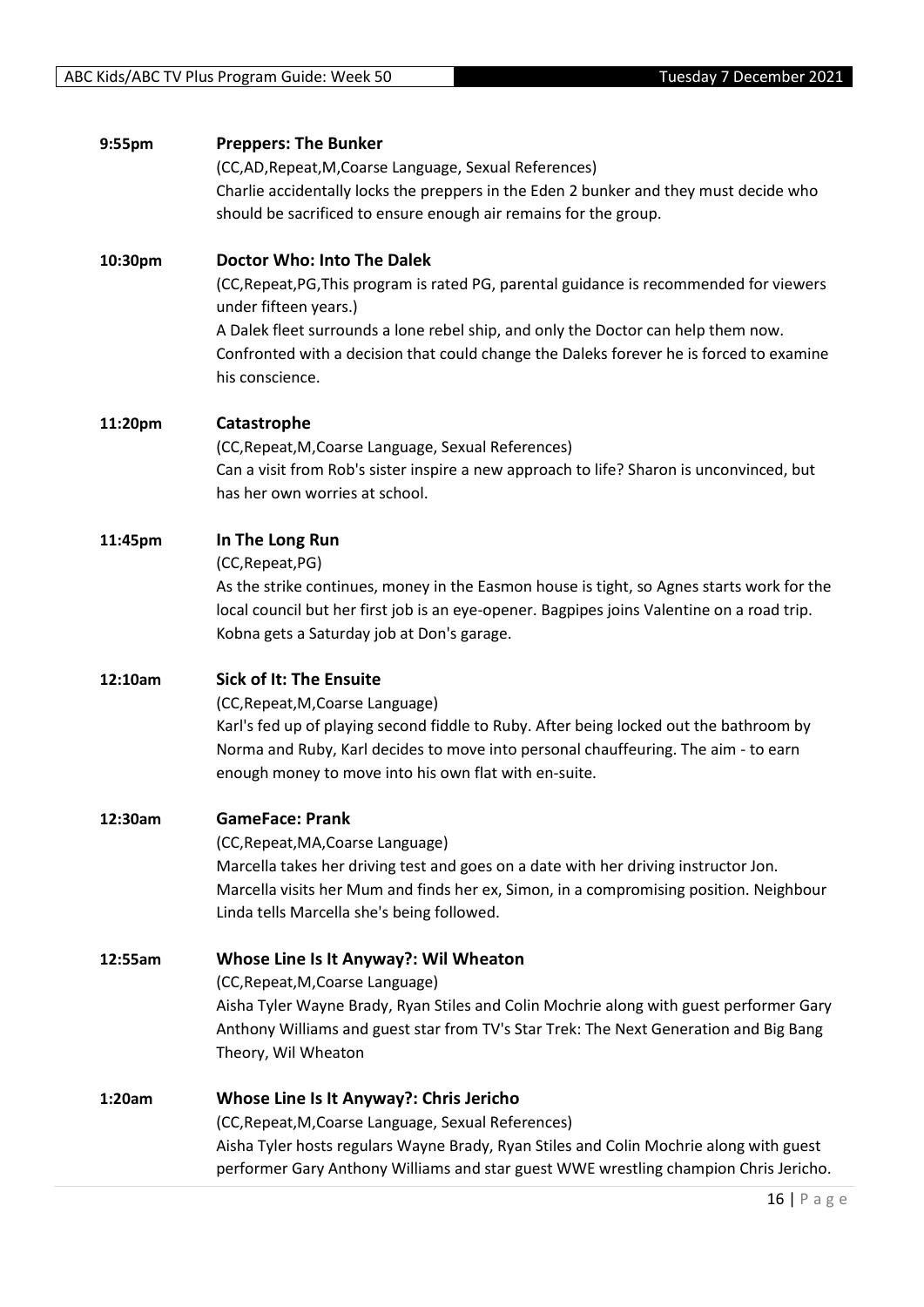| 1:40am | <b>Community: Accounting For Lawyers</b><br>(CC, Repeat, PG)<br>When an old friend from Jeff's past appears unexpectedly, his friends discover that he<br>was the one responsible for Jeff's disbarment.                                                                  |
|--------|---------------------------------------------------------------------------------------------------------------------------------------------------------------------------------------------------------------------------------------------------------------------------|
| 2:00am | <b>Parks and Recreation: Flu Season</b><br>(Repeat, PG)<br>While planning for the local Harvest Festival, Leslie is struck with the flu and is forced to<br>go to the hospital. Ron and Andy have a day of male bonding, and Tom hits the spa.                            |
| 2:25am | <b>ABC News Update</b><br>(Repeat)<br>The headlines from ABC News, updating you on the day's top stories from across<br>Australia and around the world.                                                                                                                   |
| 2:30am | <b>ABC TV Plus Programs Resume At 7.30pm</b><br>ABC TV Plus programs resume at 7.30pm, offering an unrivalled mix of scripted and non-<br>scripted comedy and entertainment shows every night. (Soundtrack provided by ABC<br>Jazz. Playlist details at abc.net.au/jazz). |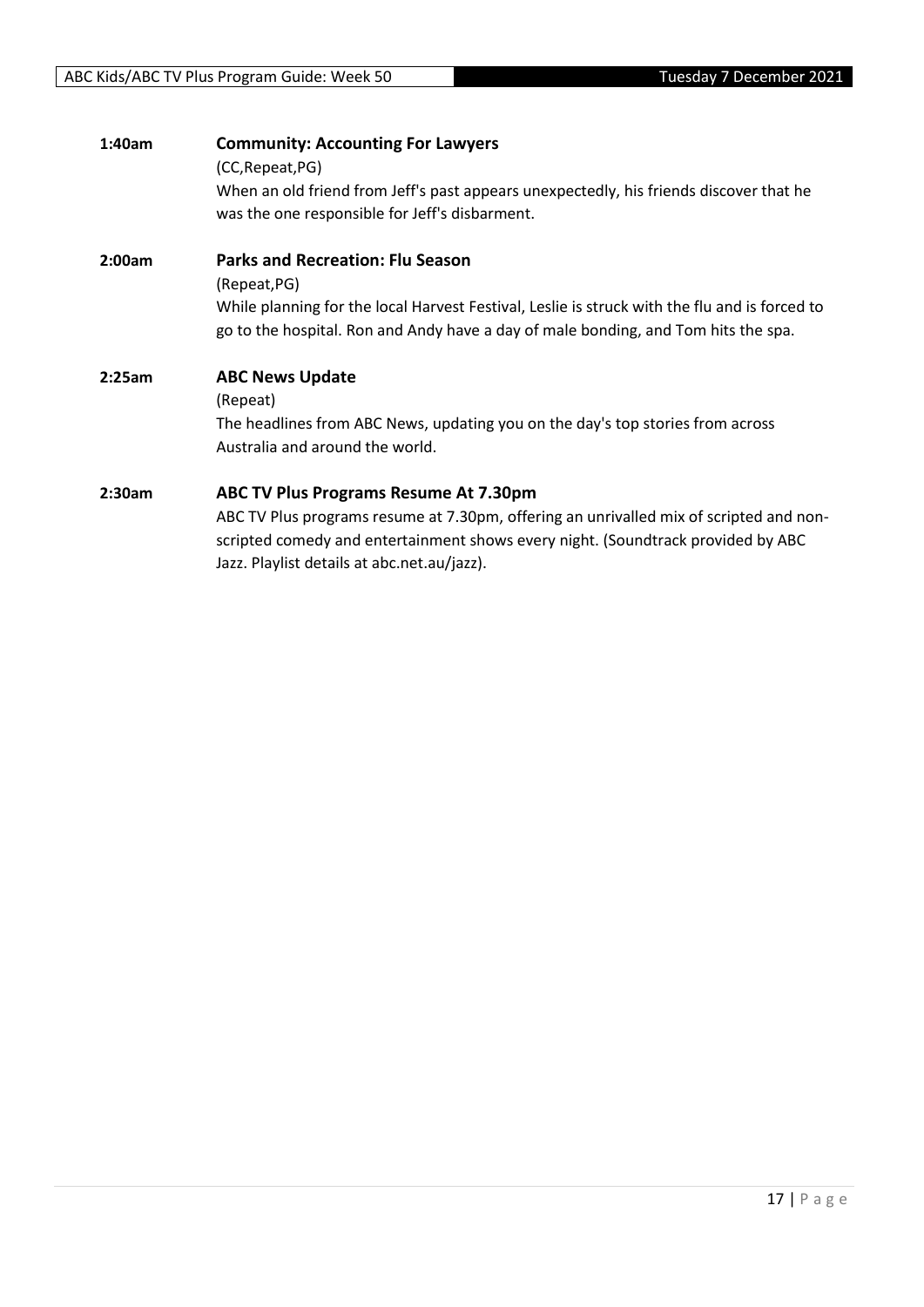## <span id="page-17-0"></span>**Wednesday, 8 December 2021**

| 5:05am | <b>Five Minutes More</b>          |
|--------|-----------------------------------|
|        | (CC, Repeat, G)                   |
| 5:10am | <b>Sarah And Duck</b>             |
|        | (Repeat, G)                       |
| 5:20am | <b>The Hive</b>                   |
|        | (Repeat, G)                       |
| 5:30am | <b>Digby Dragon</b>               |
|        | (Repeat, G)                       |
| 5:40am | Ready, Jet, Go!                   |
|        | (CC, Repeat, G)                   |
| 5:55am | <b>Little Ted's Big Adventure</b> |
|        | (CC, Repeat, G)                   |
| 6:00am | <b>Sesame Street</b>              |
|        | (CC, Repeat, G)                   |
| 6:25am | <b>Pingu In The City</b>          |
|        | (Repeat, G)                       |
| 6:35am | <b>Dinosaur Train</b>             |
|        | (Repeat, G)                       |
| 6:45am | <b>Peter Rabbit</b>               |
|        | (CC, Repeat, G)                   |
| 7:00am | <b>Charlie And Lola</b>           |
|        | (CC, Repeat, G)                   |
| 7:10am | <b>Go Jetters</b>                 |
|        | (CC, Repeat, G)                   |
| 7:25am | <b>Love Monster</b>               |
|        | (Repeat, G)                       |
| 7:35am | <b>Tish Tash</b>                  |
|        | (CC, AD, G)                       |
| 7:40am | <b>Alva's World</b>               |
|        | (G)                               |
| 7:55am | Peppa Pig                         |
|        | (CC, Repeat, G)                   |
| 8:00am | <b>Bluey</b>                      |
|        | (CC,AD,G)                         |
| 8:10am | <b>Milo</b>                       |
|        | (CC, AD, G)                       |
| 8:20am | The Adventures Of Paddington      |
|        | (CC,AD,Repeat,G)                  |
| 8:35am | <b>Kiddets</b>                    |
|        | (CC, Repeat, G)                   |
| 8:45am | <b>Bananas In Pyjamas</b>         |
|        | (CC, Repeat, G)                   |
|        |                                   |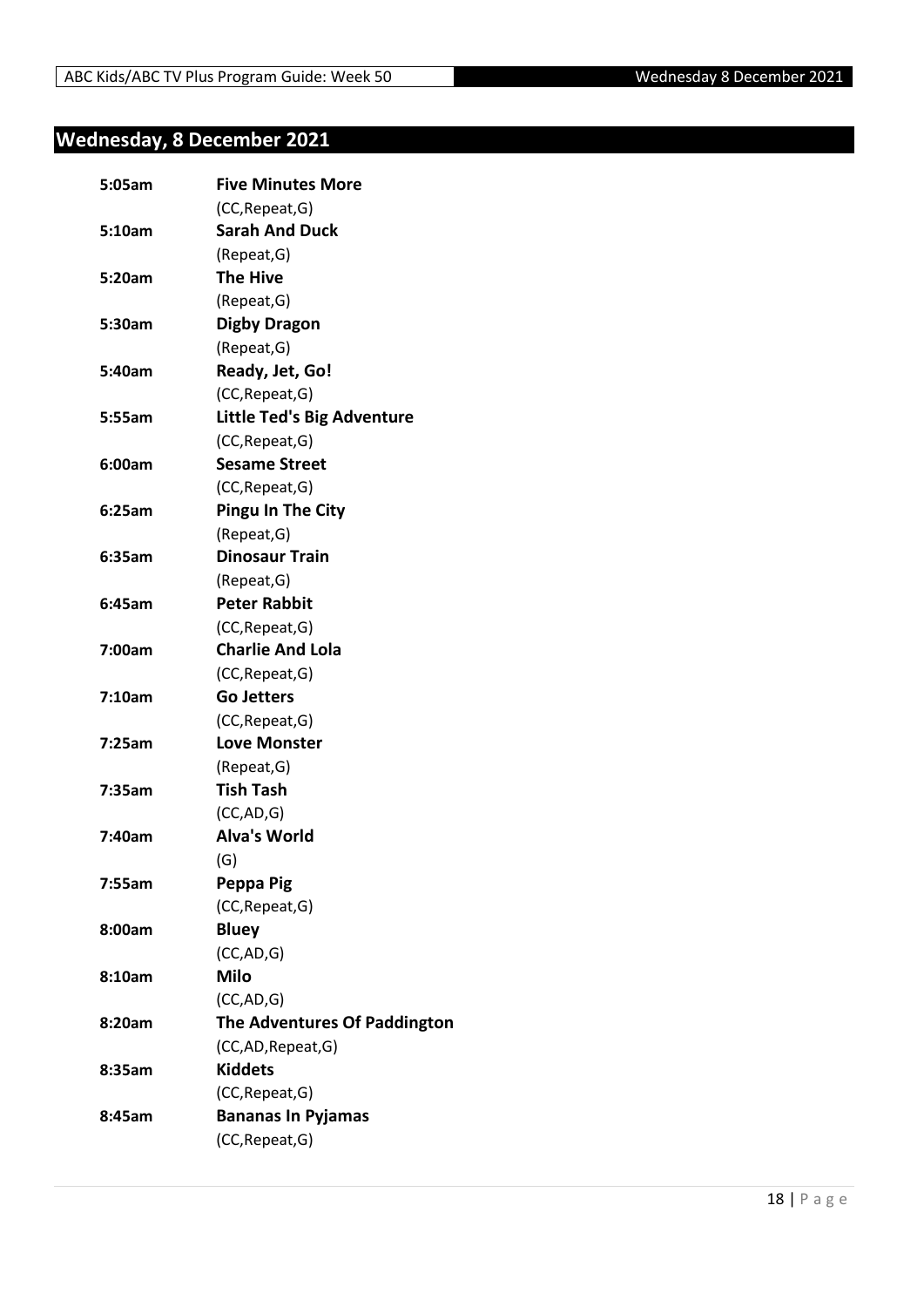| 9:00am             | <b>Play School</b>                      |
|--------------------|-----------------------------------------|
|                    | (CC,AD, Repeat, G)                      |
| 9:30am             | <b>Sesame Street</b>                    |
|                    | (CC, Repeat, G)                         |
| 10:00am            | Ready, Steady, Wiggle!                  |
|                    | (CC, Repeat, G)                         |
| 10:15am            | Pablo                                   |
|                    | (Repeat, G)                             |
| 10:30am            | <b>Becca's Bunch</b>                    |
|                    | (CC, Repeat, G)                         |
| 10:40am            | hoopla doopla!                          |
|                    | (CC, Repeat, G)                         |
| 10:55am            | <b>Daniel Tiger's Neighbourhood</b>     |
|                    | (Repeat, G)                             |
| 11:05am            | <b>Baby Jake</b>                        |
|                    | (CC, Repeat, G)                         |
| 11:20am            | <b>Twirlywoos</b>                       |
|                    | (Repeat, G)                             |
| 11:30am            | <b>Play School</b>                      |
|                    | (CC,AD, Repeat, G)                      |
| 12:00pm            | <b>Teletubbies</b>                      |
|                    | (CC, Repeat, G)                         |
| 12:10pm            | <b>Pins And Nettie</b>                  |
|                    | (CC, Repeat, G)                         |
| 12:20pm            | <b>Moon and Me</b>                      |
|                    | (AD, Repeat, G)                         |
| 12:40pm            | <b>Tik Tak</b>                          |
|                    | (Repeat, G)                             |
| 12:45pm            | <b>Guess How Much I Love You</b>        |
|                    | (CC, Repeat, G)                         |
| 1:05pm             | <b>Buddi</b>                            |
|                    | (AD, Repeat, G)                         |
|                    | <b>Hoot Hoot Go!</b>                    |
| 1:10 <sub>pm</sub> |                                         |
|                    | (CC, Repeat, G)                         |
| 1:15 <sub>pm</sub> | <b>Bing</b>                             |
|                    | (Repeat, G)                             |
| 1:25pm             | <b>Miffy's Adventures Big and Small</b> |
|                    | (Repeat, G)                             |
| 1:35pm             | <b>Mister Maker</b>                     |
|                    | (CC, Repeat, G)                         |
| 1:55pm             | <b>Rusty Rivets</b>                     |
|                    | (CC, Repeat, G)                         |
| 2:05pm             | <b>Bob The Builder</b>                  |
|                    | (CC, Repeat, G)                         |
| 2:20pm             | dirtgirlworld                           |
|                    | (CC, Repeat, G)                         |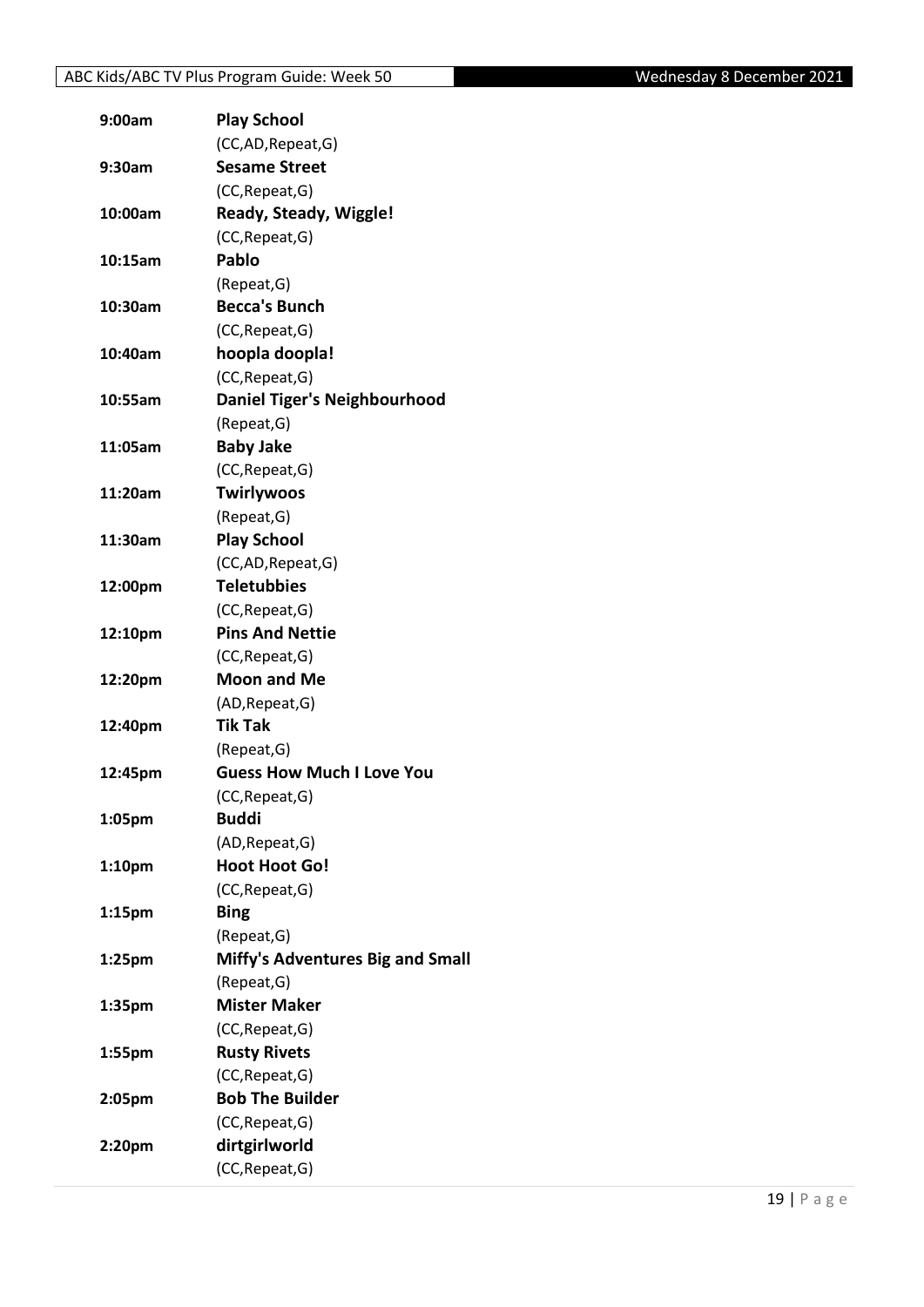| 2:30 <sub>pm</sub> | Wallykazam!                                                                               |
|--------------------|-------------------------------------------------------------------------------------------|
|                    | (Repeat, G)                                                                               |
| 2:55pm             | <b>Numberblocks</b>                                                                       |
|                    | (CC, Repeat, G)                                                                           |
| 3:05pm             | <b>Curious George</b>                                                                     |
|                    | (Repeat, G)                                                                               |
| 3:30pm             | <b>Play School</b>                                                                        |
|                    | (CC, Repeat, G)                                                                           |
| 4:00pm             | <b>Bananas In Pyjamas</b>                                                                 |
|                    | (CC, Repeat, G)                                                                           |
| 4:10pm             | <b>The Wiggles World</b>                                                                  |
|                    | (Repeat, G)                                                                               |
| 4:25pm             | <b>Brave Bunnies</b>                                                                      |
|                    | (CC, Repeat, G)                                                                           |
| 4:30pm             | <b>Pip And Posy</b>                                                                       |
|                    | (CC,AD, Repeat, G)                                                                        |
| 4:40pm             | <b>Hey Duggee</b>                                                                         |
|                    | (CC, Repeat, G)                                                                           |
| 4:45pm             | <b>Big Words Small Stories</b>                                                            |
|                    | (Repeat, G)                                                                               |
| 4:50pm             | <b>Play School Art Time</b>                                                               |
|                    | (CC, Repeat, G)                                                                           |
| 5:05pm             | Luo Bao Bei                                                                               |
|                    | (CC, Repeat, G)                                                                           |
| 5:15pm             | <b>School Of Roars</b>                                                                    |
|                    | (CC, Repeat, G)                                                                           |
| 5:20pm             | <b>PJ Masks</b>                                                                           |
|                    | (CC, Repeat, G)                                                                           |
| 5:35pm             | <b>The Wonder Gang</b>                                                                    |
|                    | (Repeat, G)                                                                               |
| 5:50pm             | Peppa Pig                                                                                 |
|                    | (CC, Repeat, G)                                                                           |
| 5:55pm             | <b>PJ Masks</b>                                                                           |
|                    | (CC, Repeat, G)                                                                           |
|                    |                                                                                           |
| 6:05pm             | Ben And Holly's Little Kingdom: The North Pole                                            |
|                    | (CC, Repeat, G)                                                                           |
|                    | On route to deliver the final box of presents, the Elf Plane is forced to land. No one    |
|                    | minds, as it's an opportunity for everyone to meet Father Christmas. The Wise Old Elf     |
|                    | also meets his twin brother the Wiser Older Elf.                                          |
| 6:20pm             | <b>Bluey</b>                                                                              |
|                    | (CC,AD,Repeat,G)                                                                          |
|                    | Bluey is an inexhaustible six year-old Blue Heeler dog, who loves to play and turns       |
|                    | everyday family life into extraordinary adventures, developing her imagination as well as |
|                    | her mental, physical and emotional resilience.                                            |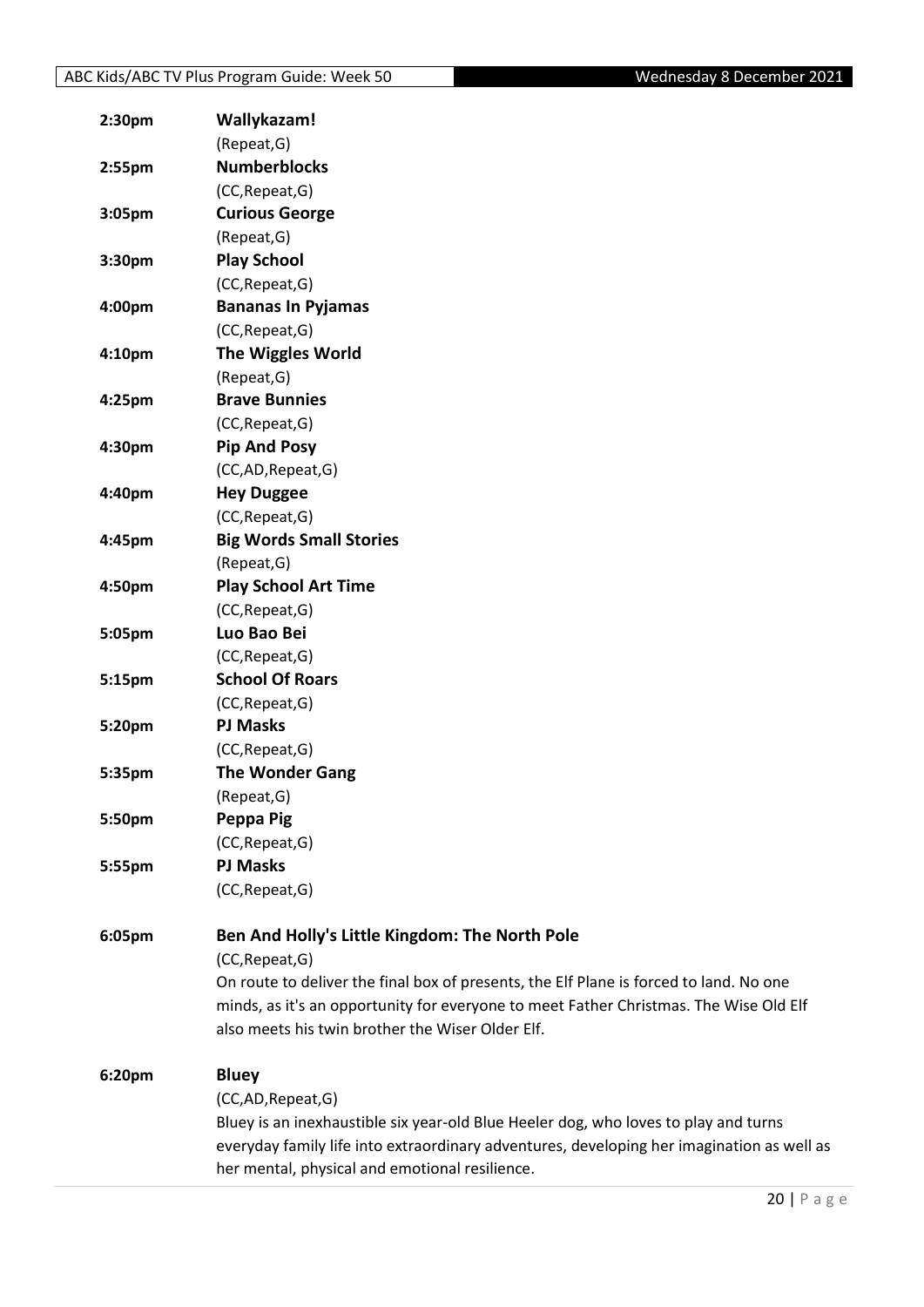| 6:25pm                             | Shaun The Sheep: Who's The Mummy?<br>(CC, Repeat, G)<br>Shaun comes across some newly hatched chicks who think that he is their mum. He soon<br>tires of the little pests and is determined to get rid of them, but how?           |
|------------------------------------|------------------------------------------------------------------------------------------------------------------------------------------------------------------------------------------------------------------------------------|
| 6:40pm                             | Andy's Prehistoric Adventures: Centrosaurus And Video<br>(CC, Repeat, G)                                                                                                                                                           |
|                                    | Andy heads back in time to search a prehistoric forest for a plantmunching dinosaur, but<br>he runs into a relative of the T-rex instead, before joining a herd of Centrosaurus to<br>escape a flash flood.                        |
| 7:00pm                             | <b>Dino Dana</b><br>(CC, Repeat, G)<br>Dana is upset when she finds out that Mr Hendrickson is moving to a new home but                                                                                                            |
|                                    | learning about dino migration from a huge herd of travelling sauropods helps make the<br>transition a little easier.                                                                                                               |
| 7:15pm                             | <b>Odd Squad: Jeremy</b><br>(Repeat, G)                                                                                                                                                                                            |
|                                    | While solving oddness on a farm, the team meets a kid named Jeremy, who is their<br>biggest fan. Opal really wants to shine in front of him, but the team accidentally gets<br>locked out of their van.                            |
| 7:30pm                             | Spicks And Specks: Luka Bloom, Katarina Kroslakova, Pete Helliar & Adam<br>Rozenbachs.<br>(CC, Repeat, PG)                                                                                                                         |
|                                    | Adam, Myf and Alan are joined by Luka Bloom, Katarina Kroslakova, Pete Helliar and<br>Adam Rozenbachs.                                                                                                                             |
| 8:00pm                             | Would I Lie To You?: Christine Bleakley, Frankie Boyle, Kelvin Mackenzie; Jack<br>Whitehall                                                                                                                                        |
|                                    | (CC, Repeat, PG)<br>Christine Bleakley, Frankie Boyle, Kelvin Mackenzie and Jack Whitehall join team captains<br>David Mitchell and Lee Mack to hoodwink their opponents with absurd facts and<br>plausible lies about themselves. |
| 8:30pm                             | <b>Art Works</b><br>(CC)                                                                                                                                                                                                           |
| *New<br>Episode*                   | Art Works is dedicated to exploring the full spectrum of the arts in Australia. Hosted by<br>arts broadcaster Namila Benson, Art Works will reset the national artistic conversation<br>featuring a palette of ideas for everyone. |
| 9:00pm<br>*ABC Linear<br>Premiere* | Brian Johnson's A Life On The Road: Lars Ulrich<br>Brian Johnson heads to San Rafael, California, to meet Metallica drummer Lars Ulrich,<br>who shares candid stories from his band's legendary Wherever We May Roam tour.         |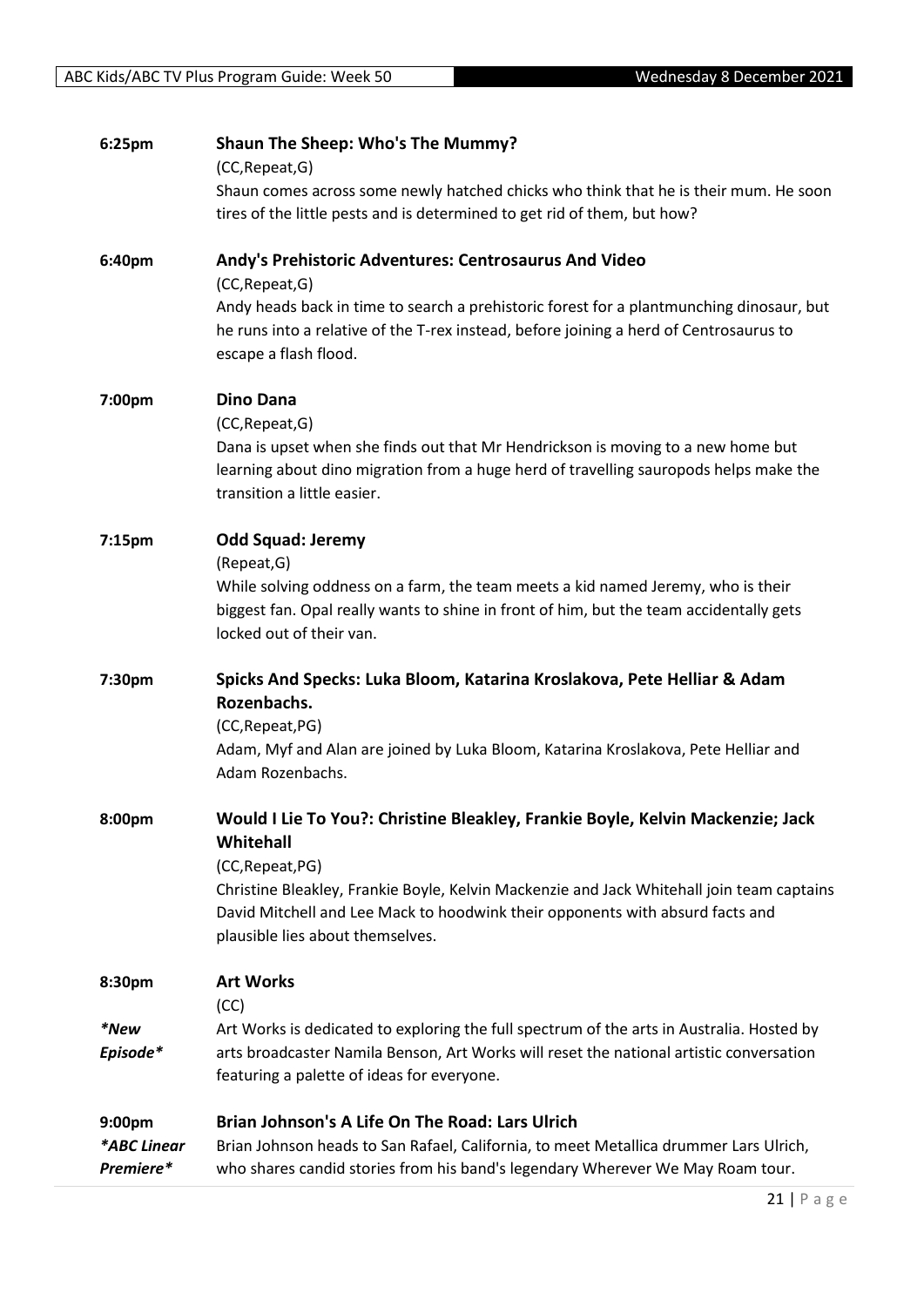| 9:45pm  | <b>The Sound</b><br>(CC, Repeat)<br>Celebrating the movers and shakers of the Australian music scene, showcasing some of<br>the country's best musicians with exclusive live performances and interviews.                                                                                                                                                                  |
|---------|----------------------------------------------------------------------------------------------------------------------------------------------------------------------------------------------------------------------------------------------------------------------------------------------------------------------------------------------------------------------------|
| 10:15pm | Doctor Who: Robot Of Sherwood<br>(CC, Repeat, PG, This program is rated PG, parental guidance is recommended for viewers<br>under fifteen years.)<br>When Robots threaten Sherwood forest, the Doctor must join forces with Robin Hood to<br>stop the evil reign of the Sheriff of Nottingham.                                                                             |
| 11:05pm | <b>Books That Made Us</b><br>(CC, Repeat) Final<br>On the final leg of her literary adventure, Claudia Karvan delves into power - its abuse<br>and misuse in our stories.                                                                                                                                                                                                  |
| 12:05am | Love On The Spectrum<br>(CC,AD,Repeat,PG)<br>Jimmy and Sharnae prepare to jet off to Las Vegas. Michael is anxious as he 'meets the<br>parents' for the first time. Mark is overwhelmed as he makes a connection with a girl<br>who is "just perfect".                                                                                                                     |
| 1:00am  | <b>Pilgrimage: The Road To Istanbul</b><br>(Repeat, PG)<br>With only 15 days to complete their pilgrimage, the group begin their adventure in the<br>capital of Serbia, Belgrade. They make their way to Bulgaria, travelling over the<br>mountainous Balkans before arriving in Istanbul.                                                                                 |
| 2:00am  | Louis Theroux: Life On The Edge: The Dark Side of Pleasure<br>(CC,AD, Repeat, M, Adult Themes, Coarse Language, Sexual References)<br>The film-maker revisits documentaries exploring the commodification of forbidden<br>desires, taking in subjects ranging from the porn industry to the US opioid crisis. He is<br>reunited with porn star JJ and drug addict Katilia. |
| 2:50am  | <b>Community: The Psychology of Letting Go</b><br>(CC, Repeat, M, Sexual References)<br>As the death of his mum provokes a fierce debate about Pierce's religious beliefs, Britta<br>and Annie are at odds over their respective tactics for a Gulf oil spill fund-raising drive.                                                                                          |
| 3:15am  | <b>Parks and Recreation: Time Capsule</b><br>(Repeat, PG)<br>Leslie wants to bury a time capsule that encapsulates life in Pawnee, but an odd<br>suggestion from a local man causes unforeseen consequences. Andy seeks help from<br>Chris about how to win back April.                                                                                                    |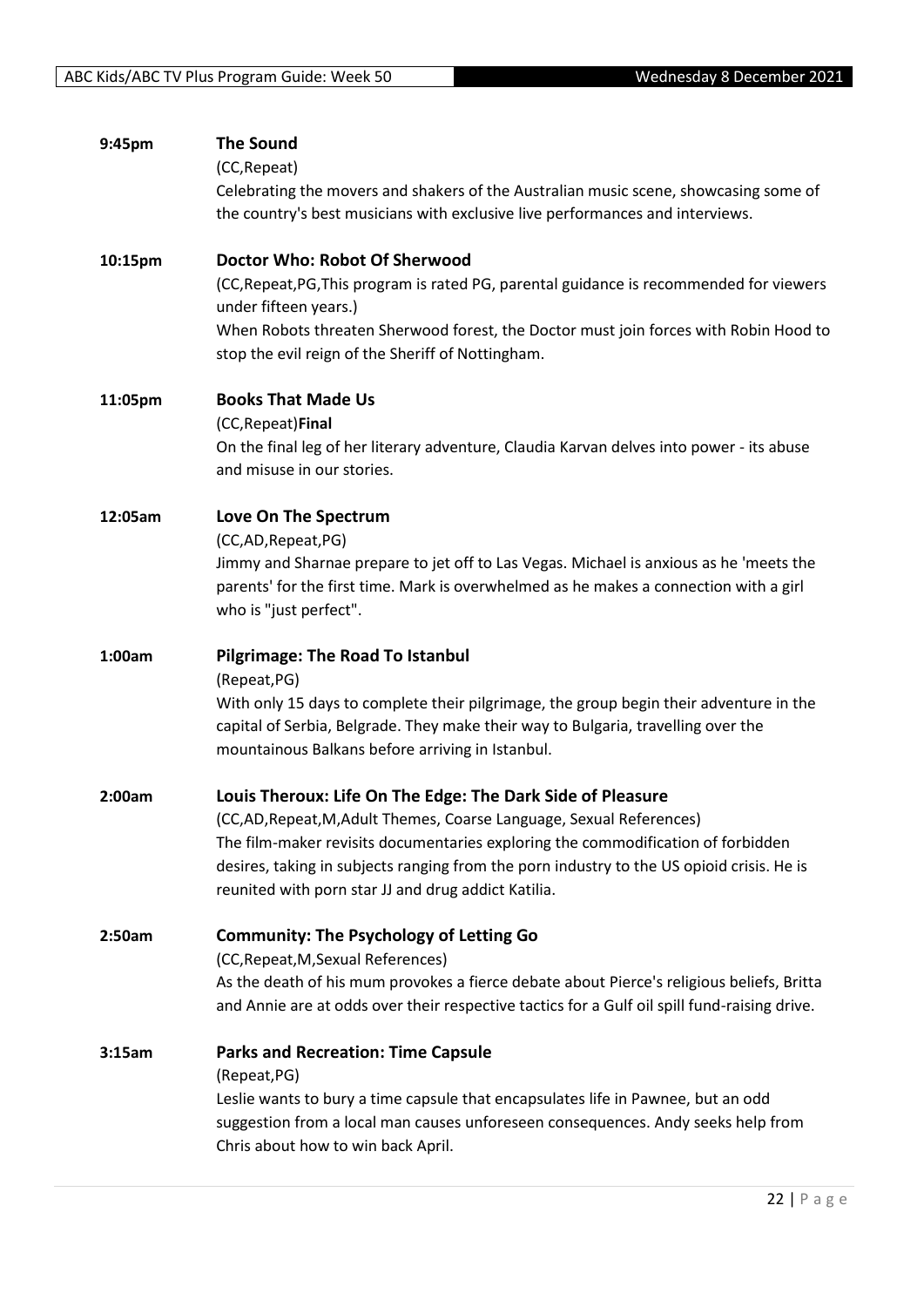#### **3:35am ABC News Update**

(Repeat)

The headlines from ABC News, updating you on the day's top stories from across Australia and around the world.

#### **3:40am ABC TV Plus Programs Resume At 7.30pm**

ABC TV Plus programs resume at 7.30pm, offering an unrivalled mix of scripted and nonscripted comedy and entertainment shows every night. (Soundtrack provided by ABC Jazz. Playlist details at abc.net.au/jazz).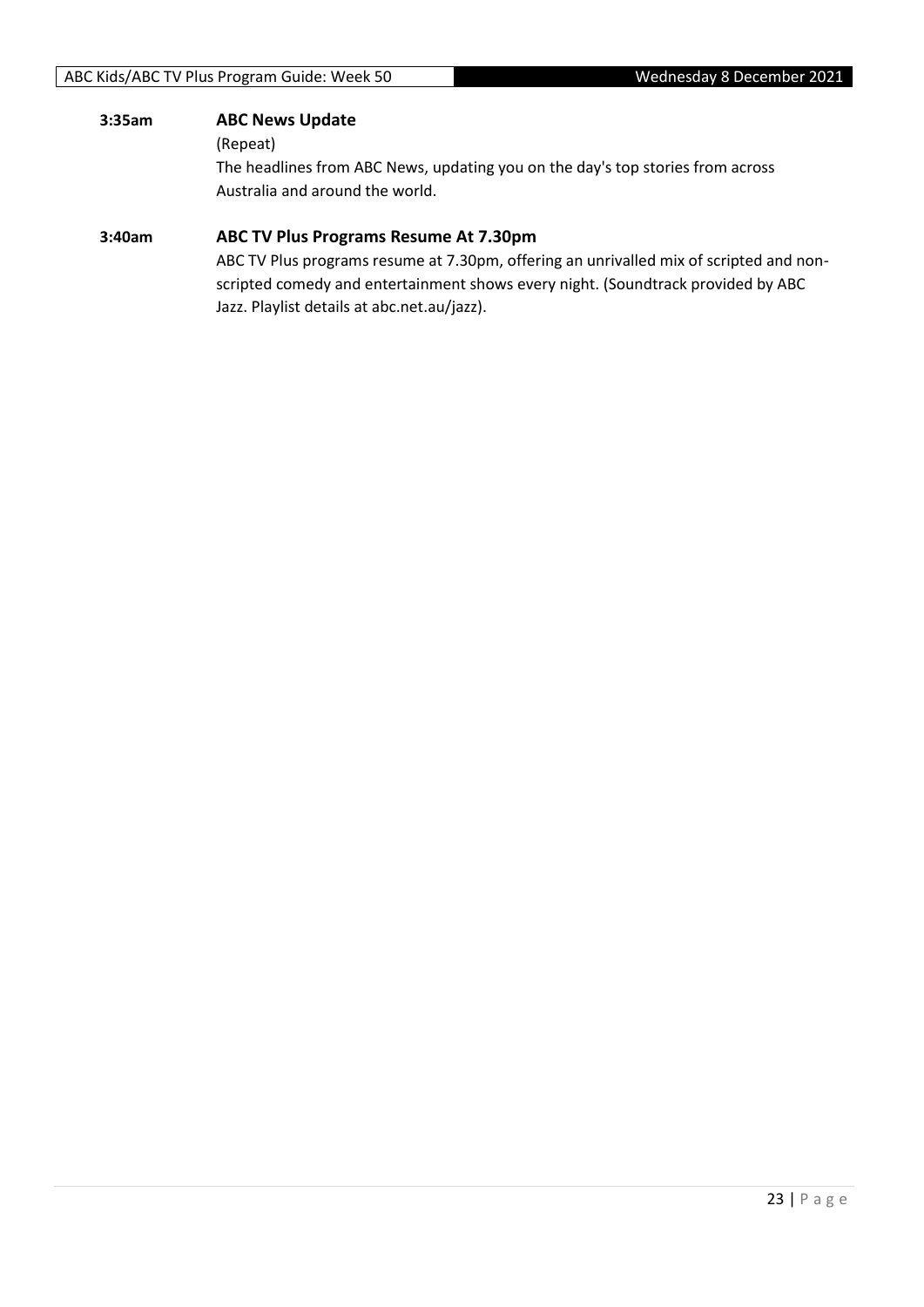## <span id="page-23-0"></span>**Thursday, 9 December 2021**

| 5:05am | <b>Five Minutes More</b>          |
|--------|-----------------------------------|
|        | (CC, Repeat, G)                   |
| 5:10am | <b>Sarah And Duck</b>             |
|        | (CC, Repeat, G)                   |
| 5:20am | <b>The Hive</b>                   |
|        | (Repeat, G)                       |
| 5:30am | <b>Digby Dragon</b>               |
|        | (Repeat, G)                       |
| 5:40am | Ready, Jet, Go!                   |
|        | (CC, Repeat, G)                   |
| 5:55am | <b>Little Ted's Big Adventure</b> |
|        | (CC, Repeat, G)                   |
| 6:00am | <b>Sesame Street</b>              |
|        | (CC, Repeat, G)                   |
| 6:25am | <b>Pingu In The City</b>          |
|        | (Repeat, G)                       |
| 6:35am | <b>Dinosaur Train</b>             |
|        | (Repeat, G)                       |
| 6:45am | <b>Peter Rabbit</b>               |
|        | (CC, Repeat, G)                   |
| 7:00am | <b>Charlie And Lola</b>           |
|        | (CC, Repeat, G)                   |
| 7:10am | <b>Go Jetters</b>                 |
|        | (CC, Repeat, G)                   |
| 7:25am | <b>Love Monster</b>               |
|        | (Repeat, G)                       |
| 7:35am | <b>Tish Tash</b>                  |
|        | (CC, AD, G)                       |
| 7:40am | <b>Alva's World</b>               |
|        | (G)                               |
| 7:55am | Peppa Pig                         |
|        | (CC, Repeat, G)                   |
| 8:00am | <b>Bluey</b>                      |
|        | (CC,AD,G)                         |
| 8:10am | <b>Milo</b>                       |
|        | (CC,AD,G)                         |
| 8:20am | The Adventures Of Paddington      |
|        | (CC,AD,Repeat,G)                  |
| 8:35am | <b>Kiddets</b>                    |
|        | (CC, Repeat, G)                   |
| 8:45am | <b>Bananas In Pyjamas</b>         |
|        |                                   |
|        | (CC, Repeat, G)                   |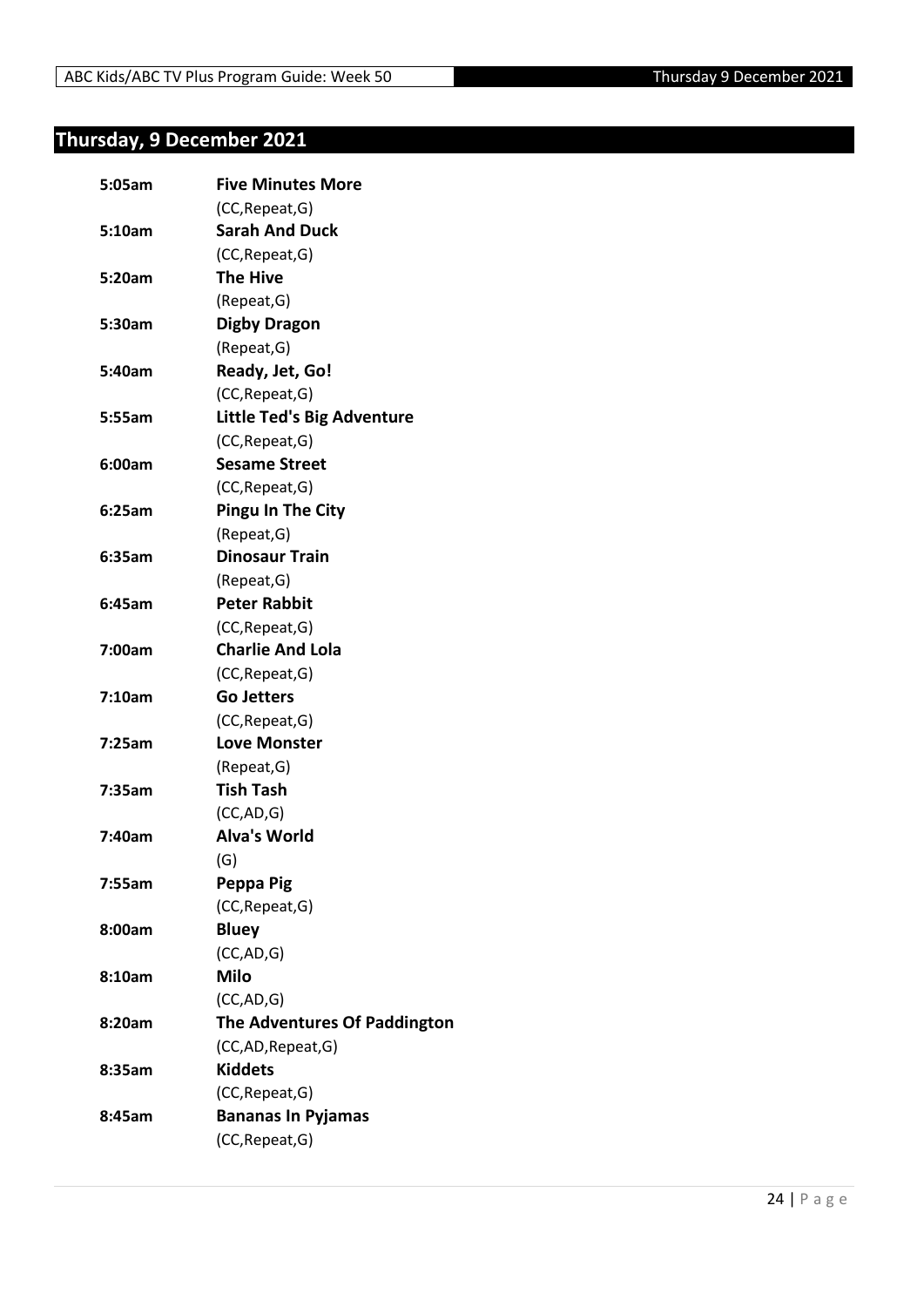| 9:00am             | <b>Play School</b>                  |
|--------------------|-------------------------------------|
|                    | (CC,AD, Repeat, G)                  |
| 9:30am             | <b>Sesame Street</b>                |
|                    | (CC, Repeat, G)                     |
| 10:00am            | Ready, Steady, Wiggle!              |
|                    | (CC, Repeat, G)                     |
| 10:15am            | Pablo                               |
|                    | (Repeat, G)                         |
| 10:30am            | <b>Becca's Bunch</b>                |
|                    | (CC, Repeat, G)                     |
| 10:40am            | hoopla doopla!                      |
|                    | (CC, Repeat, G)                     |
| 10:55am            | <b>Daniel Tiger's Neighbourhood</b> |
|                    | (Repeat, G)                         |
| 11:05am            | <b>Baby Jake</b>                    |
|                    | (CC, Repeat, G)                     |
| 11:20am            | <b>Twirlywoos</b>                   |
|                    | (Repeat, G)                         |
| 11:30am            | <b>Play School</b>                  |
|                    | (CC,AD,Repeat,G)                    |
| 12:00pm            | <b>Teletubbies</b>                  |
|                    | (CC, Repeat, G)                     |
| 12:10pm            | <b>Pins And Nettie</b>              |
|                    | (CC, Repeat, G)                     |
| 12:20pm            | <b>Moon and Me</b>                  |
|                    | (AD, Repeat, G)                     |
| 12:40pm            | <b>Tik Tak</b>                      |
|                    | (Repeat, G)                         |
| 12:45pm            | <b>Guess How Much I Love You</b>    |
|                    | (CC, Repeat, G)                     |
| 1:05pm             | <b>Buddi</b>                        |
|                    | (AD, Repeat, G)                     |
| 1:10 <sub>pm</sub> | <b>Hoot Hoot Go!</b>                |
|                    | (CC, Repeat, G)                     |
| 1:15 <sub>pm</sub> | <b>Bing</b>                         |
|                    | (Repeat, G)                         |
| 1:25pm             | Miffy's Adventures Big and Small    |
|                    | (CC, Repeat, G)                     |
| 1:35pm             | <b>Mister Maker</b>                 |
|                    | (CC, Repeat, G)                     |
| 1:55pm             | <b>Rusty Rivets</b>                 |
|                    | (CC, Repeat, G)                     |
| 2:05pm             | <b>Bob The Builder</b>              |
|                    | (CC, Repeat, G)                     |
| 2:20pm             | dirtgirlworld                       |
|                    | (CC, Repeat, G)                     |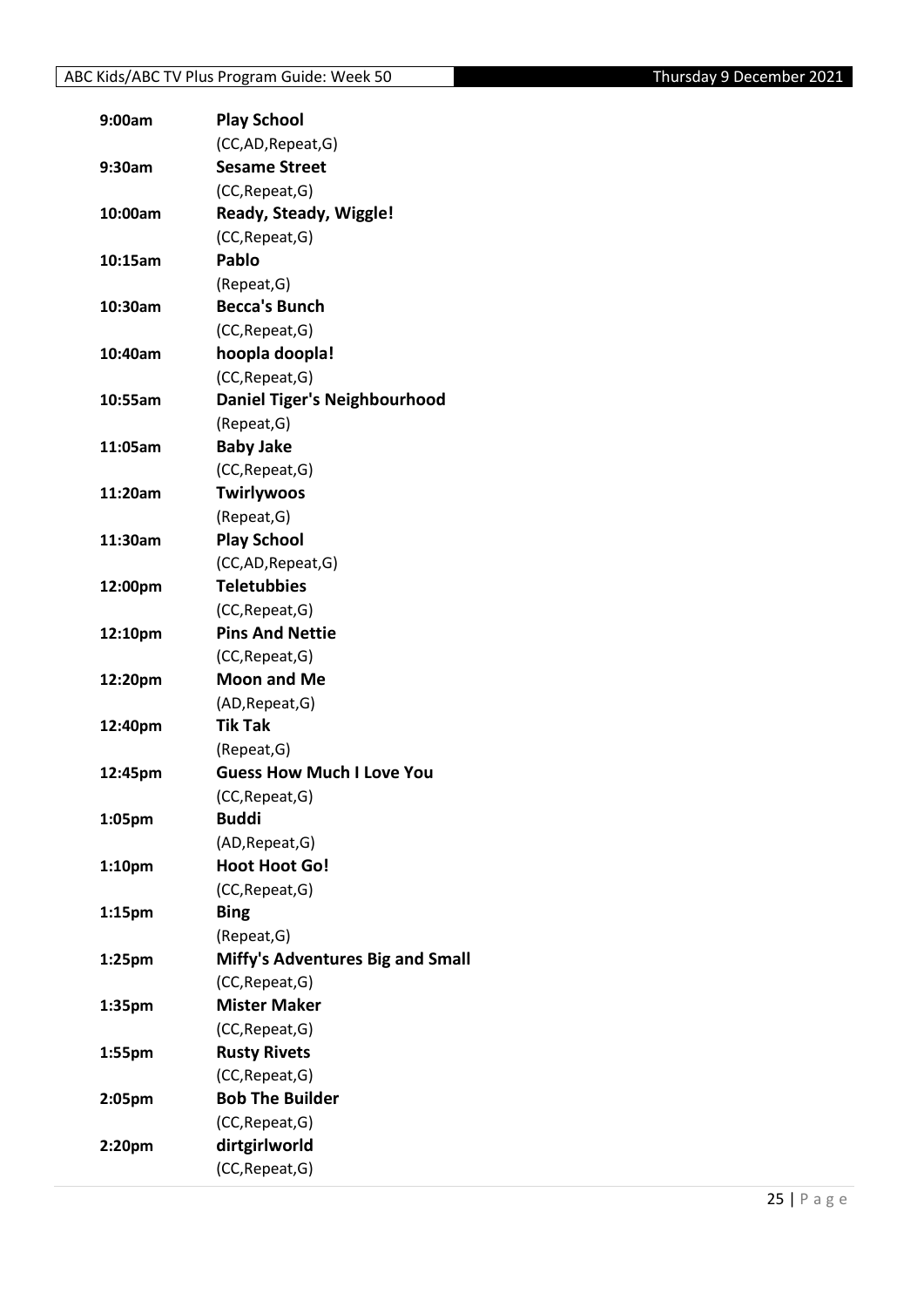| 2:30 <sub>pm</sub> | Wallykazam!                                                                               |
|--------------------|-------------------------------------------------------------------------------------------|
|                    | (Repeat, G)                                                                               |
| 2:55 <sub>pm</sub> | <b>Numberblocks</b>                                                                       |
|                    | (CC, Repeat, G)                                                                           |
| 3:05pm             | <b>Curious George</b>                                                                     |
|                    | (Repeat, G)                                                                               |
| 3:30 <sub>pm</sub> | <b>Play School</b>                                                                        |
|                    | (CC, Repeat, G)                                                                           |
| 4:00pm             | <b>Bananas In Pyjamas</b>                                                                 |
|                    | (CC, Repeat, G)                                                                           |
| 4:10 <sub>pm</sub> | <b>The Wiggles World</b>                                                                  |
|                    | (Repeat, G)                                                                               |
| 4:25pm             | <b>Brave Bunnies</b>                                                                      |
|                    | (CC, Repeat, G)                                                                           |
| 4:30pm             | <b>Pip And Posy</b>                                                                       |
|                    | (CC,AD,Repeat,G)                                                                          |
| 4:40pm             | <b>Hey Duggee</b>                                                                         |
|                    | (CC, Repeat, G)                                                                           |
| 4:45pm             | <b>Big Words Small Stories</b>                                                            |
|                    | (Repeat, G)                                                                               |
| 4:50pm             | <b>Play School Art Time</b>                                                               |
|                    | (CC, Repeat, G)                                                                           |
| 5:05pm             | Luo Bao Bei                                                                               |
|                    | (CC, Repeat, G)                                                                           |
| 5:15pm             | <b>School Of Roars</b>                                                                    |
|                    | (CC, Repeat, G)                                                                           |
| 5:20pm             | <b>PJ Masks</b>                                                                           |
|                    | (CC, Repeat, G)                                                                           |
| 5:35pm             | <b>The Wonder Gang</b>                                                                    |
|                    | (Repeat, G)                                                                               |
| 5:50pm             | Peppa Pig                                                                                 |
|                    | (CC, Repeat, G)                                                                           |
| 5:55pm             | <b>Ben And Holly's Little Kingdom</b>                                                     |
|                    | (CC, Repeat, G)                                                                           |
|                    |                                                                                           |
| 6:05pm             | Ben And Holly's Little Kingdom: Ben And Holly's Christmas: Part 2                         |
|                    | (CC, Repeat, G)                                                                           |
|                    | It's Christmas Eve and Father Christmas is making his deliveries to children around the   |
|                    | world. Meanwhile King and Queen Thistle are stuck as well as the Wise Old Elf who is      |
|                    | stuck in a Christmas tree.                                                                |
| 6:20pm             | <b>Bluey</b>                                                                              |
|                    | (CC,AD, Repeat, G)                                                                        |
|                    | Bluey is an inexhaustible six year-old Blue Heeler dog, who loves to play and turns       |
|                    | everyday family life into extraordinary adventures, developing her imagination as well as |
|                    | her mental, physical and emotional resilience.                                            |
|                    |                                                                                           |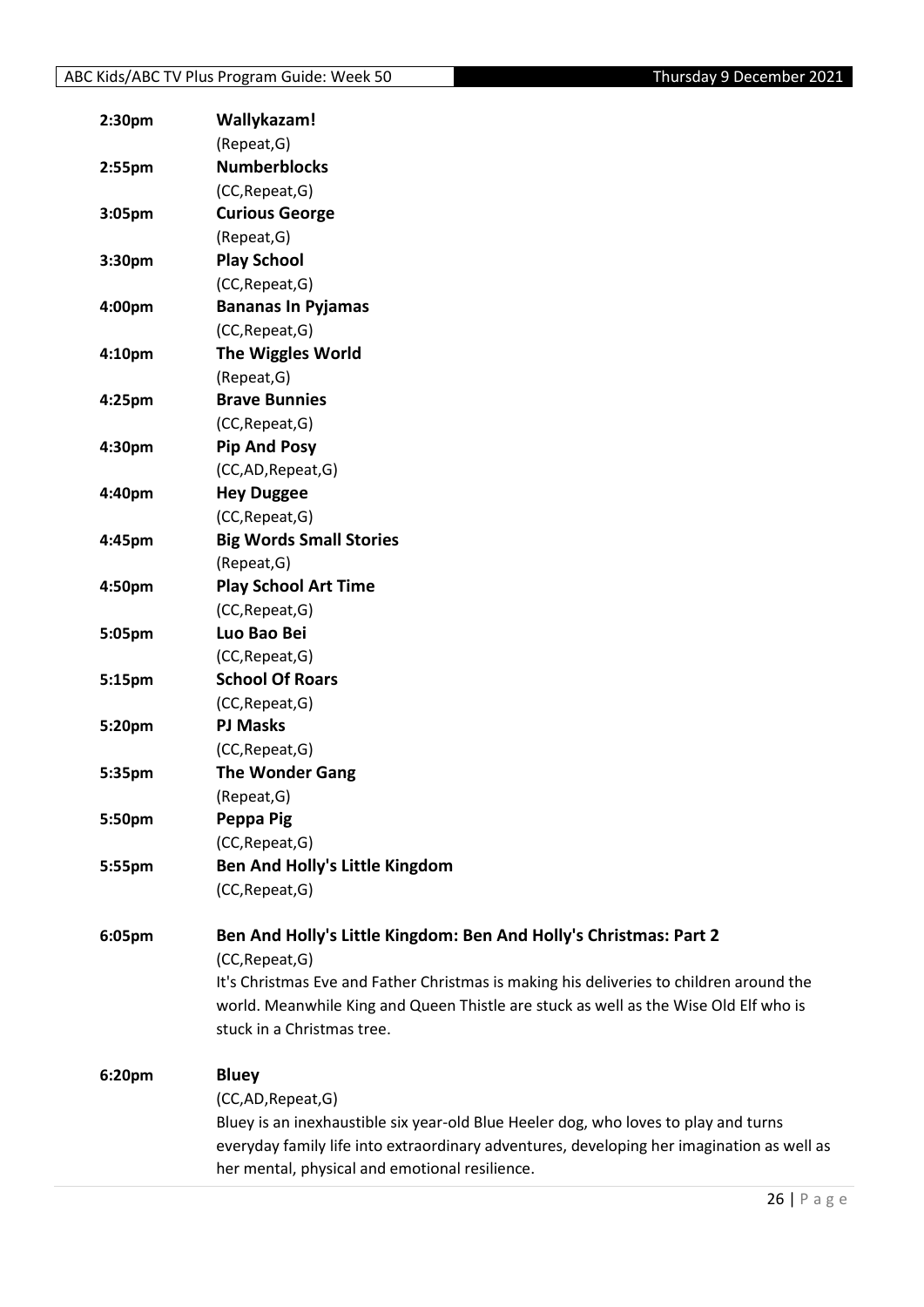| 6:25pm                   | <b>Shaun The Sheep: Shaun Shoots The Sheep</b><br>(CC, Repeat, G)<br>Shaun finds a camera which some ramblers have dropped, and sets about taking<br>snapshots of the flock - but Bitzer is soon on the trail of the missing camera.                                                                                               |
|--------------------------|------------------------------------------------------------------------------------------------------------------------------------------------------------------------------------------------------------------------------------------------------------------------------------------------------------------------------------|
| 6:40pm                   | Andy's Prehistoric Adventures: Ankylosaurus And Club<br>(CC, Repeat, G)<br>Andy meets the Ankylosaur, the armoured tank of the dinosaur world, when he travels<br>back in time 70 million years on a mission to replace a broken museum artefact.                                                                                  |
| 7:00pm                   | <b>Dino Dana</b><br>(CC, Repeat, G)<br>When the family picnic basket gets slashed, Dana heads to Dino Court, where Judge<br>Mum, Bailiff Dad, Lawyer Dana and Lawyer Saara try "The Case of the Picnic Basket<br>Slasher", testing the guilt of three dino suspects.                                                               |
| 7:15pm                   | <b>Odd Squad: The Thrill of the Face</b><br>(Repeat, G)<br>The Mobile Unit gets called back to the Museum of Natural Odd when Oswald's<br>replacement, Ortho, has gone radio silent. When they arrive to find an ancient stone<br>warrior let loose, they must de-code Ortho's numbering system.                                   |
| 7:30pm                   | Spicks And Specks: Ross Wilson, Sophie Koh, Mark Trevorrow, Cal Wilson<br>(CC, Repeat, PG)<br>Adam, Myf and Alan are joined by Ross Wilson, Sophie Koh, Mark Trevorrow and Cal<br>Wilson.                                                                                                                                          |
| 8:00pm                   | Spicks And Specks: Scott Edgar, Takesha Meshe-Kizart, Denise Scott & Red<br><b>Symons</b><br>(CC, Repeat, PG)<br>Adam, Alan and Myf are joined by musical comedian Scott Edgar, American soprano<br>Takesha Meshe-Kizart, funny favourite Denise Scott, and Red Symons. Boogie Woogie<br>piano player Jan Preston closes the show. |
| 8:30pm                   | TBA                                                                                                                                                                                                                                                                                                                                |
| 9:00pm                   | <b>Would I Lie To You?: At Christmas</b><br>(CC, PG)                                                                                                                                                                                                                                                                               |
| *Australian<br>Premiere* | Rob Brydon is in the host's chair for a very special Christmas episode, including guests Jo<br>Brand, Joe Swash, Joe Lycett and Ruth Madeley join Lee Mack and David Mitchell to sort<br>the festive facts from the fibs.                                                                                                          |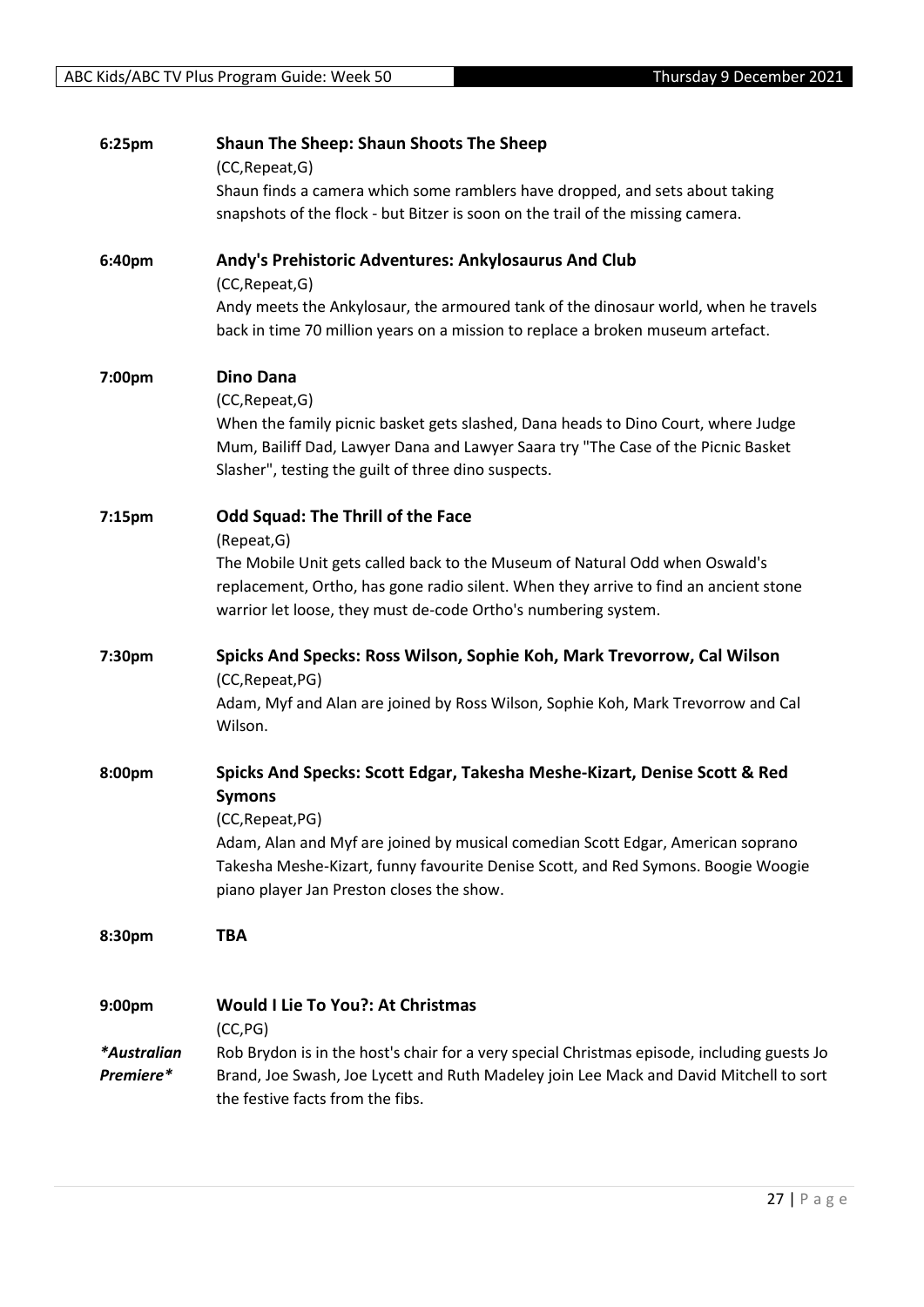| 9:30pm  | <b>Hard Quiz</b><br>(CC, Repeat, PG)<br>Tom Gleeson is grumpier, the questions are harder, and our everyday experts are more<br>determined than ever to test their knowledge and come away victorious with the Big<br>Brass Mug.                                                                              |
|---------|---------------------------------------------------------------------------------------------------------------------------------------------------------------------------------------------------------------------------------------------------------------------------------------------------------------|
| 10:00pm | Gruen<br>(CC, Repeat)<br>The Gruen team decode and expose all the messaging we fall for. Whether it's a juice<br>label that thinks it's your long lost best friend or a gorgeous white line design on a Kmart<br>plate, nothing will escape the Gruen gaze.                                                   |
| 10:40pm | <b>Doctor Who: Listen</b><br>(CC, Repeat, PG, This program is rated PG, parental guidance is recommended for viewers<br>under fifteen years.)<br>When ghosts of past and future crowd into their lives, the Doctor and Clara are thrown<br>into an adventure that takes them to the very end of the universe. |
| 11:30pm | You Can't Ask That: Kids<br>(CC, Repeat, M, Coarse Language)<br>In this funny, heart-warming and revealing episode, we speak to kids from around<br>Australia - from the city to the country - about families, friendships, screen time,<br>bullying, sex, death and the internet.                            |
| 12:00am | <b>Countdown To Disaster</b><br>(CC, Repeat, PG)<br>Experience the days, minutes, and seconds leading up to the 2019 White Island Eruption<br>that killed 21 people through the eyes of survivors, rescue workers and the scientists<br>who have been studying the volcano for years.                         |
| 12:50am | The Misadventures of Romesh Ranganathan<br>(CC,AD, Repeat, M, Drug Use)<br>Romesh investigates if the persisting stereotypes about Ethiopia being a third world<br>country plagued by dust bowls and famine are exaggerated.                                                                                  |
| 1:50am  | <b>Community: Basic Rocket Science</b><br>(CC, Repeat, PG)<br>Jeff and the study group are assigned to salvage an aging museum exhibit, that Dean<br>Pelton plans to make the centerpiece of Greendale's proposed aerospace training<br>program.                                                              |
| 2:10am  | <b>Parks and Recreation: Ron And Tammy II</b><br>(Repeat, M, Sexual References)<br>Tom tries to get back at Ron by going out on a date with Ron's ex-wife Tammy, while<br>Leslie tries to protect Ron from falling prey to her charms. Meanwhile, April is assigned<br>to work with Chris.                    |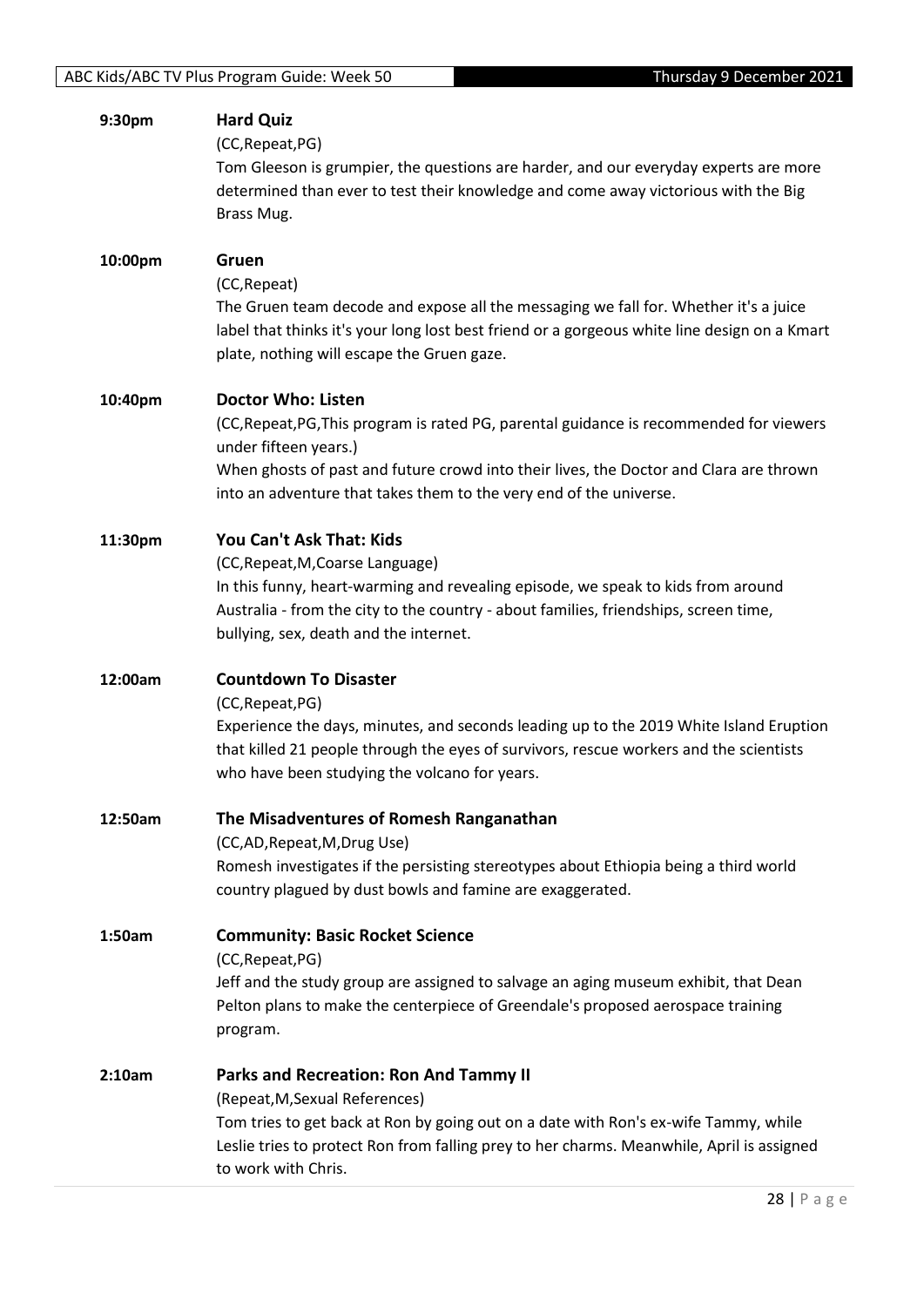#### **2:30am ABC News Update**

#### (Repeat)

The headlines from ABC News, updating you on the day's top stories from across Australia and around the world.

#### **2:35am ABC TV Plus Programs Resume At 7.30pm**

ABC TV Plus programs resume at 7.30pm, offering an unrivalled mix of scripted and nonscripted comedy and entertainment shows every night. (Soundtrack provided by ABC Jazz. Playlist details at abc.net.au/jazz).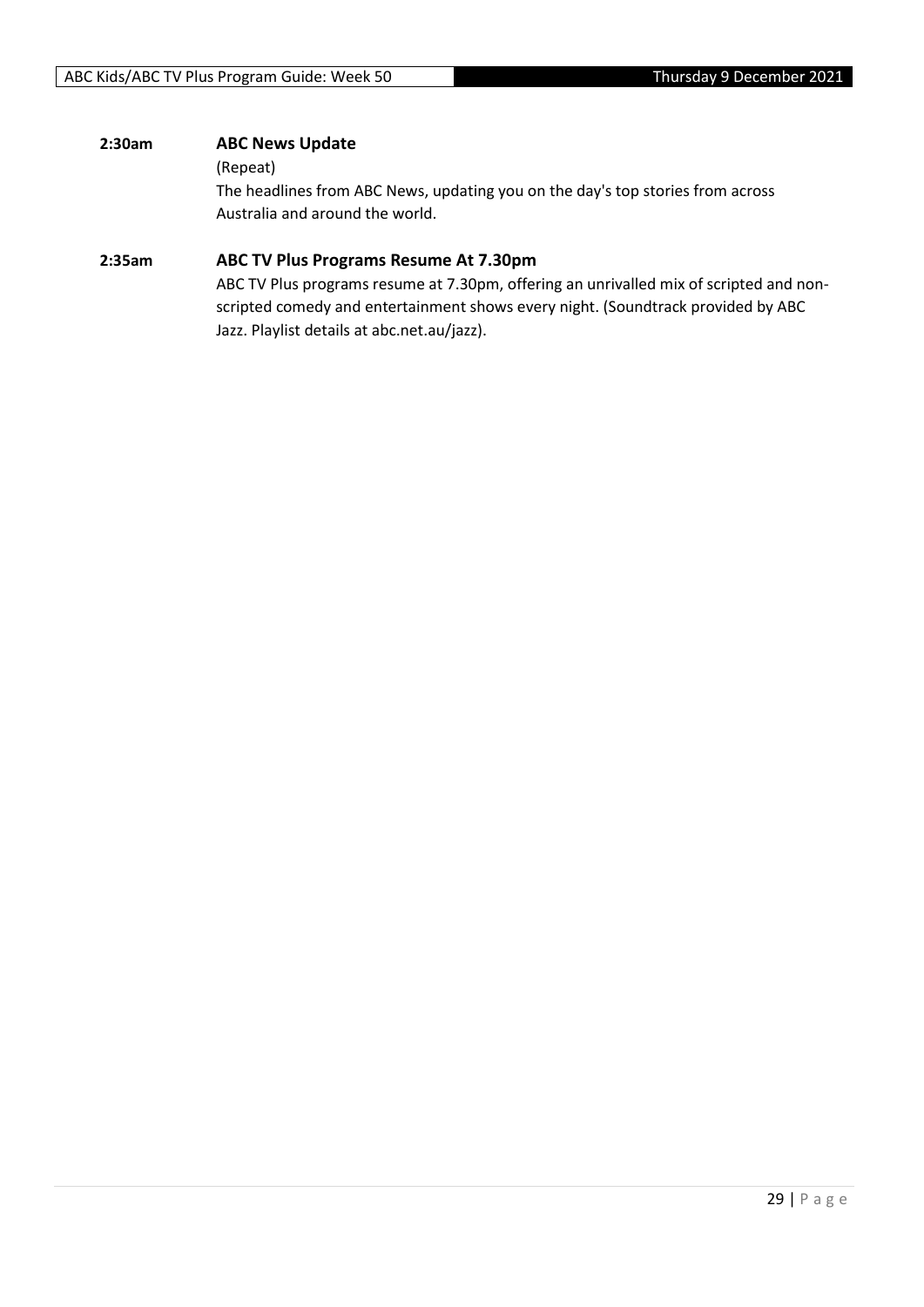## <span id="page-29-0"></span>**Friday, 10 December 2021**

| 5:05am | <b>Five Minutes More</b>            |
|--------|-------------------------------------|
|        | (CC, Repeat, G)                     |
| 5:10am | <b>Sarah And Duck</b>               |
|        | (CC, Repeat, G)                     |
| 5:20am | <b>The Hive</b>                     |
|        | (Repeat, G)                         |
| 5:30am | <b>Digby Dragon</b>                 |
|        | (Repeat, G)                         |
| 5:40am | Ready, Jet, Go!                     |
|        | (CC, Repeat, G)                     |
| 5:55am | <b>Little Ted's Big Adventure</b>   |
|        | (CC, Repeat, G)                     |
| 6:00am | <b>Sesame Street</b>                |
|        | (CC, Repeat, G)                     |
| 6:25am | <b>Pingu In The City</b>            |
|        | (Repeat, G)                         |
| 6:35am | <b>Dinosaur Train</b>               |
|        | (Repeat, G)                         |
| 6:45am | <b>Peter Rabbit</b>                 |
|        | (CC, Repeat, G)                     |
| 7:00am | <b>Charlie And Lola</b>             |
|        | (CC, Repeat, G)                     |
| 7:10am | <b>Go Jetters</b>                   |
|        | (CC, Repeat, G)                     |
| 7:25am | <b>Love Monster</b>                 |
|        | (Repeat, G)                         |
| 7:35am | <b>Tish Tash</b>                    |
|        | (CC, AD, G)                         |
| 7:40am | <b>Alva's World</b>                 |
|        | (G)                                 |
| 7:55am | Peppa Pig                           |
|        | (CC, Repeat, G)                     |
| 8:00am | <b>Bluey</b>                        |
|        | (CC,AD,G)                           |
| 8:10am | <b>Milo</b>                         |
|        | (CC,AD,G)                           |
| 8:20am | <b>The Adventures Of Paddington</b> |
|        | (CC,AD,Repeat,G)                    |
| 8:35am | <b>Kiddets</b>                      |
|        | (CC, Repeat, G)                     |
| 8:45am | <b>Bananas In Pyjamas</b>           |
|        | (CC, Repeat, G)                     |
|        |                                     |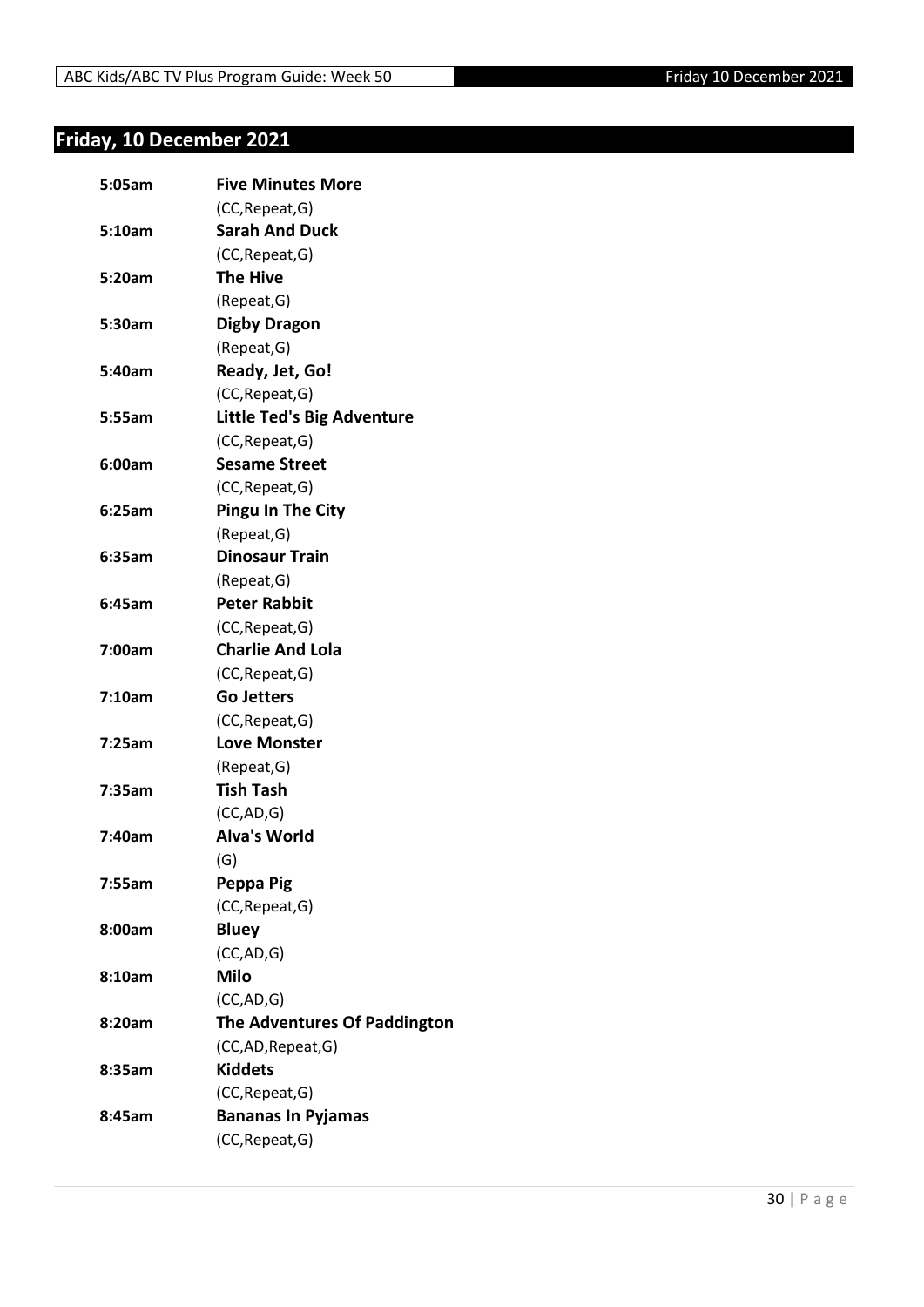| 9:00am             | <b>Play School</b>                      |
|--------------------|-----------------------------------------|
|                    | (CC,AD, Repeat, G)                      |
| 9:30am             | <b>Sesame Street</b>                    |
|                    | (CC, Repeat, G)                         |
| 10:00am            | Ready, Steady, Wiggle!                  |
|                    | (CC, Repeat, G)                         |
| 10:15am            | Pablo                                   |
|                    | (Repeat, G)                             |
| 10:30am            | <b>Becca's Bunch</b>                    |
|                    | (CC, Repeat, G)                         |
| 10:40am            | hoopla doopla!                          |
|                    | (CC,AD, Repeat, G)                      |
| 10:55am            | Daniel Tiger's Neighbourhood            |
|                    | (Repeat, G)                             |
| 11:05am            | <b>Baby Jake</b>                        |
|                    | (CC, Repeat, G)                         |
| 11:20am            | <b>Twirlywoos</b>                       |
|                    | (Repeat, G)                             |
| 11:30am            | <b>Play School</b>                      |
|                    | (CC,AD, Repeat, G)                      |
| 12:00pm            | <b>Teletubbies</b>                      |
|                    | (CC, Repeat, G)                         |
| 12:10pm            | <b>Pins And Nettie</b>                  |
|                    | (CC, Repeat, G)                         |
| 12:20pm            | <b>Moon and Me</b>                      |
|                    | (AD, Repeat, G)                         |
| 12:40pm            | <b>Tik Tak</b>                          |
|                    | (Repeat, G)                             |
| 12:45pm            | <b>Guess How Much I Love You</b>        |
|                    | (CC, Repeat, G)                         |
| 1:05pm             | <b>Buddi</b>                            |
|                    | (AD, Repeat, G)                         |
| 1:10pm             | <b>Hoot Hoot Go!</b>                    |
|                    | (CC, Repeat, G)                         |
| 1:15 <sub>pm</sub> | <b>Bing</b>                             |
|                    | (Repeat, G)                             |
| 1:25pm             | <b>Miffy's Adventures Big and Small</b> |
|                    | (Repeat, G)                             |
| 1:35pm             | <b>Mister Maker</b>                     |
|                    | (CC, Repeat, G)                         |
| 1:55pm             | <b>Rusty Rivets</b>                     |
|                    | (CC, Repeat, G)                         |
| 2:05pm             | <b>Bob The Builder</b>                  |
|                    | (CC, Repeat, G)                         |
| 2:20pm             | dirtgirlworld                           |
|                    | (CC, Repeat, G)                         |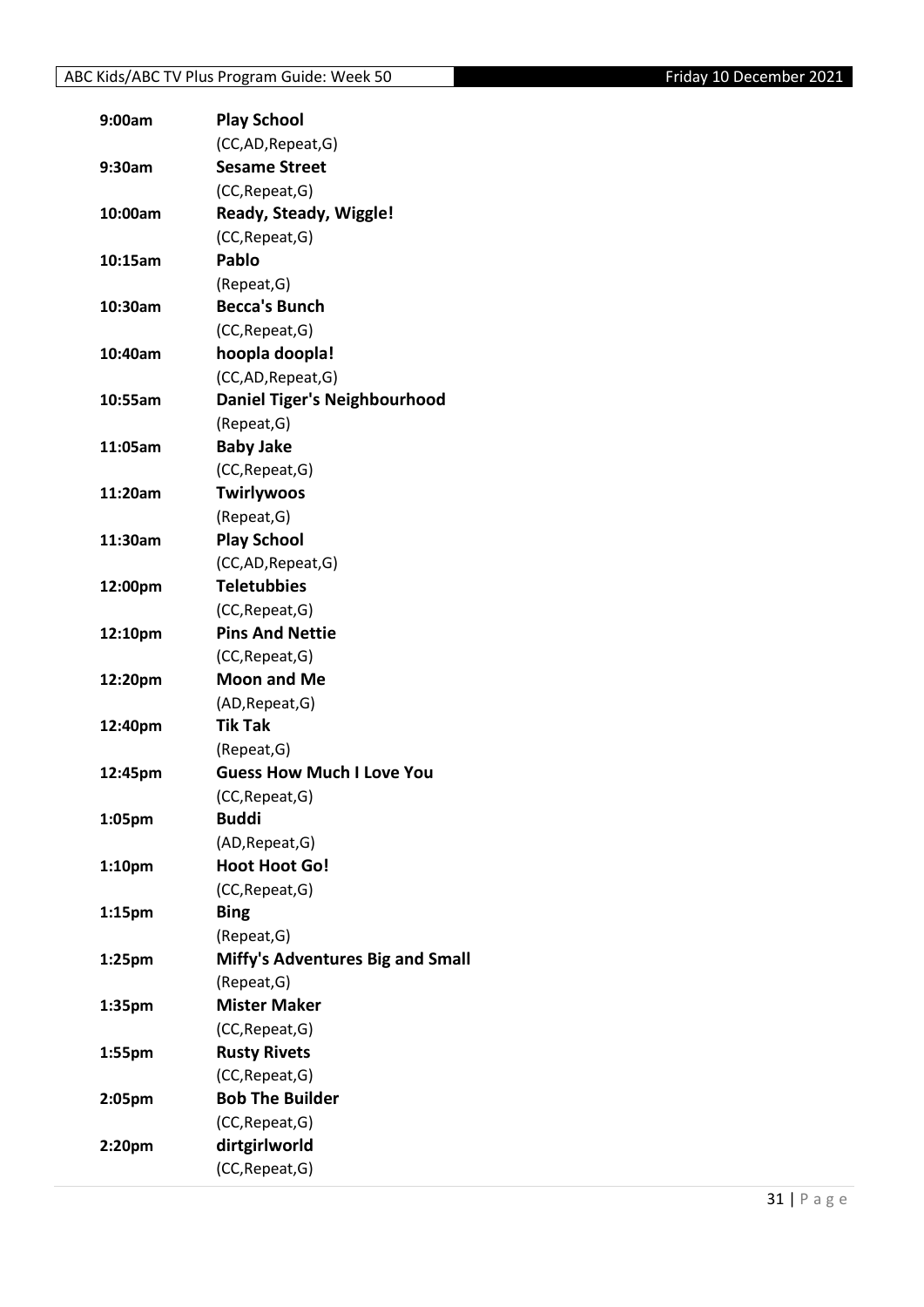| 2:30 <sub>pm</sub> | Wallykazam!                                                                                |
|--------------------|--------------------------------------------------------------------------------------------|
|                    | (Repeat, G)                                                                                |
| $2:55$ pm          | <b>Numberblocks</b>                                                                        |
|                    | (CC, Repeat, G)                                                                            |
| 3:05pm             | <b>Curious George</b>                                                                      |
|                    | (Repeat, G)                                                                                |
| 3:30pm             | <b>Play School</b>                                                                         |
|                    | (CC, Repeat, G)                                                                            |
| 4:00pm             | <b>Bananas In Pyjamas</b>                                                                  |
|                    | (CC, Repeat, G)                                                                            |
| 4:10 <sub>pm</sub> | <b>The Wiggles World</b>                                                                   |
|                    | (Repeat, G)                                                                                |
| 4:25pm             | <b>Brave Bunnies</b>                                                                       |
|                    | (CC, Repeat, G)                                                                            |
| 4:30pm             | <b>Pip And Posy</b>                                                                        |
|                    | (CC,AD,Repeat,G)                                                                           |
| 4:40pm             | <b>Hey Duggee</b>                                                                          |
|                    | (CC, Repeat, G)                                                                            |
| 4:45pm             | <b>Big Words Small Stories</b>                                                             |
|                    | (Repeat, G)                                                                                |
| 4:50pm             | <b>Play School Art Time</b>                                                                |
|                    | (CC, Repeat, G)                                                                            |
| 5:05pm             | Luo Bao Bei                                                                                |
|                    | (CC, Repeat, G)                                                                            |
| 5:15pm             | <b>School Of Roars</b>                                                                     |
|                    | (CC, Repeat, G)                                                                            |
| 5:20pm             | <b>PJ Masks</b>                                                                            |
|                    | (CC, Repeat, G)                                                                            |
| 5:35pm             | <b>The Wonder Gang</b>                                                                     |
|                    | (Repeat, G)                                                                                |
| 5:50pm             | Peppa Pig                                                                                  |
|                    | (CC, Repeat, G)                                                                            |
| 5:55pm             | <b>Thomas And Friends</b>                                                                  |
|                    | (CC, Repeat, G)                                                                            |
|                    |                                                                                            |
| 6:05pm             | Ben And Holly's Little Kingdom: Trip To The Seaside                                        |
|                    | (CC, Repeat, G)                                                                            |
|                    | Holly joins Ben and his family on an Elf trip to the seaside, and Mr Elf tells her that no |
|                    | magic is to be used. But when they realise that no one has remembered to pack lunch        |
|                    | they ask Holly to use her magic to make some.                                              |
| 6:20pm             | <b>Bluey: Driving</b>                                                                      |
|                    | (CC,AD,Repeat,G)                                                                           |
|                    | Bluey is an inexhaustible six year-old Blue Heeler dog, who loves to play and turns        |
|                    | everyday family life into extraordinary adventures, developing her imagination as well as  |
|                    | her mental, physical and emotional resilience.                                             |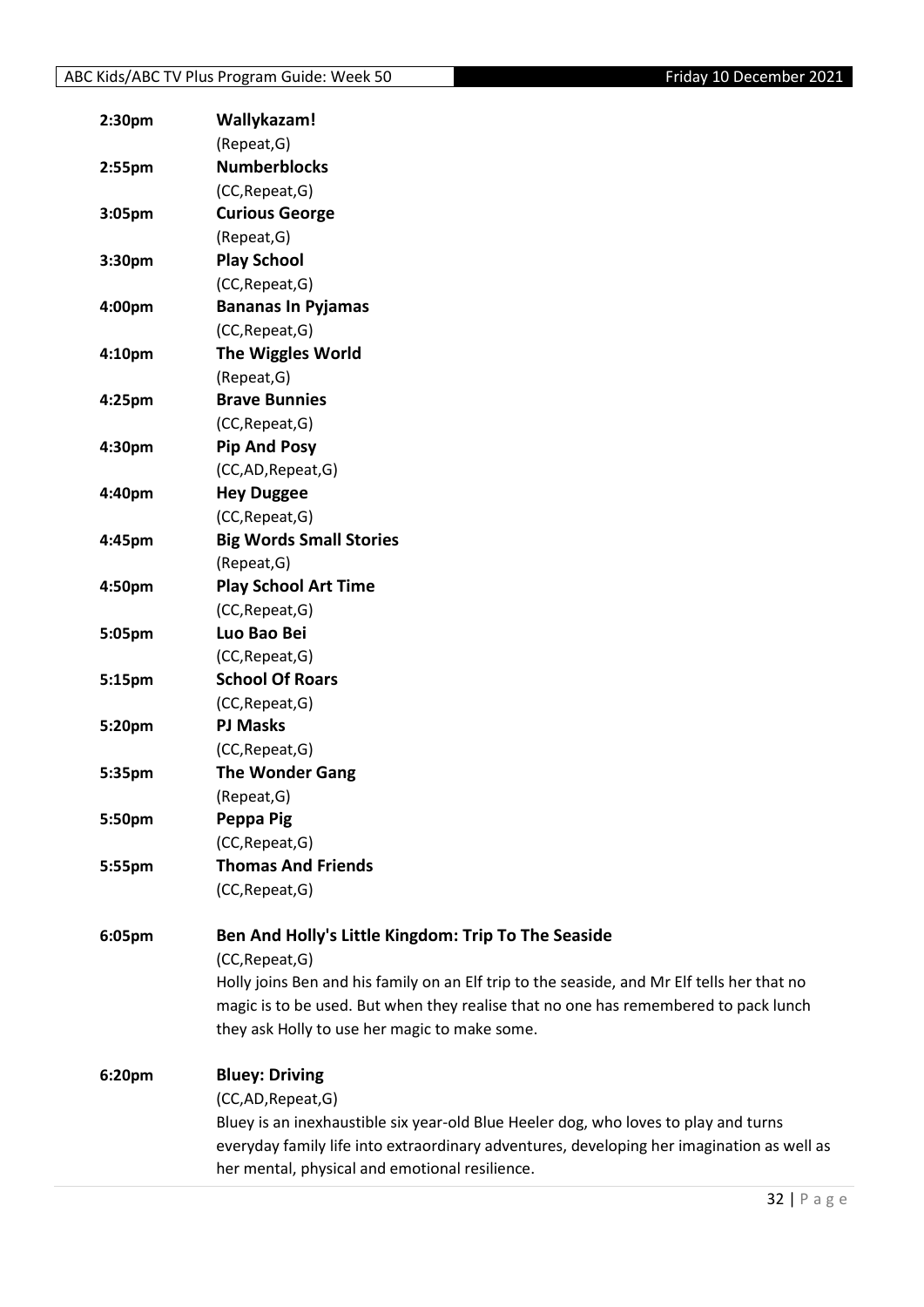| 6:25pm             | <b>Shaun The Sheep: Fleeced</b>                                                                                                                                                                                                                       |
|--------------------|-------------------------------------------------------------------------------------------------------------------------------------------------------------------------------------------------------------------------------------------------------|
|                    | (CC, Repeat, G)                                                                                                                                                                                                                                       |
|                    | The Farmer decides it's time to give the flock a shearing. But when they see his first                                                                                                                                                                |
|                    | attempt, Shaun and co plan their escape.                                                                                                                                                                                                              |
| 6:40pm             | Andy's Prehistoric Adventures: Gigantoraptor And Feather<br>(CC, Repeat, G)                                                                                                                                                                           |
|                    | Andy travels back 85 million years to meet a giant feathered dinosaur that is as tall as a<br>house! Along the way, he helps to protect a nest full of prehistoric eggs and gets caught<br>in a super-sized sand storm.                               |
| 7:00pm             | <b>Dino Dana</b>                                                                                                                                                                                                                                      |
|                    | (CC, Repeat, G)<br>Ms Currie has asked Dana to help her adopt a reptile for Trek at a local Reptile Zoo/pet<br>store. Dana is thrilled to help and uses the opportunity to compare modern day reptiles<br>to the Archelon, Deinosuchus and Titanoboa. |
| 7:15 <sub>pm</sub> | <b>Odd Squad: Raising the Bar</b>                                                                                                                                                                                                                     |
|                    | (Repeat, G)<br>When the Mobile Unit gets ranked low on the Odd Squad Magazine progress reports,<br>Opal and Orla kick into competitive mode and try to solve as much oddness as possible.<br>Meanwhile, Omar and Oswald try to find a safer solution. |
| 7:30pm             | Spicks And Specks: Shane Bourne, Jimmy Barnes, Maya Jupiter & Scott Edgar<br>(CC, Repeat, PG)                                                                                                                                                         |
|                    | Joining Adam, Myf and Alan tonight are Shane Bourne, Jimmy Barnes, Maya Jupiter and<br>Scott Edgar.                                                                                                                                                   |
| 8:00pm             | <b>Hard Quiz</b>                                                                                                                                                                                                                                      |
|                    | (CC, Repeat, PG, Aboriginal and Torres Strait Islander viewers are advised that the<br>following program contains images of people who have died)                                                                                                     |
|                    | Tom Gleeson's #HardQuiz always has something for everyone. Tonight's four expert<br>topics are David Cassidy, Anne Frank, the 1868 Aboriginal cricket tour of England, and<br>coffee. It's time to play HARD!                                         |
| 8:30pm             | <b>Movie: Stand By Me</b><br>(CC,1986, M, Adult Themes, Coarse Language)                                                                                                                                                                              |
| *ABC Linear        | After learning that a stranger has been accidentally killed near their rural homes, four                                                                                                                                                              |
| Premiere*          | young boys decide to go see the body. What seems like a lark at first soon turns out to<br>be a defining moment in their lives.                                                                                                                       |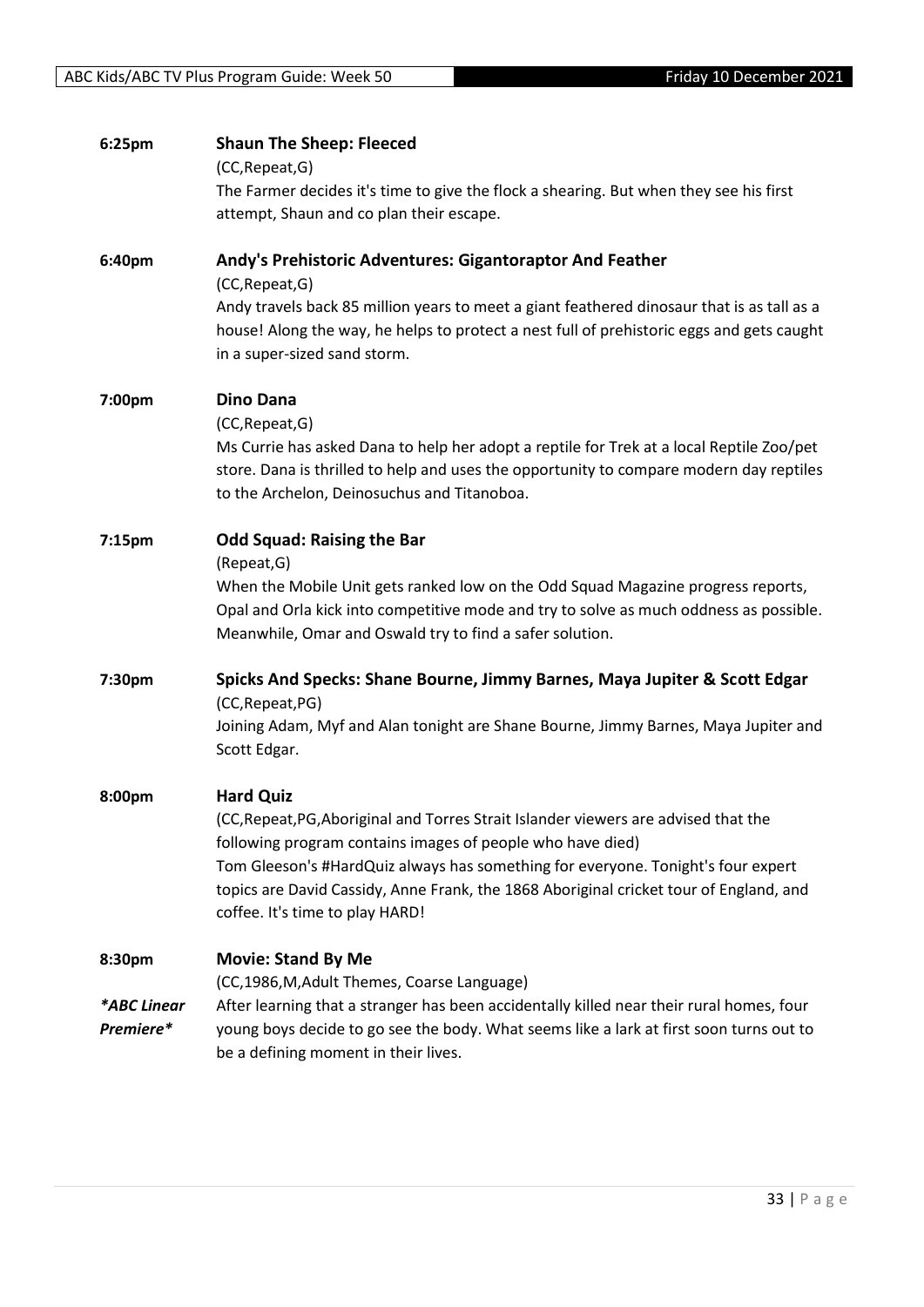| 9:55pm  | <b>Doctor Who: Time Heist</b><br>(CC, Repeat, PG, This program is rated PG, parental guidance is recommended for viewers<br>under fifteen years.)<br>The Doctor turns bank robber when he attempts to break into the most dangerous bank<br>in the Cosmos.                                                                        |
|---------|-----------------------------------------------------------------------------------------------------------------------------------------------------------------------------------------------------------------------------------------------------------------------------------------------------------------------------------|
| 10:45pm | <b>Art Works</b><br>(CC, Repeat)<br>Art Works is dedicated to exploring the full spectrum of the arts in Australia. Hosted by<br>arts broadcaster Namila Benson, Art Works will reset the national artistic conversation<br>featuring a palette of ideas for everyone.                                                            |
| 11:10pm | Anh's Brush With Fame: David Wenham<br>(CC, Repeat, M, Coarse Language) Final<br>Actor David Wenham joins Anh with stories from his happy childhood, where his flair for<br>performance flourished with the support and love from his deeply compassionate<br>parents and siblings.                                               |
| 11:40pm | Live At The Apollo: Tom Allen, Rosie Jones and Kae Kurd<br>(CC, Repeat, M, Coarse Language, Sexual References)<br>This episode of Live at the Apollo, is hosted by the inimitable Tom Allen who introduces<br>the fantastic Rosie Jones and the wonderful Kae Kurd to the world-famous Apollo stage.                              |
|         |                                                                                                                                                                                                                                                                                                                                   |
| 12:25am | Would I Lie To You?: Christine Bleakley, Frankie Boyle, Kelvin Mackenzie; Jack<br>Whitehall<br>(CC, Repeat, PG)<br>Christine Bleakley, Frankie Boyle, Kelvin Mackenzie and Jack Whitehall join team captains<br>David Mitchell and Lee Mack to hoodwink their opponents with absurd facts and<br>plausible lies about themselves. |
| 1:00am  | <b>Sick of It: The Ensuite</b><br>(CC, Repeat, M, Coarse Language)<br>Karl's fed up of playing second fiddle to Ruby. After being locked out the bathroom by<br>Norma and Ruby, Karl decides to move into personal chauffeuring. The aim - to earn<br>enough money to move into his own flat with en-suite.                       |
| 1:20am  | <b>Community: Messianic Myths And Ancient Peoples</b><br>(CC, Repeat, PG)<br>Shirley and Abed are at odds over his plan to direct and star in his own epic religious film.                                                                                                                                                        |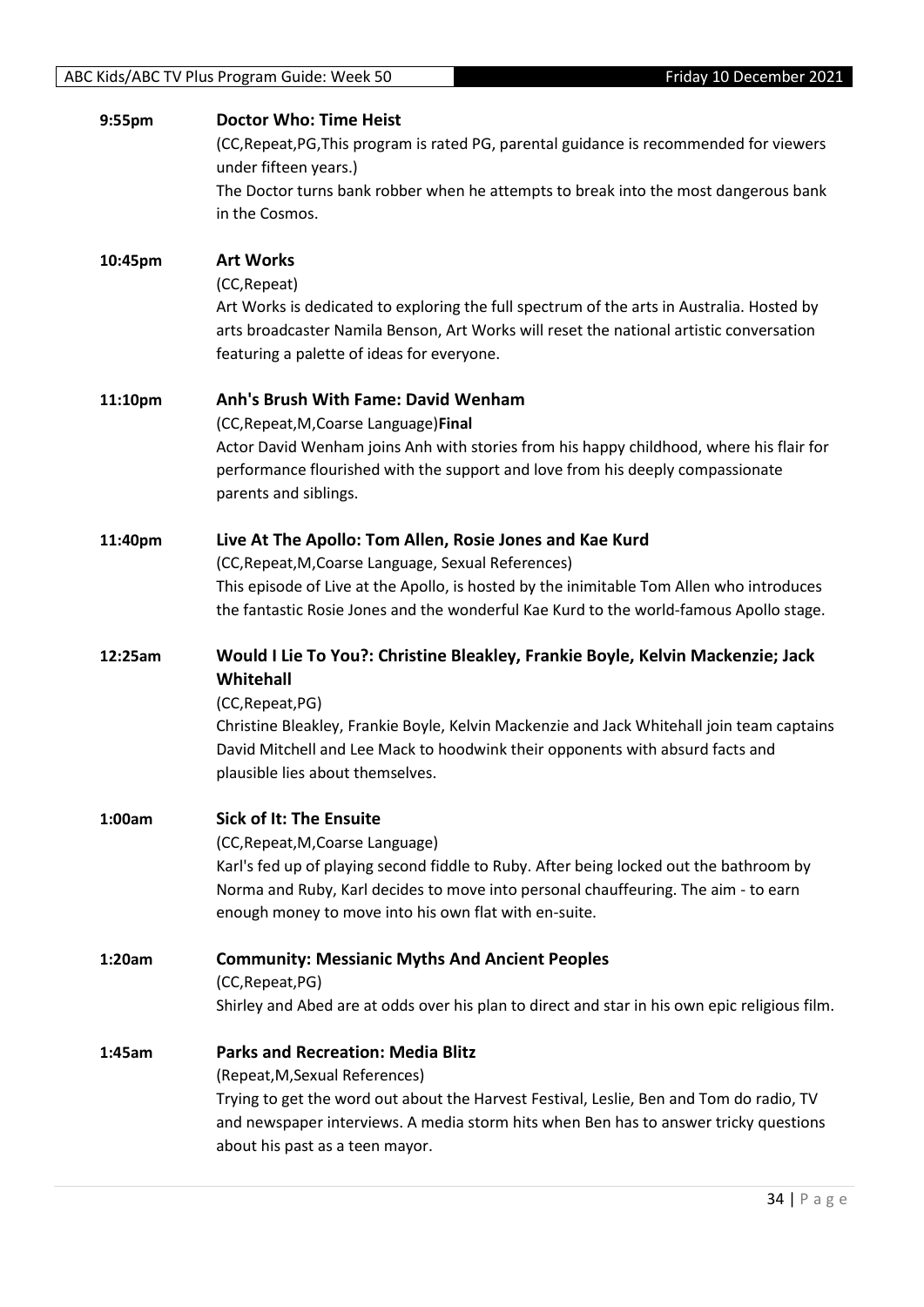#### **2:05am ABC News Update**

(Repeat)

The headlines from ABC News, updating you on the day's top stories from across Australia and around the world.

#### **2:10am ABC TV Plus Programs Resume At 7.30pm**

ABC TV Plus programs resume at 7.30pm, offering an unrivalled mix of scripted and nonscripted comedy and entertainment shows every night. (Soundtrack provided by ABC Jazz. Playlist details at abc.net.au/jazz).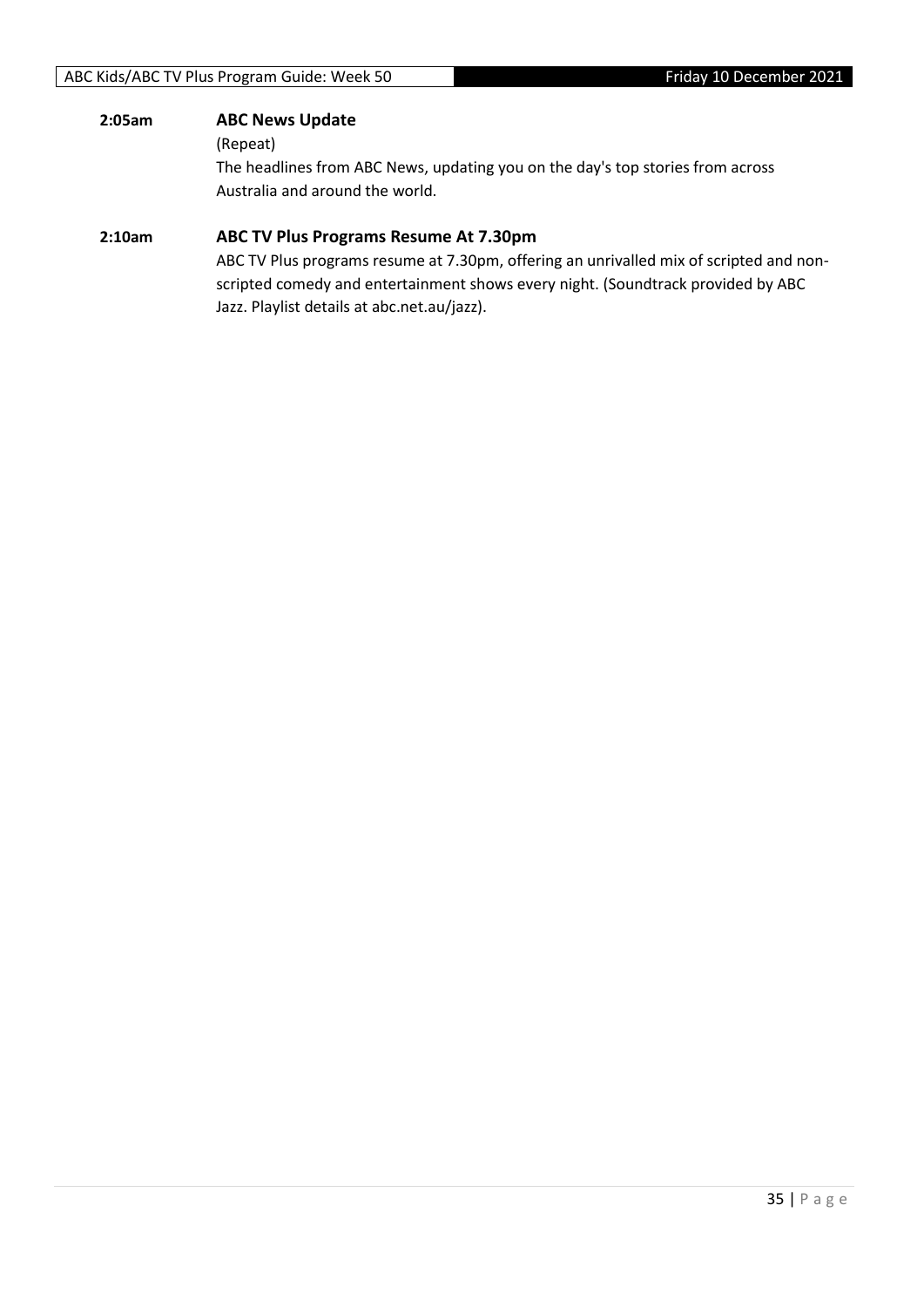## <span id="page-35-0"></span>**Saturday, 11 December 2021**

| 5:05am | <b>Five Minutes More</b>          |
|--------|-----------------------------------|
|        | (CC, Repeat, G)                   |
| 5:10am | <b>Sarah And Duck</b>             |
|        | (Repeat, G)                       |
| 5:20am | <b>The Hive</b>                   |
|        | (Repeat, G)                       |
| 5:30am | <b>Digby Dragon</b>               |
|        | (Repeat, G)                       |
| 5:40am | Ready, Jet, Go!                   |
|        | (CC, Repeat, G)                   |
| 5:55am | <b>Little Ted's Big Adventure</b> |
|        | (CC, Repeat, G)                   |
| 6:00am | <b>Sesame Street</b>              |
|        | (CC, Repeat, G)                   |
| 6:25am | <b>Pingu In The City</b>          |
|        | (Repeat, G)                       |
| 6:35am | <b>Dinosaur Train</b>             |
|        | (Repeat, G)                       |
| 6:45am | <b>Peter Rabbit</b>               |
|        | (CC, Repeat, G)                   |
| 7:00am | <b>Charlie And Lola</b>           |
|        | (CC, Repeat, G)                   |
| 7:10am | <b>Go Jetters</b>                 |
|        | (CC, Repeat, G)                   |
| 7:25am | <b>Love Monster</b>               |
|        | (Repeat, G)                       |
| 7:35am | <b>Tish Tash</b>                  |
|        | (CC, AD, G)                       |
| 7:40am | <b>Alva's World</b>               |
|        | (G)                               |
| 7:55am | Peppa Pig                         |
|        | (CC, Repeat, G)                   |
| 8:00am | <b>Bluey</b>                      |
|        | (CC,AD,G)                         |
| 8:10am | <b>Milo</b>                       |
|        | (CC,AD,Repeat,G)                  |
| 8:20am | <b>Octonauts</b>                  |
|        | (CC, Repeat, G)                   |
| 8:35am | <b>Kiddets</b>                    |
|        | (CC, Repeat, G)                   |
| 8:45am | <b>Bananas In Pyjamas</b>         |
|        | (CC, Repeat, G)                   |
|        |                                   |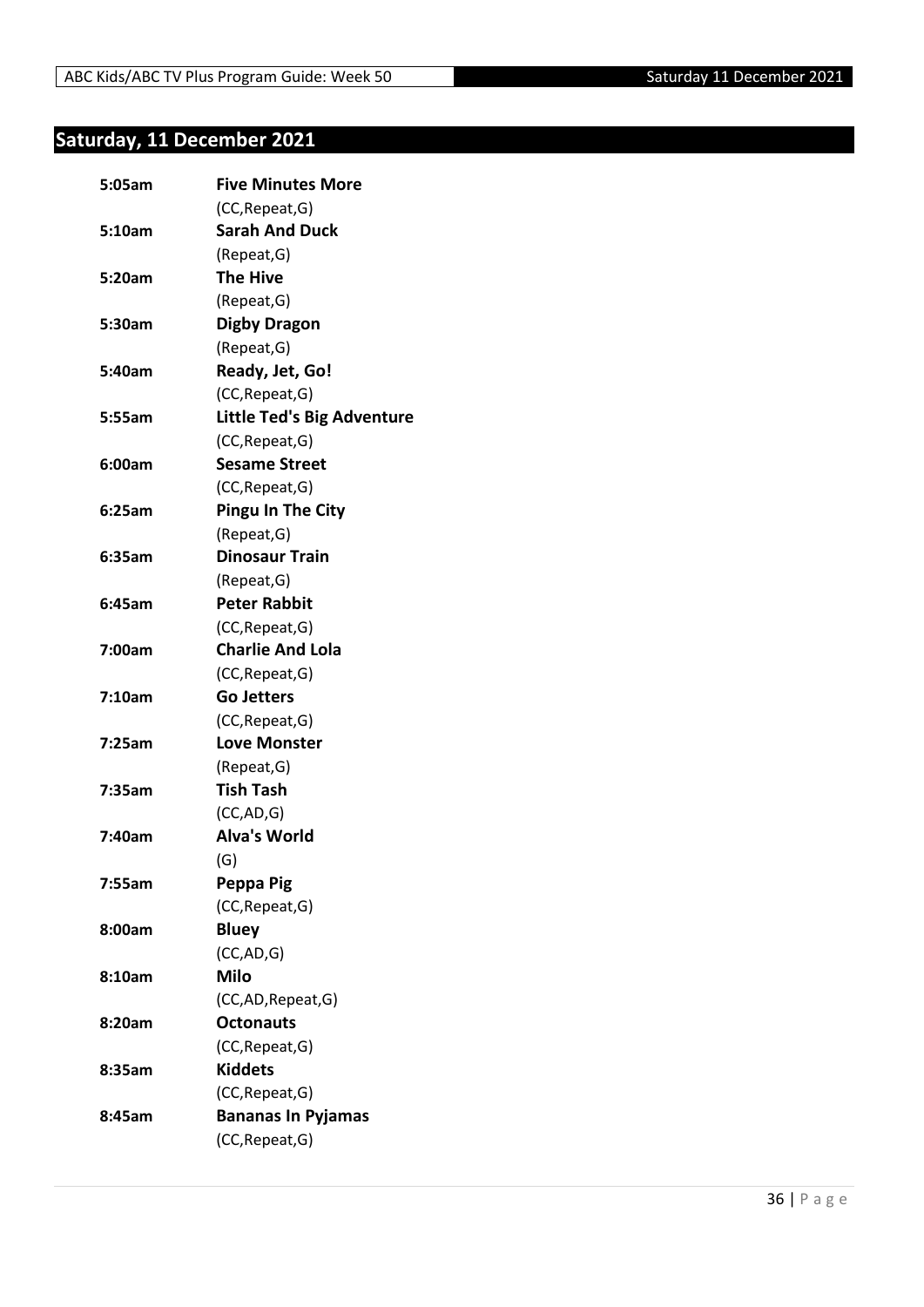| 9:00am             | <b>Play School</b>                      |
|--------------------|-----------------------------------------|
|                    | (CC,AD,Repeat,G)                        |
| 9:30am             | <b>Sesame Street</b>                    |
|                    | (CC, Repeat, G)                         |
| 10:00am            | The Justine Clarke Show!                |
|                    | (CC, Repeat, G)                         |
| 10:10am            | <b>Andy's Wild Workouts</b>             |
|                    | (CC, Repeat, G)                         |
| 10:15am            | Pablo                                   |
|                    | (Repeat, G)                             |
| 10:30am            | <b>Becca's Bunch</b>                    |
|                    | (CC, Repeat, G)                         |
| 10:40am            | hoopla doopla!                          |
|                    | (CC,AD,Repeat,G)                        |
| 10:55am            | <b>Daniel Tiger's Neighbourhood</b>     |
|                    | (Repeat, G)                             |
| 11:05am            | <b>Baby Jake</b>                        |
|                    | (CC, Repeat, G)                         |
| 11:20am            | <b>Twirlywoos</b>                       |
|                    | (Repeat, G)                             |
| 11:30am            | <b>Big Words Small Stories</b>          |
|                    | (Repeat, G)                             |
| 11:40am            | <b>Sally &amp; Possum</b>               |
|                    | (CC, Repeat, G)                         |
| 12:00pm            | <b>Teletubbies</b>                      |
|                    | (CC, Repeat, G)                         |
| 12:10pm            | In The Night Garden                     |
|                    | (CC, Repeat, G)                         |
| 12:40pm            | <b>Tik Tak</b>                          |
|                    | (Repeat,G)                              |
| 12:45pm            | <b>Guess How Much I Love You</b>        |
|                    | (CC, Repeat, G)                         |
| 1:05pm             | <b>Buddi</b>                            |
|                    | (AD, Repeat, G)                         |
| 1:10 <sub>pm</sub> | <b>Hoot Hoot Go!</b>                    |
|                    | (CC, Repeat, G)                         |
| $1:15$ pm          | <b>Bing</b>                             |
|                    | (Repeat, G)                             |
| 1:25 <sub>pm</sub> | <b>Miffy's Adventures Big and Small</b> |
|                    | (Repeat, G)                             |
| 1:40pm             | <b>Noddy Toyland Detective</b>          |
|                    | (CC, Repeat, G)                         |
| 1:55pm             | <b>Rusty Rivets</b>                     |
|                    | (CC, Repeat, G)                         |
| 2:05pm             | <b>Bob The Builder</b>                  |
|                    | (CC, Repeat, G)                         |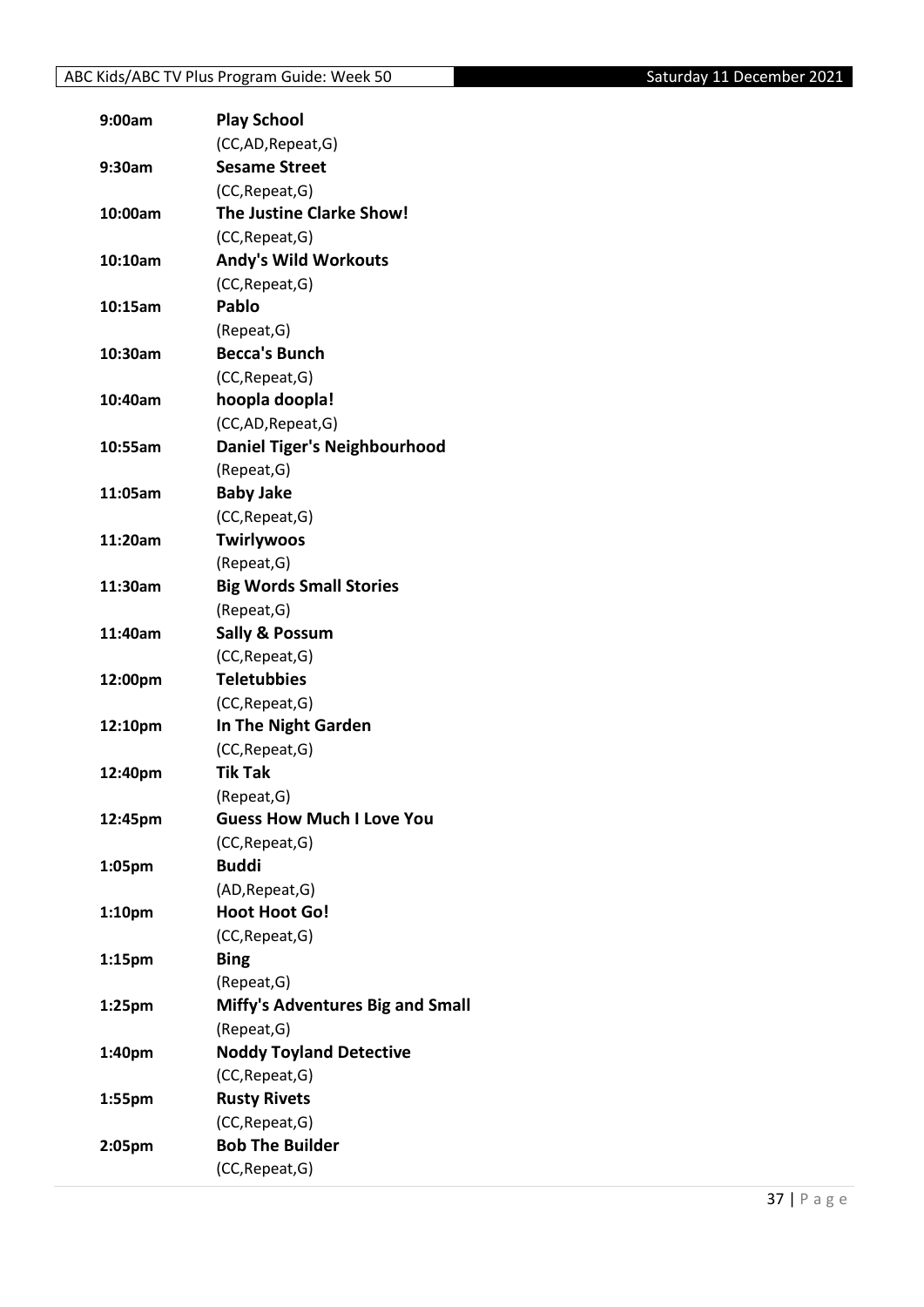| 2:20pm | <b>Get Grubby TV</b>                                                                     |
|--------|------------------------------------------------------------------------------------------|
|        | (CC, Repeat, G)                                                                          |
| 2:30pm | Wallykazam!                                                                              |
|        | (Repeat, G)                                                                              |
| 2:55pm | <b>Numberblocks</b>                                                                      |
|        | (CC, Repeat, G)                                                                          |
| 3:00pm | <b>Arthur</b>                                                                            |
|        | (Repeat, G)                                                                              |
| 3:30pm | <b>Play School</b>                                                                       |
|        | (CC,AD,Repeat,G)                                                                         |
| 4:00pm | <b>Bananas In Pyjamas</b>                                                                |
|        | (CC, Repeat, G)                                                                          |
| 4:10pm | <b>The Wiggles World</b>                                                                 |
|        | (Repeat, G)                                                                              |
| 4:25pm | <b>Brave Bunnies</b>                                                                     |
|        | (CC, Repeat, G)                                                                          |
| 4:30pm | <b>Pip And Posy</b>                                                                      |
|        | (CC,AD,Repeat,G)                                                                         |
| 4:40pm | <b>Hey Duggee</b>                                                                        |
|        | (CC, Repeat, G)                                                                          |
| 4:45pm | <b>Big Words Small Stories</b>                                                           |
|        | (Repeat, G)                                                                              |
| 4:50pm | <b>Play School Story Time</b>                                                            |
|        | (CC, Repeat, G)                                                                          |
| 5:05pm | Luo Bao Bei                                                                              |
|        | (CC, Repeat, G)                                                                          |
| 5:15pm | <b>School Of Roars</b>                                                                   |
|        | (CC, Repeat, G)                                                                          |
| 5:20pm | <b>PJ Masks</b>                                                                          |
|        | (CC, Repeat, G)                                                                          |
| 5:35pm | <b>The Wonder Gang</b>                                                                   |
|        | (Repeat, G)                                                                              |
| 5:50pm | Peppa Pig                                                                                |
|        | (CC, Repeat, G)                                                                          |
| 5:55pm | <b>Bluey</b>                                                                             |
|        | (CC,AD,Repeat,G)                                                                         |
| 6:05pm | Ben And Holly's Little Kingdom: Ben's Birthday Card                                      |
|        | (CC, Repeat, G)                                                                          |
|        | Holly forgets Ben's birthday, and rushes home to make him a birthday card. But Nanny     |
|        | has stopped all magic, so Holly has to make the card herself. When she takes the card to |

Ben she is embarrassed that it is hand-made.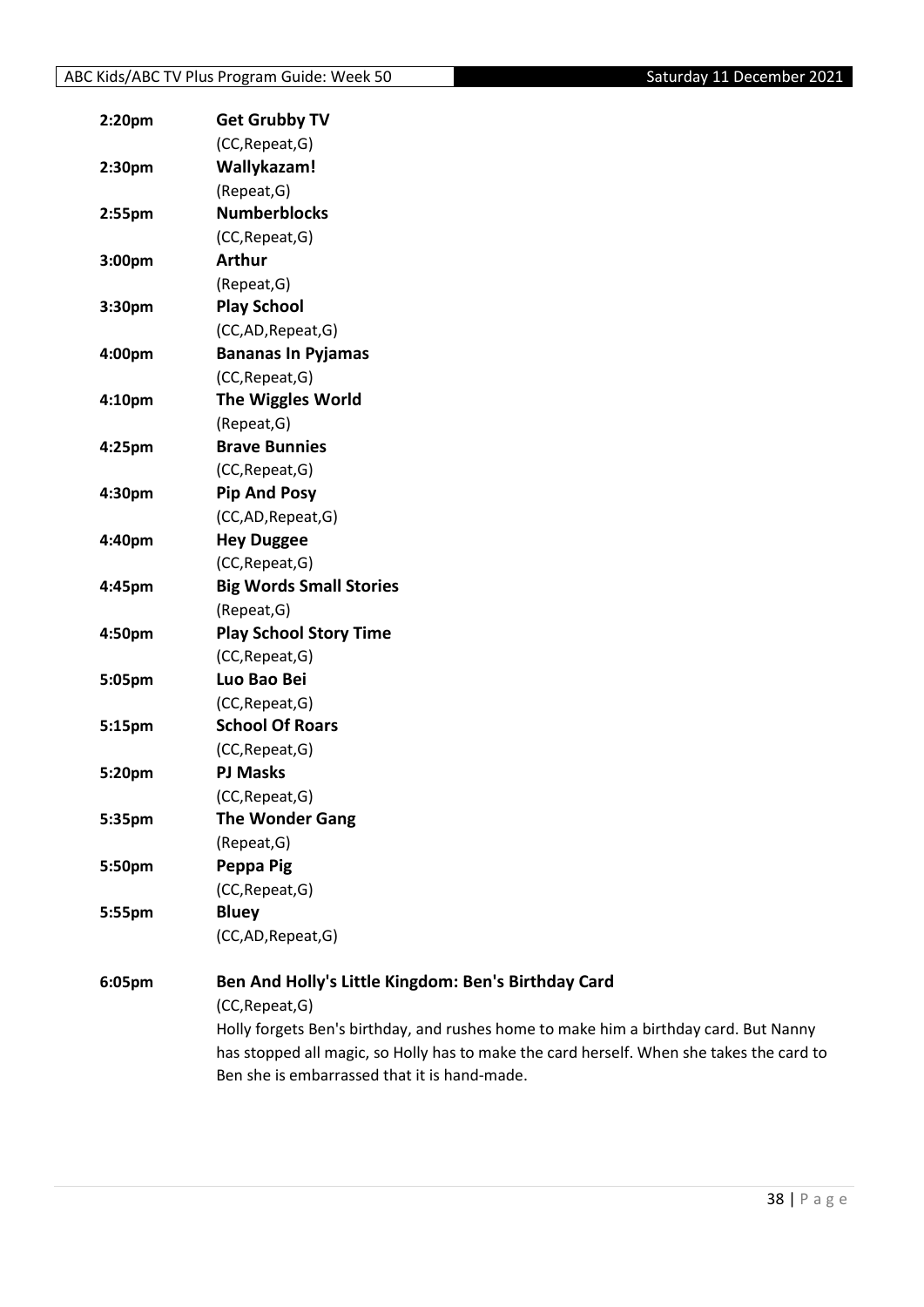| 6:20pm             | <b>Bluey: Tina</b>                                                                        |
|--------------------|-------------------------------------------------------------------------------------------|
|                    | (CC,AD,Repeat,G)                                                                          |
|                    | Bluey is an inexhaustible six year-old Blue Heeler dog, who loves to play and turns       |
|                    | everyday family life into extraordinary adventures, developing her imagination as well as |
|                    | her mental, physical and emotional resilience.                                            |
| 6:30pm             | <b>Peter Rabbit's Christmas Tale</b>                                                      |
|                    | (CC, Repeat, G)                                                                           |
|                    | Peter, Flopsy, Mospy and Cottontail have been charming the children of the world for      |
|                    | 110 years and star in this half-hour Christmas Special.                                   |
| 7:05pm             | The Deep: Here Be Dragons                                                                 |
|                    | (CC, Repeat, G)                                                                           |
|                    | A dragon hunting expedition leads Ant to an ancient scroll that holds clues to an amazing |
|                    | mystery. But his family are trapped by the dragon and only Ant and Jeffrey can save       |
|                    | them! And Jeffrey's a fish!                                                               |
| 7:30pm             | Spicks And Specks: Gordi, Jess Harris, Sensible J & Lloyd Langford                        |
|                    | (CC, Repeat, PG)                                                                          |
|                    | Adam, Myf and Alan are joined by singer/songwriter Gordi, producer/drummer Sensible       |
|                    | J and comedians Jess Harris and Lloyd Langford to discover why Little Richard gave up     |
|                    | pop music and what a drug-addled Rick James destroyed.                                    |
| 8:20pm             | Live At The Apollo: Sindhu Vee, Alex Adelman and Lou Sanders                              |
|                    | (CC, Repeat, M, Coarse Language, Sexual References)                                       |
|                    | Sindhu Vee hosts a packed house at London's Hammersmith Apollo, featuring stand-up        |
|                    | performances by New York-based Edinburgh comedy award winner Alex Edelman and             |
|                    | Edinburgh Fringe Comedians' Choice Award winner Lou Sanders.                              |
| 9:05 <sub>pm</sub> | Whose Line Is It Anyway?: Katie Cassidy                                                   |
|                    | (CC, Repeat, M, Sexual References)                                                        |
|                    | Aisha Tyler hosts regulars Wayne Brady, Ryan Stiles and Colin Mochrie along with guest    |
|                    | performer Brad Sherwood and star guest Katie Cassidy from the TV show Arrow.              |
| 9:25pm             | <b>Whose Line Is It Anyway?: Misty May Treanor</b>                                        |
|                    | (CC, Repeat, M, Sexual References)                                                        |
|                    | Aisha Tyler hosts regulars Ryan Stiles and Colin Mochrie along with guest performers      |
|                    | Brad Sherwood and Jeff Davis and special guest triple Olympic beach volleyball champion   |
|                    | Misty May Treanor.                                                                        |
| 9:50pm             | <b>TBA</b>                                                                                |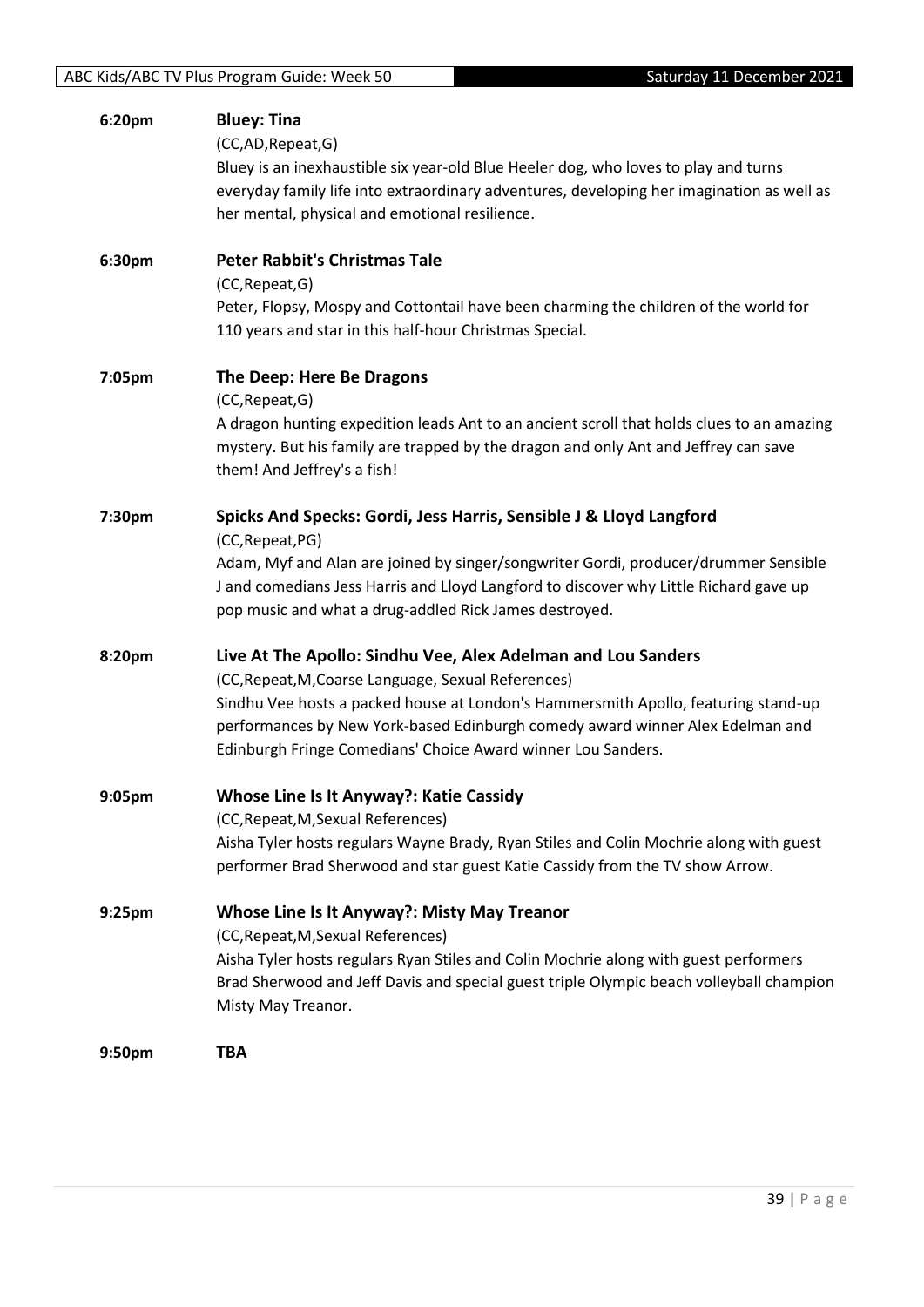#### **10:20pm Would I Lie To You?: At Christmas**

(CC,Repeat,PG)

Rob Brydon is in the host's chair for a very special Christmas episode, including guests Jo Brand, Joe Swash, Joe Lycett and Ruth Madeley join Lee Mack and David Mitchell to sort the festive facts from the fibs.

**10:50pm Schitt's Creek: The Barbecue** (CC,Repeat,PG) As the Roses plan a family barbecue, David is forced to test the limits of his comfort level with Patrick, while Alexis investigates a mysterious text from Ted.

#### **11:15pm Schitt's Creek: The Jazzaguy**

(CC,Repeat,M,Coarse Language) As the Roses plan a family barbecue, David is forced to test the limits of his comfort level with Patrick, while Alexis investigates a mysterious text from Ted.

#### **11:40pm Catastrophe**

(CC,Repeat,MA,Sex Scenes) A visit to the doctor scares Sharon into getting fit. Rob is surprisingly healthy, but London

life throws up new concerns.

#### **12:05am GameFace: Pickle**

(CC,Repeat,M,Coarse Language, Sex Scenes) Marcella deals with the fallout of her date with Jon. She meets Simon and confronts him about his wife's behaviour. And is Jon ever going to call her back?

#### **12:30am Unprotected Sets: Scout Durwood**

(CC,Repeat,M,Adult Themes, Coarse Language)**Final** Scout knows what it's like to be the outsider and has created a place for herself onstage with an act unlike any other, blending original songs, dance, and provocative stand-up comedy into one hilarious performance.

#### **12:55am Red Dwarf: Cured**

(CC,Repeat,PG)

The long-running sci-fi comedy returns, as Lister and his crew dock at a research station where scientists claim to have manufactured a 'cure' for evil.

#### **1:25am Escape From The City: Broome WA: The Schneiders**

(CC,AD,Repeat,G)

During the property search, a mystery house has house hunters Adam and Helen in a quandary. Does the Broome home meet their expectations or will it take them in a direction they hadn't even considered?